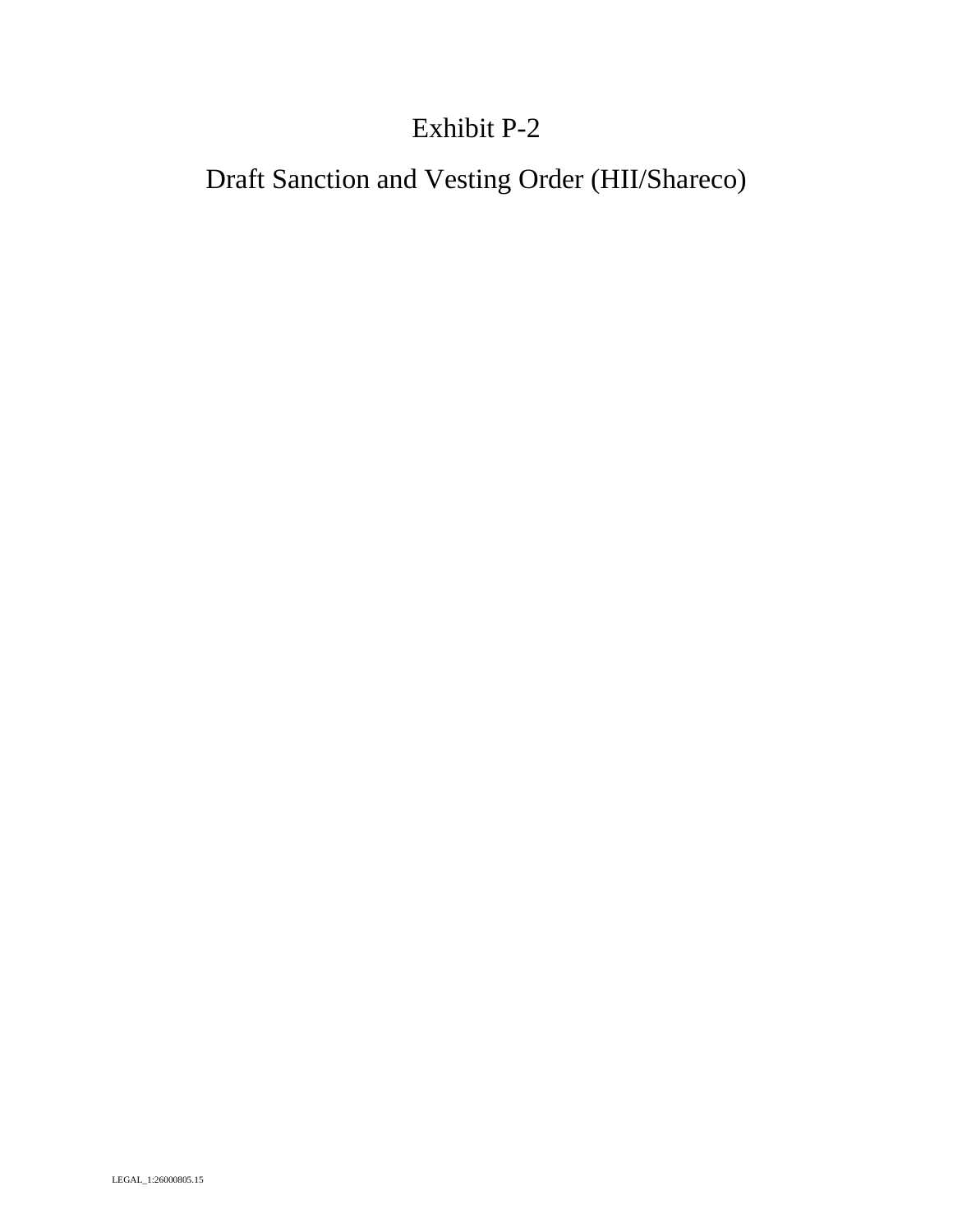### **SUPERIOR COURT (Commercial Division)**

CANADA PROVINCE OF QUÉBEC DISTRICT OF MONTRÉAL

No.: 500-11-041305-117

DATE: June 5, 2013

**PRESIDING: THE HONOURABLE LOUIS J. GOUIN, J.S.C.** 

*IN THE MATTER OF THE PLAN OF COMPROMISE OR ARRANGEMENT OF:*

**HOMBURG INVEST INC.**

**HOMBURG SHARECO INC.**

Debtors / Petitioners

**CHURCHILL ESTATES DEVELOPMENT LTD.**

**INVERNESS ESTATES DEVELOPMENT LTD.**

**CP DEVELOPMENT LTD.**

**NORTH CALGARY LAND LTD.**

**HOMBURG MANAGEMENT (CANADA) INC.** 

**Debtors** 

- and -

Draft

**HOMCO REALTY FUND (52) LIMITED PARTNERSHIP HOMCO REALTY FUND (61) LIMITED PARTNERSHIP HOMCO REALTY FUND (83) LIMITED PARTNERSHIP HOMCO REALTY FUND (88) LIMITED PARTNERSHIP HOMCO REALTY FUND (89) LIMITED PARTNERSHIP HOMCO REALTY FUND (92) LIMITED PARTNERSHIP HOMCO REALTY FUND (94) LIMITED PARTNERSHIP HOMCO REALTY FUND (96) LIMITED PARTNERSHIP HOMCO REALTY FUND (105) LIMITED PARTNERSHIP HOMCO REALTY FUND (121) LIMITED PARTNERSHIP HOMCO REALTY FUND (122) LIMITED PARTNERSHIP HOMCO REALTY FUND (142) LIMITED PARTNERSHIP**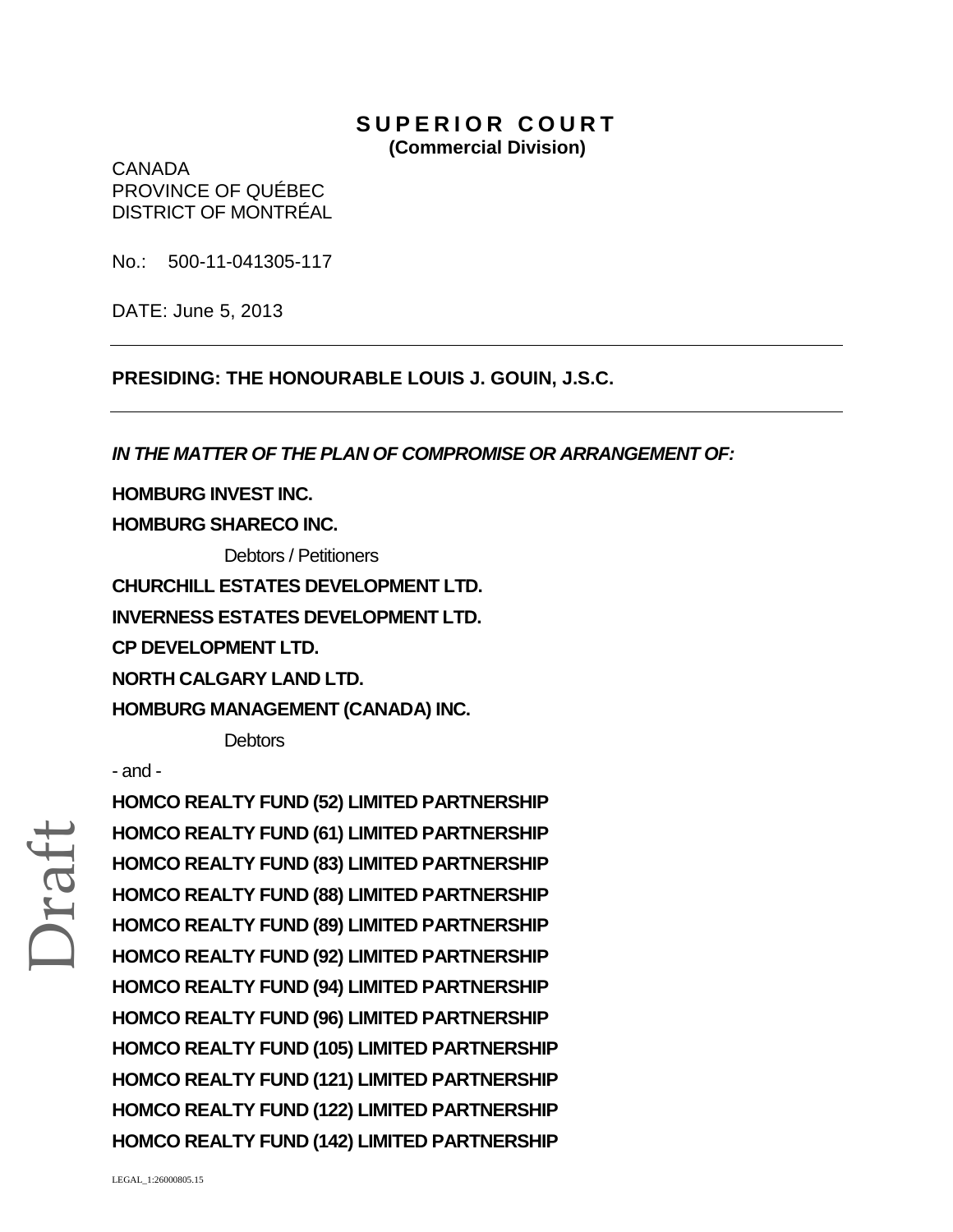# **HOMCO REALTY FUND (190) LIMITED PARTNERSHIP HOMCO REALTY FUND (191) LIMITED PARTNERSHIP HOMCO REALTY FUND (199) LIMITED PARTNERSHIP CASTELLO DEVELOPMENT LTD.**

Mis-en-cause

- and -

### **SAMSON BÉLAIR/DELOITTE & TOUCHE INC.**

**Monitor** 

### **HII/SHARECO SANCTION AND VESTING ORDER**

 $-2 -$ 

[1] The Petitioners present a Motion to Sanction the Third Joint Amended and Restated Plan of Compromise and Reorganization of Homburg Invest Inc. and Homburg Shareco Inc. and other relief dated June 3, 2013 (the "**Motion**") pursuant to sections 6 and 36 of the *Companies' Creditors Arrangement Act*, R.S.C. 1985, c. C-36, as amended ("**CCAA**") and section 192 of the *Business Corporations Act* (Alberta), R.S.A. 2000, c. B-9, as amended (the "**ABCA**");

[2] **CONSIDERING** the Motion and affidavit in support thereof, and the representations of counsel;

[3] **CONSIDERING** the Monitor's Twenty-Fourth Report dated **[]**, 2013 (the "**Monitor's Twenty-Fourth Report**");

[4] **CONSIDERING** the provisions of the CCAA and the ABCA;

### **FOR THESE REASONS, THE COURT:**

[5] **ORDERS** that the Third Joint Amended and Restated Plan of Compromise and Reorganization of Homburg Invest Inc. ("**HII**") and Homburg Shareco Inc. ("**Shareco**") pursuant to the CCAA and the ABCA, dated June 3, 2013 attached hereto as Schedule "E" (as amended, restated, supplemented and/or modified in accordance with its terms, the "**Plan**") is hereby accepted for filing and that capitalized terms not otherwise defined in this Order shall have the meanings ascribed to them in the Plan and the HII/Shareco Meeting Order granted by the Court on April 29, 2013, as the case may be;

[6] **GRANTS** the Motion;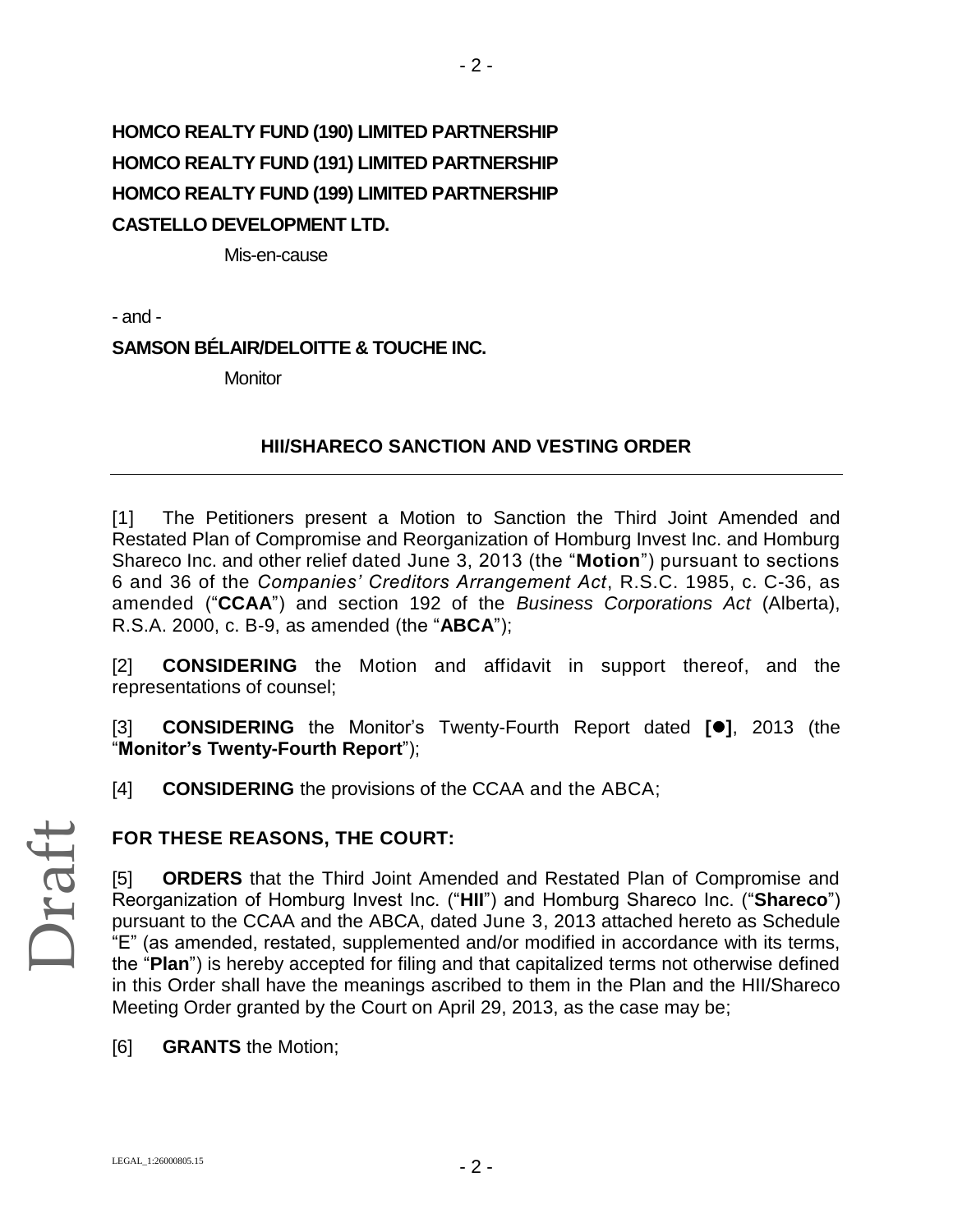### **SERVICE AND MEETING**

[7] **ORDERS AND DECLARES** that there has been good and sufficient delivery, service and notice of the HII/Shareco Meeting Materials (made available to the creditors on May 15, 2013), the Plan and the Monitor's Twenty-Third Report dated May 8, 2013 for the purpose of the HII/Shareco Creditors' Meeting, and that the HII/Shareco Creditors' Meeting was duly called, convened, held and conducted in accordance with the CCAA and the Orders of this Court in these proceedings, including without limitation the HII/Shareco Meeting Order;

[8] **DECLARES** valid and sufficient the service and the notices of presentation of the Motion and of the Monitor's Twenty-Fourth Report filed for the purpose of this Order, and **EXEMPTS** the HII Group Entities from service or providing any notice of presentation of the Motion other than the service and notice already given;

[9] **DECLARES** that no meetings or votes of holders of Capital Securities Claims, Equity Claims, including holders of HII Class A Shares and HII Class B Shares, are required in connection with the Plan and its implementation, including the implementation of the Plan Transactions as set out in any Plan Transactions Notice;

### **SANCTION OF PLAN**

- [10] **ORDERS AND DECLARES** that:
	- (a) the Plan has been approved by the Required Majority of Affected Creditors with Proven Claims in conformity with the CCAA;
	- (b) the HII Group Entities have complied with the provisions of the CCAA and the Orders of this Honourable Court made in these proceedings in all respects;
	- (c) the Court is satisfied that the HII Group Entities have not done or purported to do anything that is not authorized by the CCAA; and
	- (d) the HII Group Entities have acted in good faith and with due diligence, and the Plan, the Plan Transactions and any other matters or transactions contemplated therein are fair and reasonable;

[11] **ORDERS AND DECLARE**S that the Plan is hereby sanctioned and approved pursuant to section 6 of the CCAA and section 192 of the ABCA;

### **PLAN IMPLEMENTATION**

[12] **ORDERS** that any director or officer of a Homburg Group Member is hereby authorized and directed to take all actions determined by such director or officer to be necessary or appropriate in the sole opinion of such director or officer to enter into, adopt, execute, deliver, implement and consummate the contracts, instruments, releases, all other agreements or documents to be created or which are to come into effect in connection with the Plan and all associated steps and transactions effected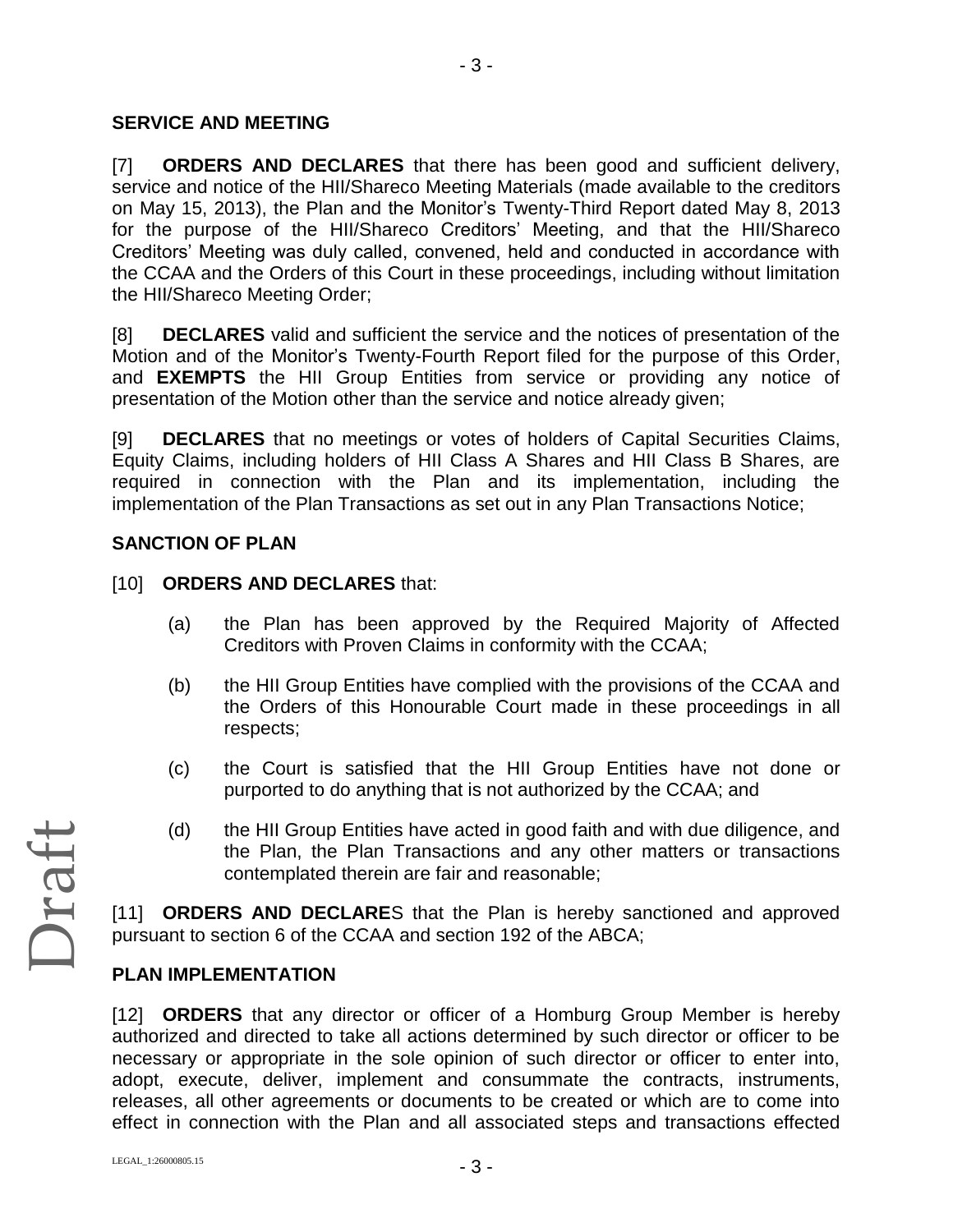thereby (including, without limitation, the Plan Transactions) involving corporate action of or on behalf of such Homburg Group Member, and all such actions of the directors and officers are hereby approved and will occur in accordance with, and as contemplated by, the Plan in all respects and for all purposes without any requirement of further action by the shareholders or other security holders or any of the other directors and officers of the Homburg Group Members. Further, to the extent not previously given, all necessary approvals to take any such action shall be and are hereby deemed to have been obtained from the directors and officers or the shareholders or other security holders of the relevant Homburg Group Member, including the deemed passing by any class of shareholders of any resolution or special resolution, and no shareholders' agreement, partnership agreement or agreement between a shareholder or partner and another Person limiting in any way the taking of any such steps or actions contemplated by the Plan (including, without limitation, the Plan Transactions) shall be effective and shall be of, and is hereby deemed to have, no force or effect;

[13] **ORDERS** that the Monitor, the HII Group Entities and Newco are hereby authorized and directed to take all steps and actions (including, without limitation, the Plan Transactions), and to do all such things, as determined by the Monitor, the HII Group Entities or Newco, respectively, to be necessary or appropriate to implement the Plan in accordance with its terms and as contemplated thereby, and to enter into, adopt, execute, deliver, implement and consummate all of the steps, transactions and agreements, as required by the Monitor, the HII Group Entities or Newco, respectively, as contemplated by the Plan;

[14] **ORDERS** that from and after the Effective Time on the Plan Implementation Date, and for the purposes of the Plan only (including, without limitation, the Plan Transactions), if any HII Group Entity does not have the ability or the capacity pursuant to Applicable Law to provide its agreement, waiver, consent or approval to any matter requiring its agreement, waiver, consent or approval under the Plan (including, without limitation, the Plan Transactions), such agreement, waiver, consent or approval may be provided by the Monitor, or that such agreement, waiver, consent or approval shall be deemed not to be necessary;

[15] **ORDERS** that the Plan and all associated steps, compromises, transactions, arrangements, releases, offsets, cancellations and reorganizations effected thereby (including, without limitation, the Plan Transactions) are hereby approved, shall be deemed to be implemented and shall be binding and effective as of the Effective Time in accordance with the terms of the Plan or at such other time, times or manner as may be set forth in the Plan in the sequence provided therein, and shall enure to the benefit of and be binding upon the HII Group Entities, all Affected Creditors, the Released Parties and all Persons affected by the Plan;

[16] **ORDERS** that upon delivery of a written notice from HII of the fulfilment or waiver of the conditions precedent to the implementation of the Plan as set out and in accordance with section 14.4 of the Plan, the Monitor shall deliver the Monitor's Plan Implementation Date Certificate substantially in the form attached as Schedule "A" to this Order (the "**Monitor's Plan Implementation Date Certificate**") to HII in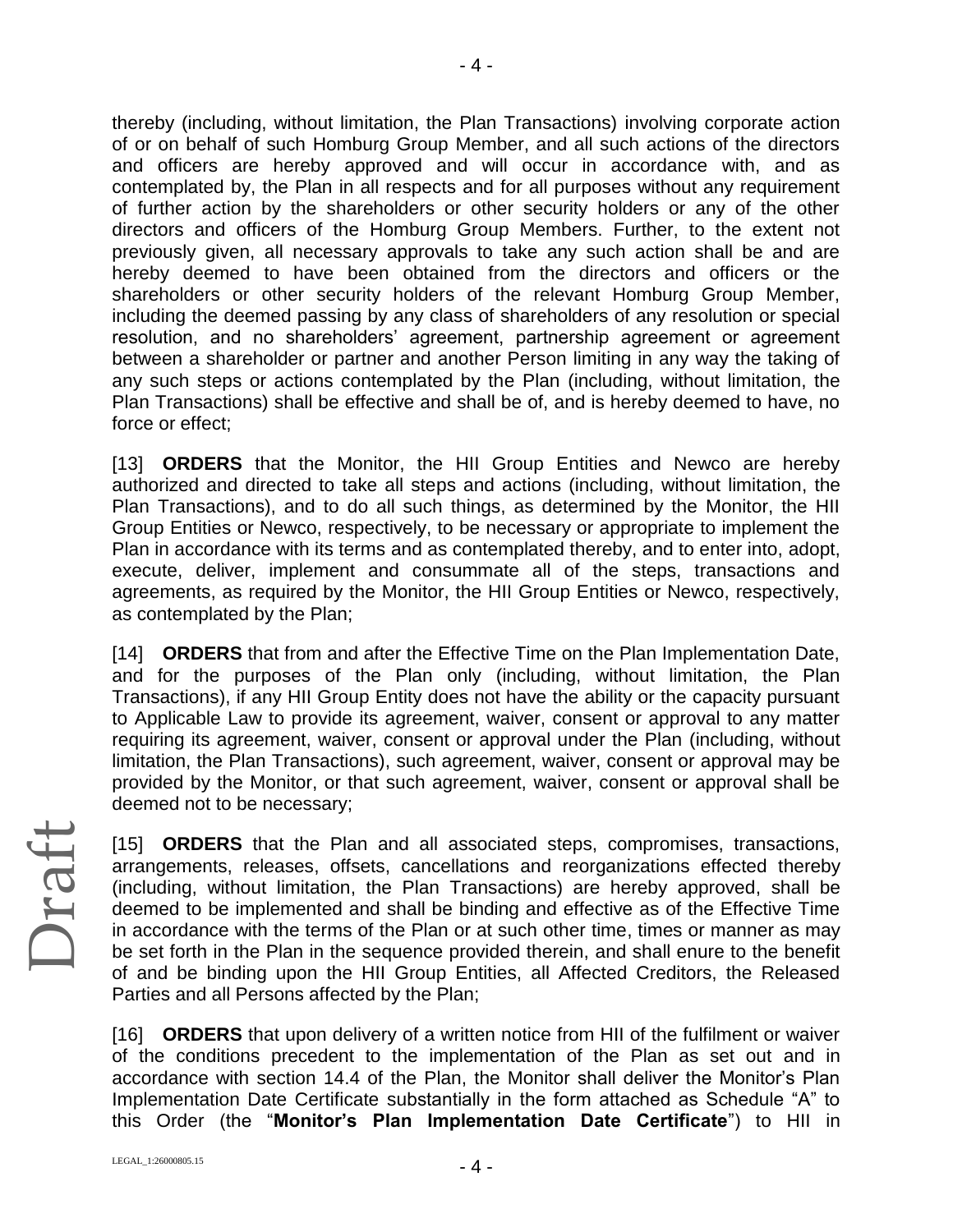accordance with section 14.5 of the Plan and shall file with the Court a copy of such certificate as soon as reasonably practicable on or forthwith following the Plan Implementation Date and shall post a copy of same, once filed, on the Website;

- 5 -

### **PRE-PLAN IMPLEMENTATION DATE TRANSACTIONS**

[17] **ORDERS AND DECLARES** that the Newco Incorporation Loan made by HII to the Incorporation Foundation in accordance with the Pre-Plan Implementation Date Transactions is hereby ratified and approved;

### **PLAN IMPLEMENTATION DATE TRANSACTIONS**

[18] **ORDERS AND DECLARES** that the steps to be taken and the compromises and releases to be effected on the Plan Implementation Date shall, subject to section 12.4 of the Plan, be deemed to occur and be effected in the sequential order contemplated by section 12.3 of the Plan (as modified by any Plan Transaction Notices) on the Plan Implementation Date, beginning at the Effective Time or at such other time, times or manner as may be determined in accordance with the Plan;

[19] **ORDERS** that the Articles of Reorganization of HII substantially in the form attached as Schedule "A" to the Plan (the "**Articles of Reorganization**") are hereby approved, and further, pursuant to and in accordance with the Plan and section 192 of the ABCA, the articles of HII are hereby amended in accordance with the Articles of Reorganization to:

- (a) create a new class of common shares of HII pursuant to section 173(1)(d) of the ABCA, such that the classes of shares and maximum number of shares HII is authorized to issue shall be an unlimited number of common shares without nominal or par value, having the rights, privileges, restrictions, restrictions and conditions attached thereto as specified in section 26(3) of the ABCA; and
- (b) cancel the following classes of shares of HII pursuant to section 173(1)(h) of the ABCA:
	- (i) Class A Subordinate Voting Shares;
	- (ii) Class A Preferred Shares;
	- (iii) Class B Multiple Voting Shares; and
	- (iv) Class B Preferred Shares;

and HII is hereby authorized and directed to file the Articles of Reorganization with the Director (as defined in the ABCA) on or about the Plan Implementation Date;

[20] **ORDERS** that the Articles of Amalgamation of HII substantially in the form attached as Schedule "F" hereto are hereby approved;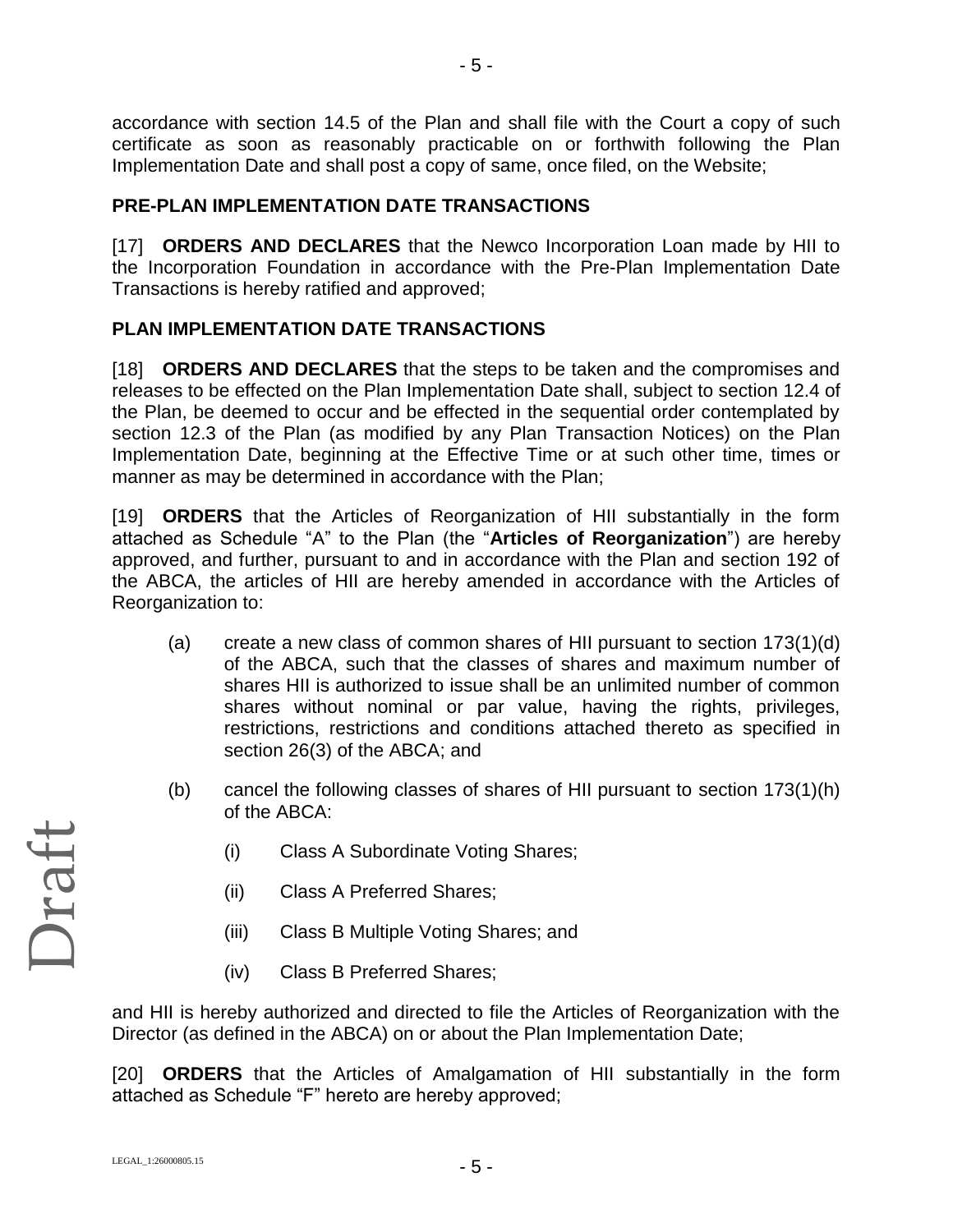### **COMPROMISE OF AFFECTED CLAIMS AND EFFECT OF PLAN**

[21] **ORDERS AND DECLARES** that pursuant to and in accordance with the Plan, on the Plan Implementation Date, any and all Affected Claims of any nature whatsoever against the Released Parties shall be forever compromised, discharged and released with prejudice, and the ability of any Person to proceed against the Released Parties in respect of or relating to any such Affected Claims shall be deemed to be forever discharged, extinguished, released and restrained, and all proceedings with respect to, in connection with or relating to such Affected Claims shall permanently be stayed against the Released Parties, subject only to the rights of Affected Creditors to receive distributions pursuant to the Plan and this Order in respect of their Affected Claims, in the manner and to the extent provided for in the Plan;

[22] **ORDERS AND DECLARES** that, pursuant to and in accordance with the terms of the Plan, on the Plan Implementation Date, all accrued and unpaid interest, fees and expenses owing or incurred by any HII Group Entity in respect of, or as part of, Affected Claims accruing after the HII Filing Date shall be forever compromised, discharged and released for no consideration and no Person shall have any entitlement to any such accrued and unpaid interest, fees and expenses, except in all cases in respect of those Claims currently subject to dispute by Stichting Homburg Bonds in its motions in appeal of the Notices of Revision or Disallowance of Proofs of Claim filed with the Court on February 14, 2013 and May 17, 2013;

[23] **ORDERS AND DECLARES** that the determination of Proven Claims in accordance with the Claims Process Order and the HII/Shareco Meeting Order shall be final and binding on the HII Group Entities and all Affected Creditors;

[24] **ORDERS AND DECLARES** that any Affected Claims for which a Proof of Claim has not been filed by the Claims Bar Date in accordance with the Claims Process Order, whether or not the holder of such Affected Claim has received notification of the claims process established by the Claims Process Order, shall be and are hereby forever barred, extinguished and released with prejudice unless otherwise provided for by any Order. Nothing in the Plan extends to or shall be interpreted as extending or amending the Claims Bar Date or gives or shall be interpreted as giving any rights to any Person in respect of Claims that have been barred or extinguished pursuant to the Claims Process Order;

[25] **ORDERS** that each Person named or referred to in, or subject to, the Plan shall be and is hereby deemed to have consented and agreed to all of the provisions in the Plan, in its entirety, and each Person named or referred to in, or subject to, the Plan shall be and is hereby deemed to have executed and delivered to the HII Group Entities all consents, releases, assignments and waivers, statutory or otherwise, required to implement and carry out the Plan in its entirety;

[26] **DECLARES** that any consent or authorization required under any contracts, leases, agreements or arrangements in respect of any change in control, transfer of equity interest or transfer of assets as part of the implementation of the Plan be deemed satisfied or obtained, as applicable;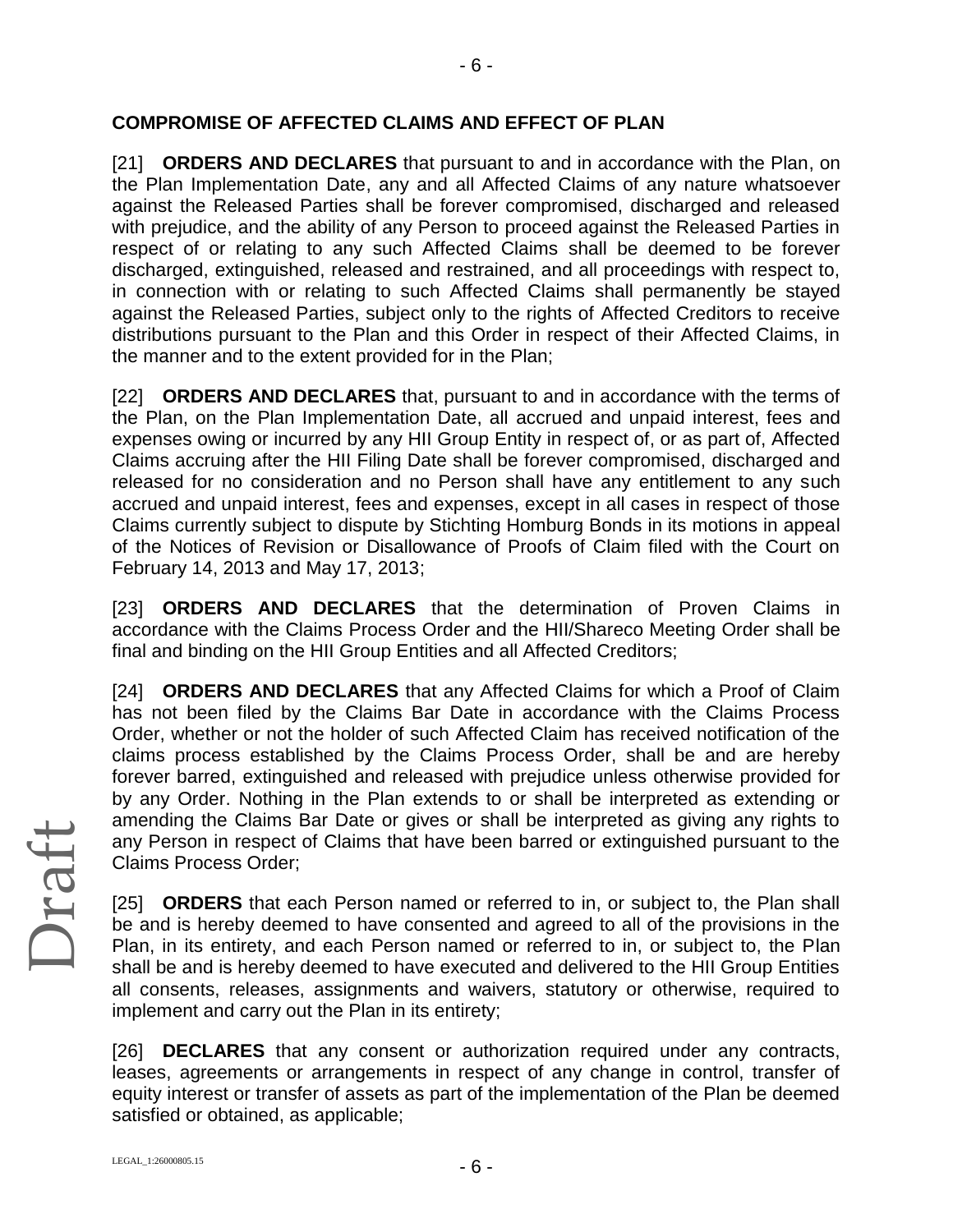[27] **ORDERS** that, from and after the Plan Implementation Date, all Persons shall be deemed to have waived any and all defaults of the HII Group Entities, then existing or previously committed by any of the HII Group Entities or caused by any of the HII Group Entities, directly or indirectly, or non-compliance with any covenant, warranty, representation, undertaking, positive or negative pledge, term, provision, condition or obligation, expressed or implied, in any contract, instrument, credit document, lease, guarantee, agreement for sale, deed, licence, permit, or other agreement, written or oral, and any and all amendments or supplements thereto, existing between such Person and any of the HII Group Entities, arising directly or indirectly from the filing by the HII Group Entities under the CCAA and the implementation of the Plan (including the Reorganization Transaction), and any and all notices of default and demands for payment or any step or proceeding taken or commenced in connection therewith under any such agreement shall be deemed to have been rescinded and of no further force or effect provided that nothing shall be deemed to excuse the HII Group Entities from performing their obligations under the Plan or be a waiver of defaults by the HII Group Entities under the Plan and related documents. This paragraph does not affect the rights of any Person to pursue any recoveries for a Claim that may be obtained from a guarantor (other than a HII Group Entity) and any security granted by such guarantor. For greater certainty, nothing in this paragraph shall affect the rights of the Bond 6 Claim Holders to receive distributions under the Homco 61 Plan in respect of the Bond 6 Homco 61 Claim. Notwithstanding anything in this paragraph, Catalyst shall not be deemed to have waived any breach by HII, Shareco or Homco 61 LP of any of their respective obligations under the Restated Catalyst Support Agreement;

[28] **ORDERS** that, subject to the performance by the HII Group Entities of their obligations under the Plan, all obligations, contracts, agreements, leases or other arrangements (including those obligations, contracts, agreements, leases or other arrangements that form part of the Core Business Assets (other than the Core GP Assets) to be assigned to Newco and the Core GP Assets to be assigned to the Newco Subsidiaries in accordance with paragraph 66 hereof), to which any of the HII Group Entities is a party shall be and remain in full force and effect, unamended, as at the Plan Implementation Date, unless disclaimed or resiliated or deemed to be disclaimed or resiliated by the HII Group Entities pursuant to the Initial Order, and no party to any such obligation, contract, agreement, lease or other arrangement shall on or following the Plan Implementation Date, accelerate, terminate, refuse to renew, rescind, refuse to perform or otherwise disclaim or resiliate its obligations thereunder, or enforce or exercise (or purport to enforce or exercise) any right or remedy in respect of any such obligation, contract, agreement, lease, or other arrangement and no automatic termination will have any validity or effect by reason:

- (a) of any event which occurred prior to, and not continuing after, the Plan Implementation Date, or which is or continues to be suspended or waived under the Plan, which would have entitled any other party thereto to enforce those rights or remedies;
- (b) that the HII Group Entities have sought or obtained relief or have taken steps as part of the Plan, the Initial Order or under the CCAA or the ABCA;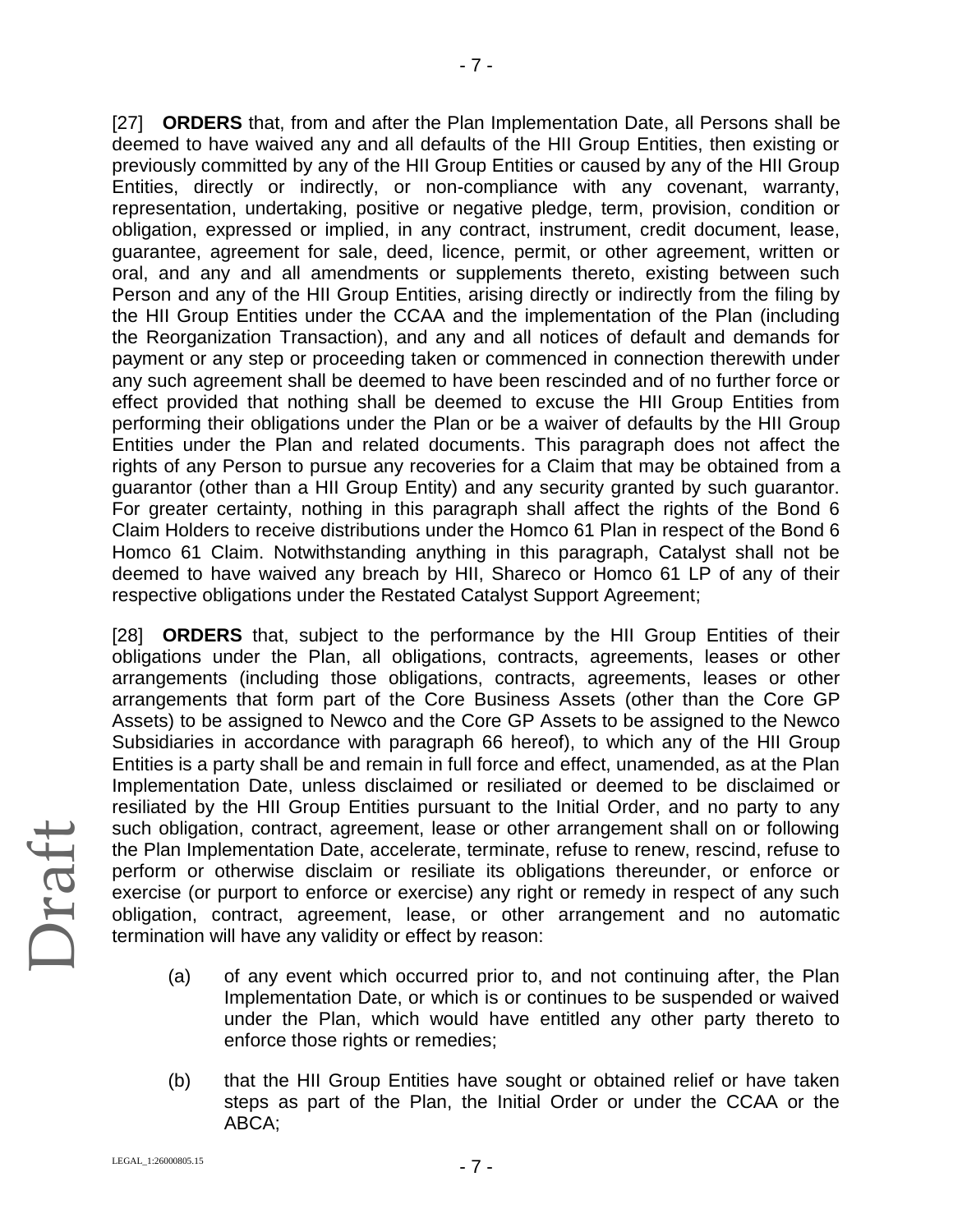- (c) of any default or event of default arising as a result of the financial condition or insolvency of the HII Group Entities;
- (d) of the effect upon the HII Group Entities of the completion of any of the steps or transactions contemplated under the Plan, including Pre-Plan Implementation Date Transactions and the Plan Transactions, including the transfer of the Core Business Assets (other than the Core GP Assets) to Newco and the transfer of the Core GP Assets to the Newco Subsidiaries; or
- (e) of any compromises, settlements, restructurings or releases effected pursuant to the Plan;

[29] **ORDERS** that on the Plan Implementation Date, following the completion of the steps in the sequence set forth in section 12.3 of the Plan (as may be modified pursuant to section 12.4 of the Plan or by any Plan Transaction Notice), all debentures, notes, certificates, agreements, invoices and other instruments evidencing Affected Claims shall not entitle any holder thereof to any consideration or participation other than as expressly provided for in the Plan and this Order and shall be and are hereby deemed to be cancelled and shall be and are hereby deemed to be null and void;

### **ADMINISTRATION OF THE HOMCO 61 PLAN AND HOMCO 61 AFFECTED CREDITORS**

- [30] **ORDERS** that the Monitor be and is hereby authorized to:
	- (a) administer and finally determine the Homco 61 Affected Claims of Homco 61 Affected Creditors under and in accordance with the Claims Process Order, Article 9, Article 10 and Article 11 of the Plan and Article 5 of the Homco 61 Plan, and manage the distribution of the HII Homco 61 Distribution directly to Homco 61 Affected Creditors with Homco 61 Proven Claims, as if the Homco 61 Affected Creditors were Affected Creditors of HII, and Article 9, Article 10 and Article 11 of the Plan shall apply *mutatis mutandis* to the Homco 61 Affected Creditors, with such changes as are necessary to such Articles to the Homco 61 Affected Creditors only;
	- (b) utilize the Cash Pool, the Asset Realization Cash Pool, the Disputed Claims (Cash) Reserve, the Disputed Claims (Asset Realization) Reserve, the Disputed Claims (Newco Shares) Reserve and the Disputed Claims (Cash-Out) Reserve in effecting the administration and determination of the Homco 61 Affected Claims; and
	- (c) allocate the costs of such administration of Homco 61 Affected Claims to the Homco 61 Administrative Reserve Costs (as defined under the Homco 61 Plan), provide for such costs in the Administrative Reserve, and to deduct such costs from the HII Homco 61 Distribution, including for greater certainty: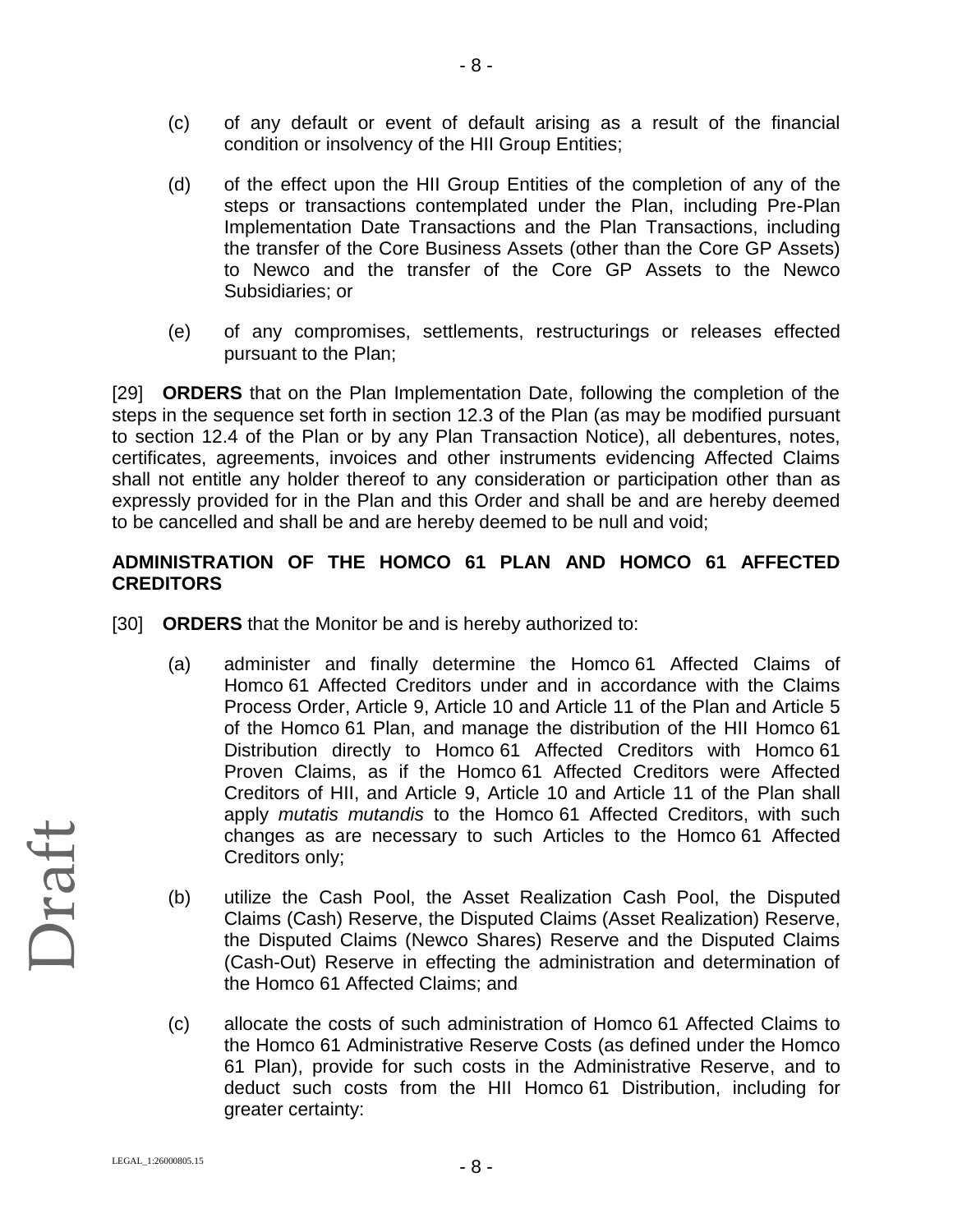- (i) all amounts on account of Homco 61 Employee Priority Claims (as defined under the Homco 61 Plan);
- (ii) all amounts on account of Homco 61 Government Priority Claims as defined under the Homco 61 Plan); and
- (iii) all amounts on account of the Homco 61 Post-Filing Date Payables as defined under the Homco 61 Plan);

### **ESTABLISHMENT OF THE POOLS AND RESERVES AND DISTRIBUTIONS BY THE MONITOR**

### **Cash-Out Pool and Cash-Out Reserve**

[31] **ORDERS** that on the fifth (5th) Business Day prior to the Plan Implementation Date, Catalyst shall deliver the Catalyst Investment Initial Funding Amount (net of the Catalyst Deposit) to the Monitor by way of wire transfer(s) (in accordance with wire transfer instructions provided by the Monitor at least three (3) Business Days before such date). The Catalyst Investment Initial Funding Amount and the Catalyst Deposit, net of the Disputed Claims (Cash-Out) Reserve, shall be segregated in accordance with the Plan and shall be held in trust by the Monitor until the Plan Implementation Date, whereupon such funds shall form the Cash-Out Pool. The Monitor shall hold the Cash-Out Pool in the Cash-Out Pool Account for distribution to Electing Creditors with Proven Claims and Disputed Claims (to the extent such Disputed Claims subsequently become Proven Claims) pursuant to and in accordance with the Plan;

[32] **ORDERS** that on the Plan Implementation Date, the Monitor shall segregate the Disputed Claims (Cash-Out) Reserve, and shall hold the Disputed Claims (Cash-Out) Reserve in the Disputed Claims (Cash-Out) Reserve Account for the purpose of paying amounts to Electing Creditors in respect of the portion of their Disputed Claims, if any, which have become Proven Claims within twelve (12) months following Plan Implementation Date in accordance with the Plan, the Claims Process Order and the HII/Shareco Meeting Order;

[33] **ORDERS** that from and after the date of the initial disbursements in paragraph 43 hereof, the Monitor shall make pursuant to the Plan, further partial contributions from time to time from the Disputed Claims (Cash-Out) Reserve to the Cash-Out Pool as Disputed Claims of Electing Creditors who have validly exercised the Newco Common Shares Cash-Out Option Election are resolved;

[34] **ORDERS** that any interest accrued on funds in the Cash-Out Pool and the Disputed Claims (Cash-Out) Reserve shall be for the account of Catalyst;

### **Cash Reserves**

[35] **ORDERS** that on the Plan Implementation Date, HII and Shareco shall be and are hereby authorized and directed to fund the following Cash Reserves out of their Cash: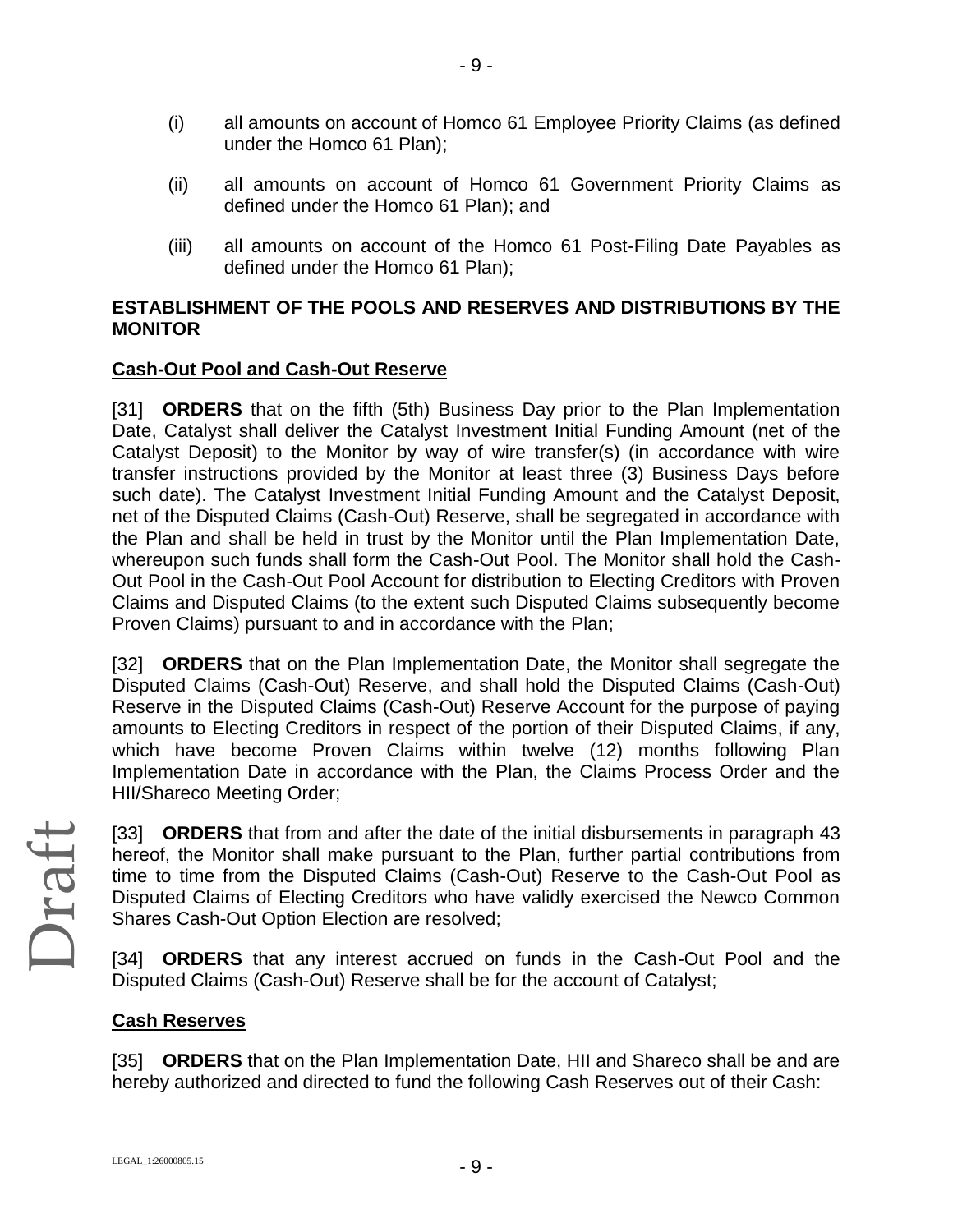- (a) the Administrative Reserve, in an aggregate amount to be agreed upon by HII and the Monitor five (5) Business Days prior to the Plan Implementation Date;
- (b) the Disputed Claims (Cash) Reserve, in an aggregate amount to be agreed upon by HII and the Monitor five (5) Business Days prior to the Plan Implementation Date; and
- (c) the Litigation Reserve, in the aggregate amount of Cdn\$500,000;

[36] **ORDERS** that on the Plan Implementation Date, HII and Shareco shall deliver the aggregate of all of their Cash, net of the Cash Reserves set out in paragraph 35, to the Monitor by way of wire transfer(s) (in accordance with the wire transfer instructions provided by the Monitor at least three (3) Business Days prior to the Plan Implementation Date), which shall be held in trust by the Monitor as the Cash Pool in the Cash Pool Account for distribution to Affected Creditors with Proven Claims and Disputed Claims (to the extent such Disputed Claims subsequently become Proven Claims) pursuant to and in accordance with the Plan;

[37] **ORDERS** that on the Plan Implementation Date, HII and Shareco shall deliver the Administrative Reserve in the amount set out in paragraph 35(a) to the Monitor by way of wire transfer(s) (in accordance with the wire transfer instructions provided by the Monitor at least three (3) Business Days prior to the Plan Implementation Date), which shall be held in trust by the Monitor in the Administrative Reserve Account for the purpose of paying the Administrative Reserve Costs pursuant to and in accordance with the Plan with any remaining balance to be contributed to the Cash Pool for distribution to the Affected Creditors with Proven Claims and Disputed Claims (to the extent such Disputed Claims subsequently become Proven Claims) pursuant to and in accordance with the Plan;

[38] **ORDERS** that on the Plan Implementation Date, HII and Shareco shall deliver the Disputed Claims (Cash) Reserve in the amount set out in paragraph 35(b) to the Monitor by way of wire transfer(s) (in accordance with the wire transfer instructions provided by the Monitor at least three (3) Business Days prior to the Plan Implementation Date), which shall be held in trust by the Monitor in the Disputed Claims Reserve Account for distribution in accordance with the Plan to Affected Creditors in respect of their Disputed Claims which have become Proven Claims in accordance with the Plan, the Claims Process Order and the HII/Shareco Meeting Order (as the case may be) with any remaining balance (once all Disputed Claims have been finally determined) to be contributed by the Monitor to the Cash Pool for distribution to the Affected Creditors with Proven Claims and Disputed Claims (to the extent such Disputed Claims subsequently become Proven Claims) pursuant to and in accordance with the Plan;

[39] **ORDERS** that on the Plan Implementation Date, HII and Shareco shall deliver the Litigation Reserve in the amount set out in paragraph 35(c) to the Monitor by way of wire transfer(s) (in accordance with the wire transfer instructions provided by the Monitor at least three (3) Business Days prior to the Plan Implementation Date), which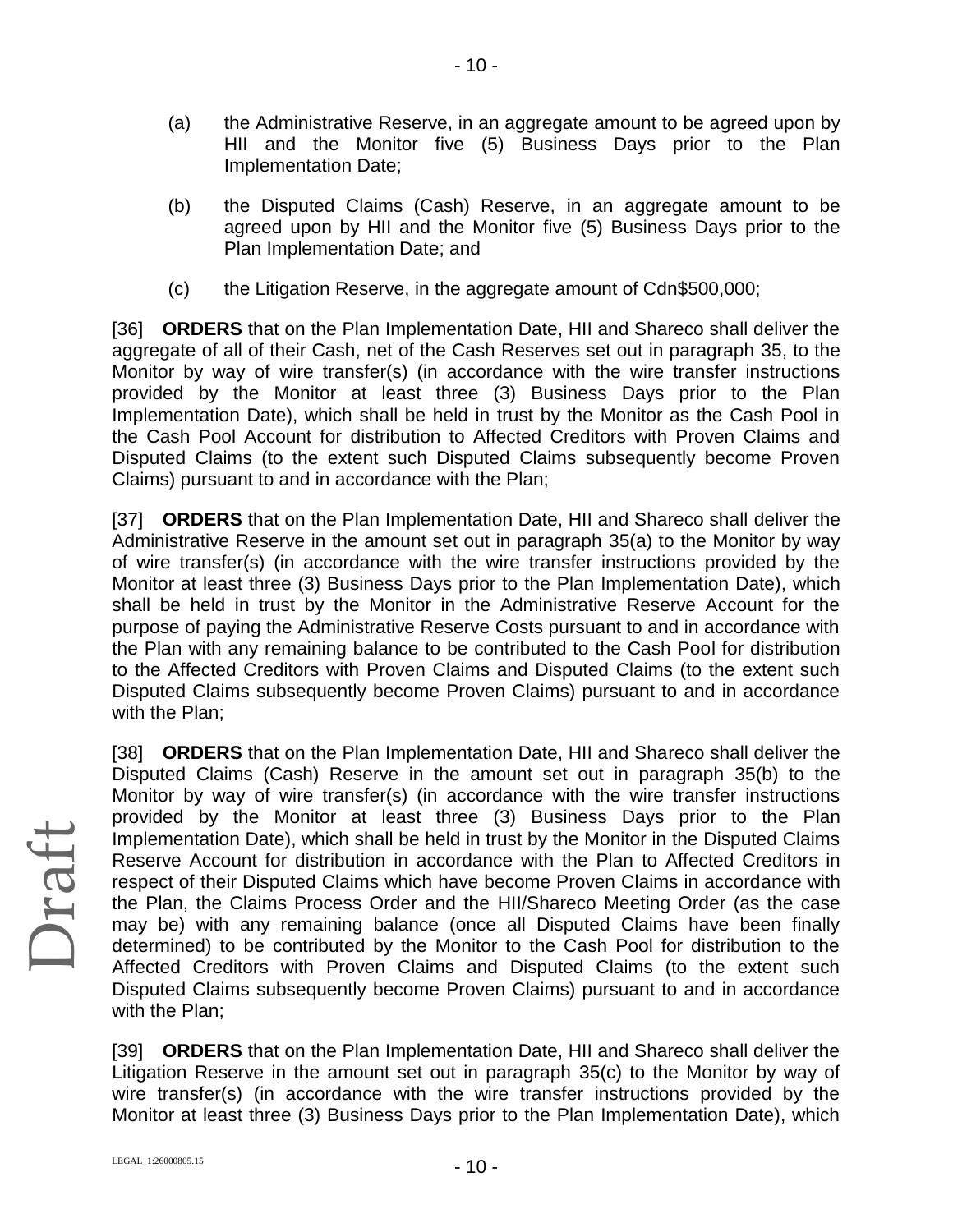shall be held in trust by the Monitor in the Litigation Reserve Account for the purpose of paying the Litigation Reserve Costs pursuant to and in accordance with the Plan;

[40] **ORDERS** that from and after the Plan Implementation Date on the liquidation or realization of a Non-Core Business Asset, the Monitor shall establish from the Non-Core Business Asset Net Proceeds generated thereby:

- (a) the Asset Realization Cash Pool, net of the Disputed Claims (Asset Realization) Reserve, which shall be contributed by the Monitor to the Cash Pool Account for distribution in accordance with the Plan to Affected Creditors (other than Convenience Class Creditors) with Proven Claims pursuant to and in accordance with the Plan, the Claims Process Order and the HII/Shareco Meeting Order; and
- (b) the Disputed Claims (Asset Realization) Reserve in an amount equal to the aggregate of each Pro Rata Share of any remaining Affected Creditor (other than Convenience Class Creditors) holding a Disputed Claim, which shall be contributed and held by the Monitor in the Disputed Claims Reserve Account for distribution in accordance with the Plan to Affected Creditors (other than Convenience Class Creditors) in respect of their Disputed Claims which have become Proven Claims in accordance with the Plan, the Claims Process Order and the HII/Shareco Meeting Order;

[41] **ORDERS** that from and after the Plan Implementation Date, the Monitor may increase one or more Cash Reserves, as applicable, in such amount(s) as the Monitor may determine to be necessary or desirable in its sole and unfettered discretion, which increase shall be funded from the Cash Pool Account and allocated by the Monitor to the applicable Cash Reserve;

### **Disputed Claims (Newco Shares) Reserve**

[42] **ORDERS** that the Monitor, in respect of Affected Creditors (other than Convenience Class Creditors) with Disputed Claims (based on the face value of such Disputed Claims or such lesser amount as determined by the Monitor in its sole discretion), shall establish the Disputed Claims (Newco Shares) Reserve to hold the Newco Common Shares it receives in accordance with paragraph 57, which shall be held by the Monitor or its designate for distribution in accordance with the Plan to Affected Creditors (other than Convenience Class Creditors) in respect of their Disputed Claims which have become Proven Claims in accordance with the Plan, the Claims Process Order and the HII/Shareco Meeting Order (as the case may be), with any remaining Newco Common Shares to be transferred by the Monitor or its designate to Newco on the Final Distribution Date for cancellation for no consideration, pursuant to and in accordance with the Plan;

### **Disbursements From The Cash–Out Pool**

[43] **ORDERS** that, subject to paragraph 44, pursuant to and in accordance with the Plan, the Monitor on behalf and for the account of Catalyst shall be and is hereby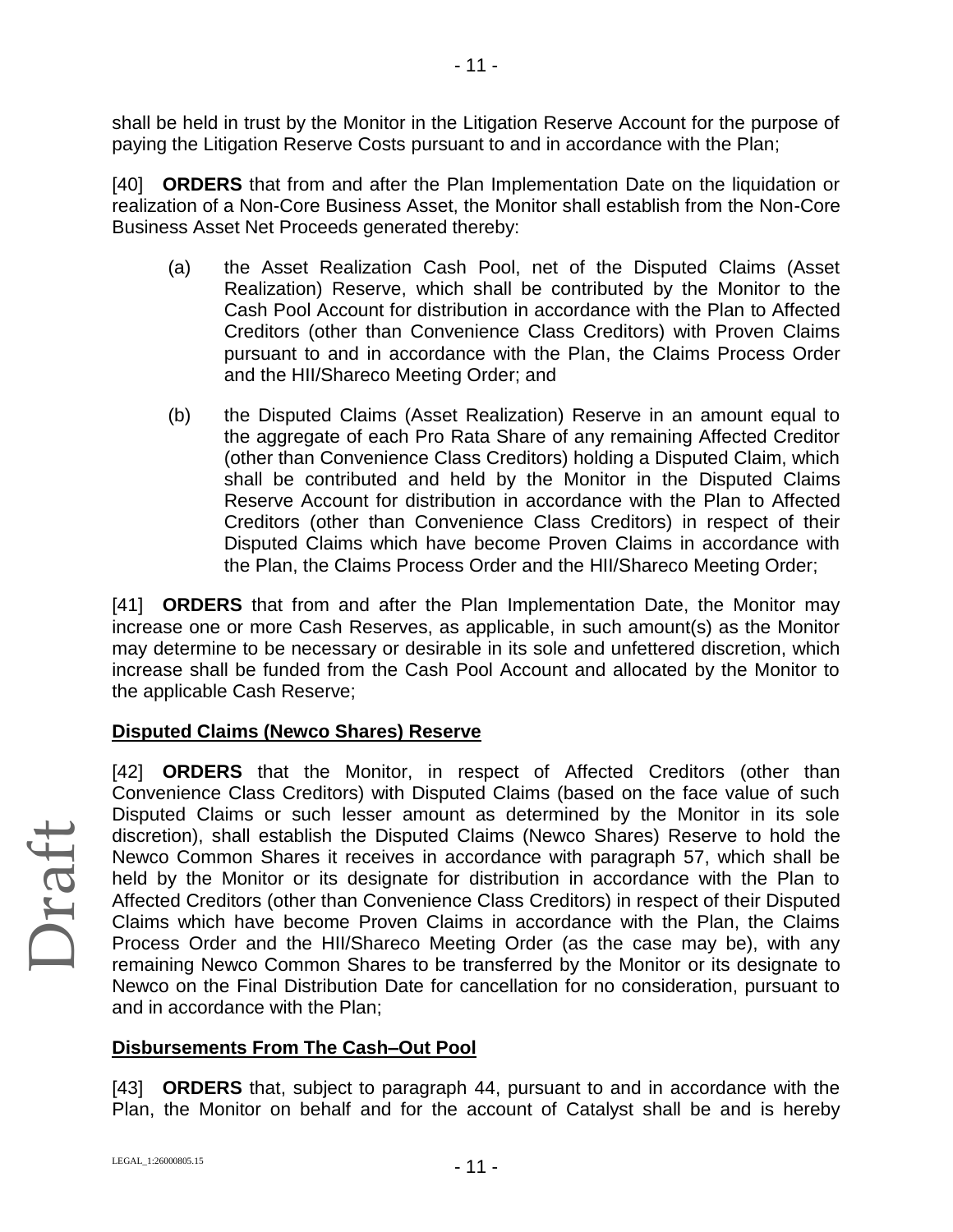authorized to make disbursements from the Cash-Out Pool from and after the Plan Implementation Date but no later than ten (10) Business Days following the Plan Implementation Date to each Electing Creditor with a Proven Claim as at the Plan Implementation Date who has validly exercised the Newco Common Shares Cash-Out Option Election in an initial amount in the Monitor's sole discretion;

[44] **ORDERS** that the Monitor shall hold amounts to be disbursed to Electing Creditors under paragraph 43 hereof until the Newco Common Shares in respect of each Electing Creditor's *pro rata* share of the Aggregate Newco Common Shares Final Cash-Out Amount have been issued and delivered to the Monitor in trust for the benefit of Catalyst (subject only to the expiry of the Newco Common Shares Standstill Period), and that upon actual delivery of such Newco Common Shares to the Monitor, the Monitor shall make the disbursements under paragraph 43 to each such Electing Creditor;

[45] **ORDERS** that if a Disputed Claim of an Electing Creditor is finally determined in accordance with the Claims Process Order, the Plan and the HII/Shareco Meeting Order within the twelve (12) month period following the Plan Implementation Date:

- (a) the Monitor shall make the appropriate adjustment to the Cash-Out Pool and to the Disputed Claims (Cash-Out) Reserve, on prior written notice to Catalyst;
- (b) the Monitor shall make a disbursement from the Cash-Out Pool to such Electing Creditor in respect of its Proven Claim in accordance with paragraph 46 hereof; and
- (c) Catalyst shall become entitled to receive and the Monitor shall distribute to Catalyst (i) those Newco Common Shares in respect of which such Electing Creditor was otherwise entitled in accordance with section 9.2 of the Plan (which number of Newco Common Shares would have been such Electing Creditor's Pro Rata Share of the Newco Equity Pool (Interim) at such time) and sections 9.2 and 10.2(a) of the Plan shall apply *mutatis mutandis* to Catalyst, and (ii) any corresponding payment as a result of the adjustment made in paragraph 45(a) hereof; and

[46] **ORDERS** that pursuant to and in accordance with the Plan, from time to time, the Monitor shall make further disbursements from the Cash-Out Pool in its sole discretion to the Electing Creditors with Proven Claims in respect of and to be credited towards their *pro rata* share of the Aggregate Newco Common Shares Final Cash-Out Amount;

[47] **ORDERS** that once the Aggregate Newco Common Shares Final Cash-Out Amount has been determined in accordance with the Plan:

(a) the Monitor shall make final disbursements from the Cash-Out Pool in such amount as is required to satisfy each Electing Creditor's entitlement to receive its respective *pro rata* share of the Aggregate Newco Common Shares Final Cash-Out Amount; and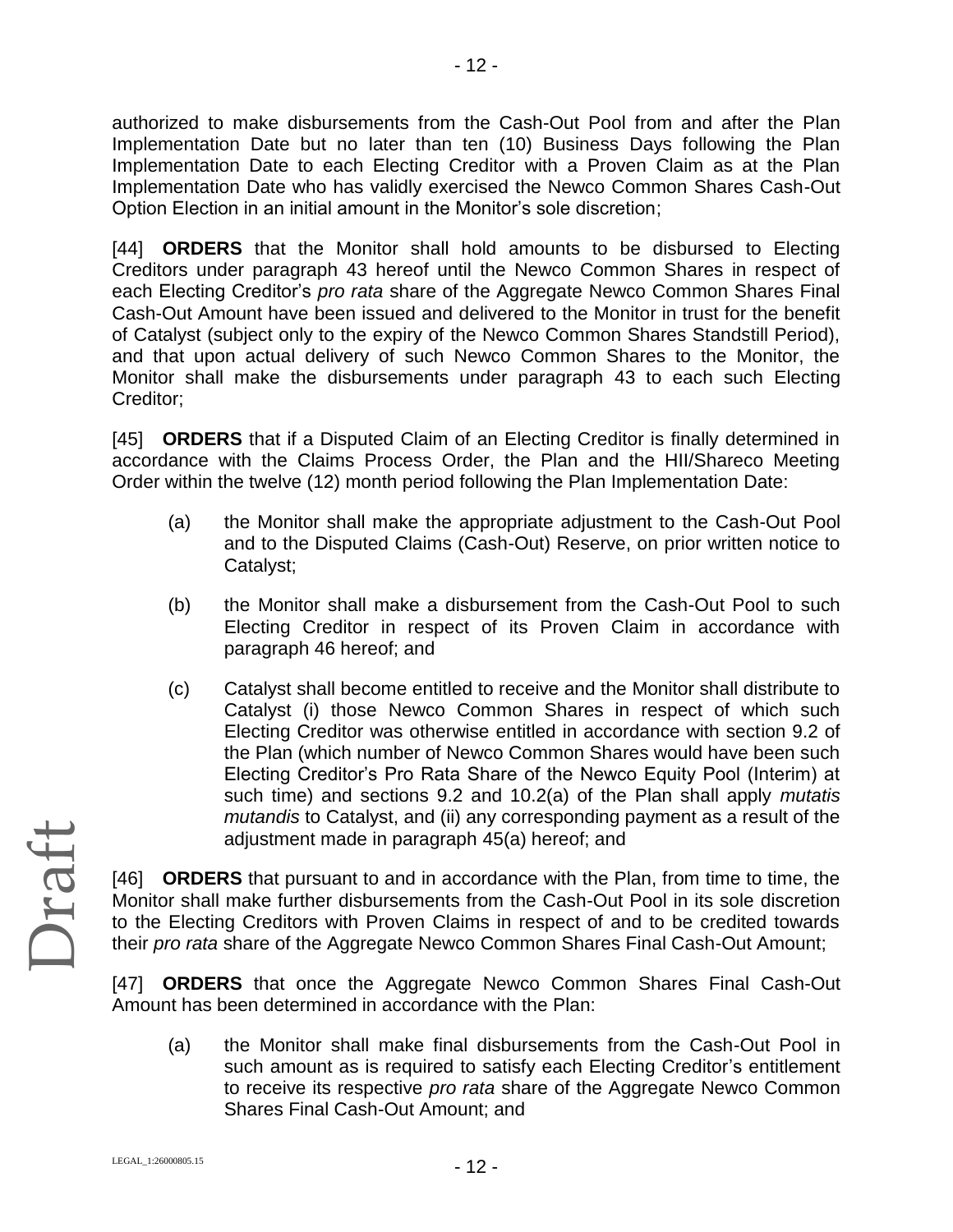(b) the Monitor shall remit any balance remaining in the Cash-Out Pool to Catalyst;

[48] **ORDERS** that Catalyst shall receive, from time to time, a distribution of the Newco Common Shares which would otherwise have been issued to an Affected Creditor with a Proven Claim who has validly made a Newco Common Shares Cash-Out Option Election (which number of shares would have been such Affected Creditor's Pro Rata Share of the Newco Equity Pool (Final)), and sections 9.2 and 10.2(a) of the Plan shall apply *mutatis mutandis* to Catalyst. The Newco Common Shares issued by Newco to Catalyst shall be held by the Monitor or its designate in escrow for the benefit of Catalyst and shall not be delivered to Catalyst until the expiry of the Newco Common Shares Standstill Period;

[49] **ORDERS** that all disbursements by the Monitor to Electing Creditors shall be made by way of wire transfer made to the IBAN number provided by such Electing Creditor or cheque for and payable to such Electing Creditor sent by prepaid ordinary mail to the address specified in the Convenience Class Claim Declaration or Proxy filed by or on behalf of such Electing Creditor (or in the absence thereof to the address in such Electing Creditor's Proof of Claim);

[50] **ORDERS** that if a Disputed Claim of an Electing Creditor for which a Newco Common Shares Cash-Out Option Election has been made does not become a Proven Claim, in whole or in part, within the twelve (12) month period following the Plan Implementation Date, any such election shall be null and void under the Plan and such Affected Creditor shall not be treated as an Electing Creditor under the Plan and **ORDERS** that the Monitor and Catalyst shall make any appropriate adjustments to the Newco Common Shares Cash-Out Price;

[51] **ORDERS** that within thirty (30) days following final determination by the Monitor of the Aggregate Newco Common Shares Final Cash-Out Amount, the Monitor shall pay to Catalyst the Catalyst Investment Adjustment Amount, if any;

### **Distributions From The Cash Pool**

[52] **ORDERS** that pursuant to and in accordance with the Plan, the Monitor on behalf and for the account of HII and Shareco shall be and is hereby authorized to make distributions on the Initial Distribution Date and/or one or more subsequent Distribution Dates as may be set from time to time at the sole and absolute discretion of the Monitor from the Cash Pool Account to each Convenience Class Creditor with a Proven Claim, in an amount equal to such Convenience Class Creditor's Cash Elected Amount, by way of wire transfer made to the IBAN number provided by such Convenience Class Creditor or cheque for and payable to such Convenience Class Creditor sent by prepaid ordinary mail to the address specified in the Convenience Class Claim Declaration filed by or on behalf of such Convenience Class Creditor (or in the absence thereof to the address in such Convenience Class Creditor's Proof of Claim);

[53] **ORDERS** that pursuant to and in accordance with the Plan, the Monitor on behalf and for the account of HII and Shareco shall be and is hereby authorized to make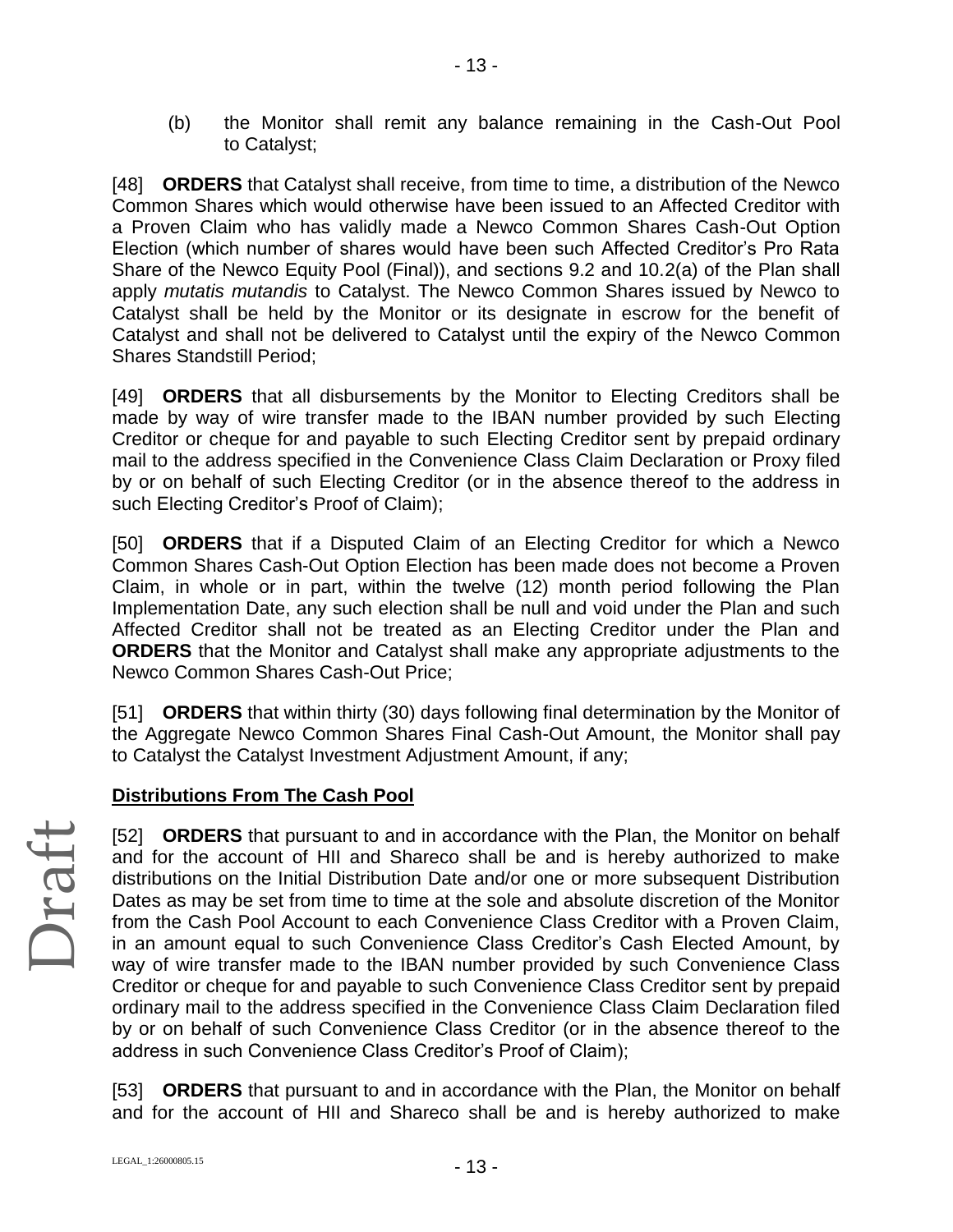distributions on the Initial Distribution Date and/or one or more subsequent Distribution Dates as may be set from time to time at the sole and absolute discretion of the Monitor from the Cash Pool Account to each Affected Creditor (other than a Convenience Class Creditor) holding a Proven Claim, in an amount equal to such Affected Creditor's Pro Rata Share of the Cash Pool and the Asset Realization Cash Pool, respectively, by way of wire transfer made to the IBAN number provided by such Affected Creditor or cheque for and payable to such Affected Creditor sent by prepaid ordinary mail to the address specified in the Proxy or Letter of Instruction filed by or on behalf of such Affected Creditor (or in the absence thereof to the address in such Affected Creditors' Proof of Claim);

[54] **ORDERS** that pursuant to and in accordance with the Plan, from and after the Plan Implementation Date the Monitor or its designate, as applicable, on behalf and for the account of HII and Shareco shall be and is hereby authorized to make distributions (i) on the last Business Day of every month (or more or less frequently as the Monitor may determine in its sole unfettered discretion) to each Convenience Class Creditor holding a Disputed Claim that has become a Proven Claim, in whole or in part, on or before the third Business Day prior to such Distribution Date (other than the Final Distribution Date); and (ii) on the Final Distribution Date, to each Convenience Class Creditor holding a Disputed Claim that has become a Proven Claim, in whole or in part, on or before the Final Distribution Date, as applicable, from the Disputed Claims (Cash) Reserve in an amount equal to the Cash Elected Amount in respect of such Proven Claim, by way of wire transfer made to the IBAN number provided by such Convenience Class Creditor or cheque for and payable to such Convenience Class Creditor sent by prepaid ordinary mail to the address specified in the Convenience Class Claim Declaration filed by or on behalf of such Convenience Class Creditor (or in the absence thereof to the address in such Convenience Class Creditor's Proof of Claim);

[55] **ORDERS** that pursuant to and in accordance with the Plan, from and after the Plan Implementation Date the Monitor or its designate, as applicable, on behalf of and for the account of HII and Shareco, shall be and is hereby authorized to make distributions (i) on the last Business Day of every month (or more or less frequently as the Monitor may determine in its sole and unfettered discretion) to each Affected Creditor (other than a Convenience Class Creditor) holding a Disputed Claim that has become a Proven Claim, in whole or in part, on or before the third Business Day prior to such Distribution Date (other than the Final Distribution Date); and (ii) on the Final Distribution Date to each Affected Creditor (other than Convenience Class Creditors) holding a Disputed Claim that has become a Proven Claim, in whole or in part, on or before the Final Distribution Date, as applicable, from the Disputed Claims Reserve Account, by way of wire transfer made to the IBAN number provided by such Affected Creditor or cheque for and payable to such Affected Creditor sent by prepaid ordinary mail to the address specified in the Proxy or Letter of Instruction filed by or on behalf of such Affected Creditor (or in the absence thereof to the address in such Affected Creditors' Proof of Claim), in an amount equal to the appropriate amount of Cash from the Disputed Claims Reserve Account, such that after giving effect to that distribution and any prior distributions, each such Affected Creditor shall have received its Pro Rata Share of the Cash Pool and the Asset Realization Cash Pool as at such Distribution Date: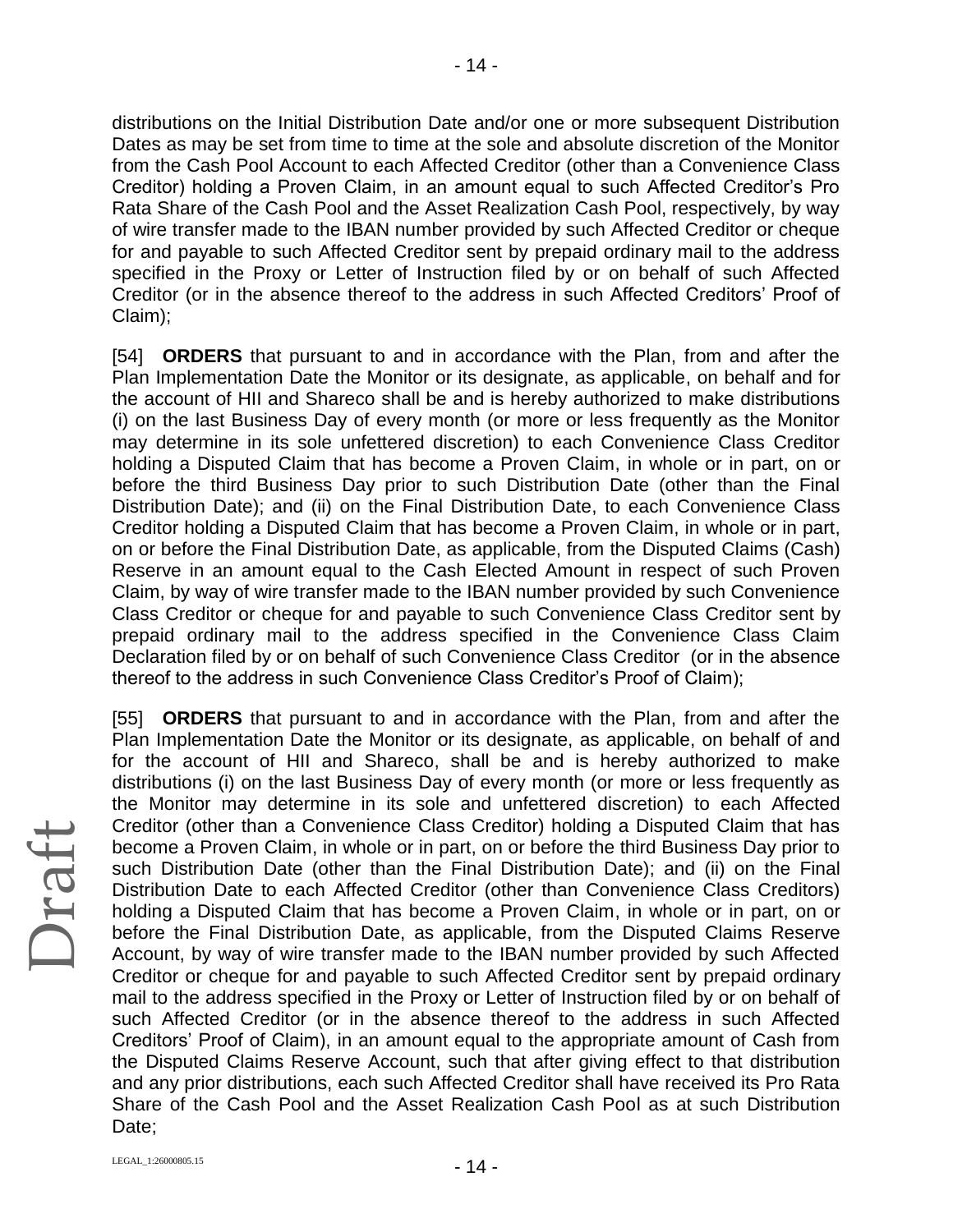[56] **ORDERS** that, notwithstanding any other paragraph of this Order, each holder of a Proven Claim that is a Corporate Bond Claim or a Mortgage Bond Claim shall receive from and after the Initial Distribution Date a distribution from the Cash Pool in the amount of its Pro Rata Share of the Cash Pool (after distributions to Convenience Class Creditors with Proven Claims) that is net of an amount equal to such holder's allocation of the Stichting Advances determined in accordance with section 9.4(b) of the Plan, and on the Plan Implementation Date the obligation of the Petitioners to pay such Stichting Advances shall be and is hereby deemed to have been satisfied in full;

### **Distributions of Newco Common Shares**

[57] **ORDERS** that pursuant to and in accordance with the Plan, in order to effect the distribution of Newco Common Shares on the Initial Distribution Date to Affected Creditors (other than Convenience Class Creditors) with Proven Claims and to the Monitor or its designate in respect of Disputed Claims, the following steps shall be taken from and after the Plan Implementation Date (and where reference is made to the Monitor holding Newco Common Shares, it is holding same on behalf of Affected Creditors (other than Convenience Class Creditors) with Disputed Claims that are finally determined to be Proven Claims):

- (a) on or before the Distribution Materials Record Date, the Monitor shall send a blank Letter of Instruction by prepaid first class mail, courier, email or facsimile to each Affected Creditor (other than a Convenience Class Creditor) who has a Proven Claim and who is not an Electing Creditor, and at the same time to an Affected Creditor (other than a Convenience Class Creditor) with a Disputed Claim (whether or not such Affected Creditor is an Electing Creditor) in order that the Distribution Materials Record Date take effect, to the address for such Affected Creditor specified in such Affected Creditor's Proof of Claim, or as evidenced by any assignment or transfer in accordance with sections 9.11 and 9.12 of the Plan; provided however, that in the case of the Corporate Creditors having Corporate Creditor Claims under the Corporate Indentures, the Monitor shall send by email, facsimile, and/or courier a blank Letter of Instruction to each Corporate Indenture Trustee for completion on behalf of such Corporate Creditors;
- (b) each Affected Creditor (other than a Convenience Class Creditor or an Electing Creditor with a Proven Claim), including each Corporate Indenture Trustee on behalf of its respective Corporate Creditors, shall deliver to the Monitor a duly completed and executed Letter of Instruction that must be received by the Monitor at least seven (7) days before the Plan Implementation Date or such other date as the Monitor may agree;
- (c) Catalyst shall deliver to the Monitor a duly completed Letter of Instruction in respect of its Catalyst Affected Claims, as well as in respect of the Affected Creditors' Entitlements assigned to it under the Plan, which must be received by the Monitor at least seven (7) days before the Plan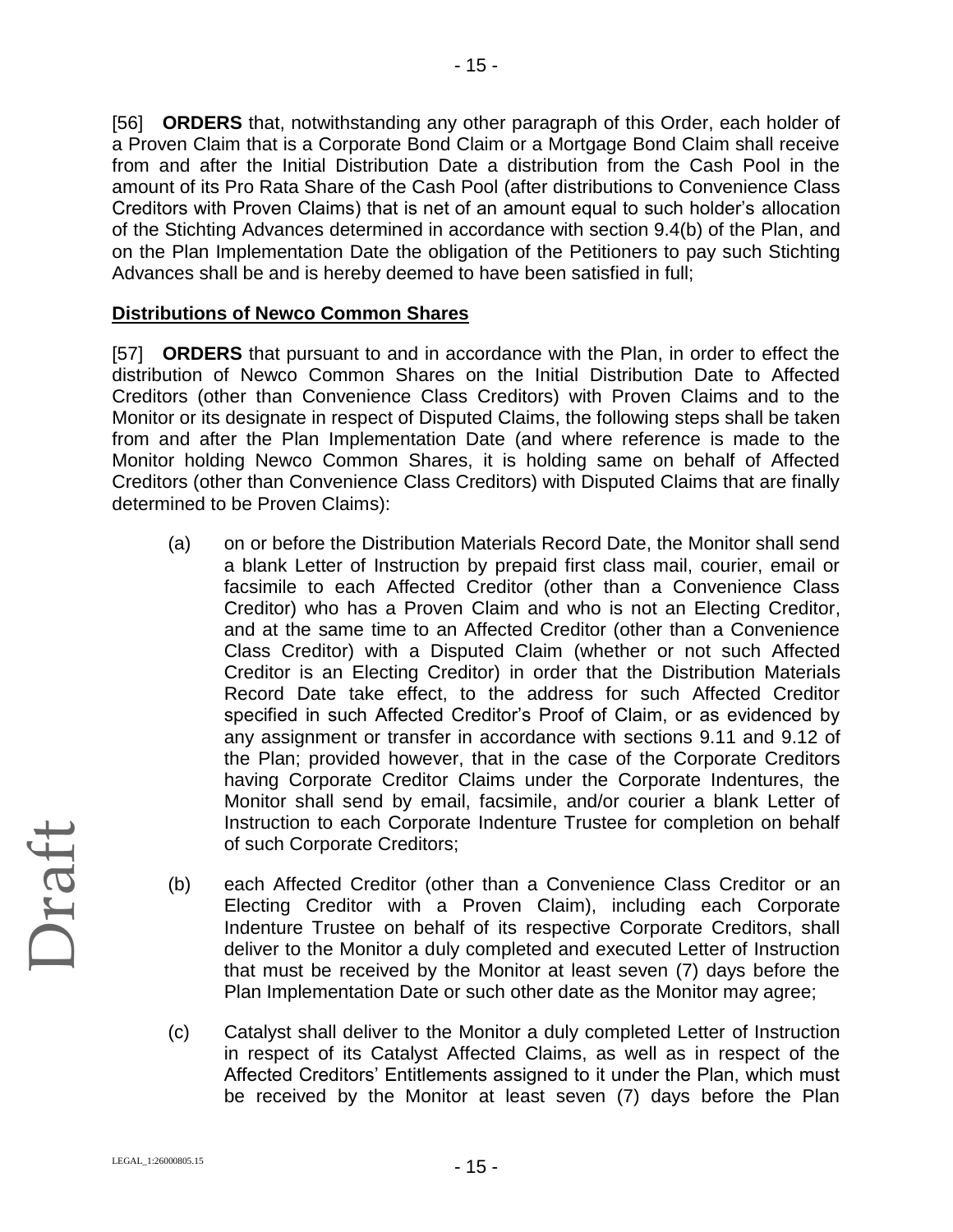Implementation Date or such other date as the Monitor and Catalyst may agree;

- (d) the Monitor shall deliver a direction to Newco or its agent, as applicable, directing Newco or its agent, as applicable, to issue Newco Common Shares to:
	- (i) Affected Creditors (other than Convenience Class Creditors) with Proven Claims;
	- (ii) Catalyst;
	- (iii) the Monitor or its designate in respect of Affected Creditors (other than Convenience Class Creditors) with Disputed Claims whether or not such Affected Creditors with Disputed Claims are Electing Creditors; or
	- (iv) the Monitor or its designate in respect of Affected Creditors who have provided a Letter of Instruction that is incomplete such that it does not allow Newco Common Shares to be recorded in accordance with the rules of the Trading Platform;
- (e) the direction shall be based on information received by the Monitor in accordance with paragraphs 57(a), (b) and (c) above and the Plan and Newco and the Monitor shall be entitled to rely on such information as is without verifying same. The direction to be delivered shall include the following information:
	- (i) registration and delivery details of each such Affected Creditor listed therein (including Catalyst) entitled to receive Newco Common Shares as required in connection with the Trading Platform; and
	- (ii) the number of Newco Common Shares to be issued by Newco to each such Affected Creditor, Catalyst and the Monitor listed therein on such Distribution Date;
- (f) Newco or its agent, as applicable (at the expense of HII) shall cause the Trading Platform and/or any transfer agent as applicable to make the required entries recording the total number of Newco Common Shares that are to be issued to all Affected Creditors (other than Convenience Class Creditors but including Catalyst in respect of Catalyst Affected Claims) with Proven Claims pursuant to and in accordance with the Plan and to Catalyst (in respect of the Newco Common Shares in respect of which an Electing Creditor with a Proven Claim made a Newco Common Shares Cash-Out Option Election), and shall send to such Affected Creditor and Catalyst a DRS Transaction Advice or similar notice appropriate to the Trading Platform and/or any transfer agent as

Draft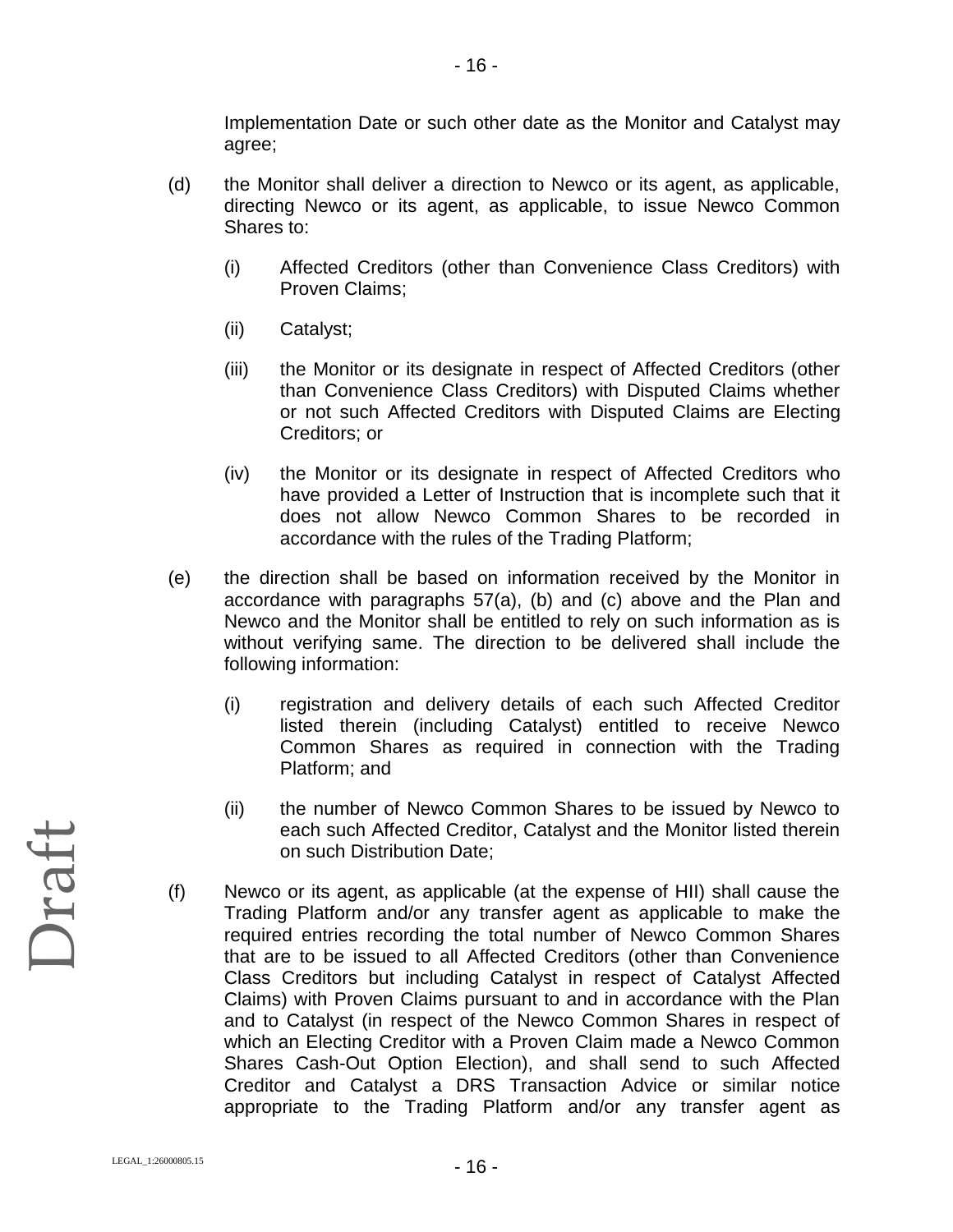applicable to the address of such Affected Creditor specified in such Affected Creditor's Letter of Instruction;

- (g) Newco, or its agent, as applicable (at the expense of HII), shall cause the Trading Platform and/or any transfer agent as applicable to make the required entries recording the total number of Newco Common Shares that are to be issued to the Monitor or its designate in respect of the Disputed Claims of Affected Creditors and to be deposited to the Disputed Claims (Newco Shares) Reserve, and held by the Monitor or its designate for distribution pursuant to and accordance with the Plan, and shall deliver to the Monitor a DRS Transaction Advice or similar notice appropriate to the Trading Platform and/or any transfer agent as applicable;
- (h) if a Homburg Group Member is an Affected Creditor with a Proven Claim and entitled to receive Newco Common Shares on the Initial Distribution Date and such Claim is classified as a Corporate Creditor Claim, Newco shall issue such Newco Common Shares to the Incorporation Foundation which shall have given an irrevocable power of attorney to its Dutch notary to immediately thereafter transfer such Newco Common Shares to such Homburg Group Member;
- (i) with respect to the distributions to be made to Affected Creditors (other than Convenience Class Creditors) with Proven Claims pursuant to the Plan, no fractional Newco Common Shares will be issued. Recipients of Newco Common Shares will have their share entitlements adjusted downwards to the nearest whole number of Newco Common Shares to eliminate any such fractions and no compensation will be given for the fractional interest. On the Final Distribution Date, to the extent any Newco Common Shares remain with the Monitor or its designate as a result of the downward adjustments to eliminate fractions made in connection with the issuance of Newco Common Shares on such day, those remaining Newco Common Shares shall be transferred to Newco for no consideration and will subsequently be cancelled;
- (j) an Affected Creditor (other than a Convenience Class Creditor or an Electing Creditor) with a Proven Claim that does not return a Letter of Instruction to the Monitor shall be deemed to direct the Monitor to cause such Affected Creditor's Newco Common Shares to be recorded (to the extent possible) in the book entry system of the Trading Platform and/or any transfer agent as applicable in accordance with the information set out in such Affected Creditor's Proof of Claim and otherwise in Newco's shareholders register. In the event that such information set out in the Affected Creditor's Proof of Claim or Letter of Instruction is incomplete such that it does not allow the Monitor to cause such Affected Creditor's Newco Common Shares to be recorded in accordance with the rules of the Trading Platform, such Newco Common Shares, once issued, shall be held in escrow by the Monitor and distributed by the Monitor once the Letter of Instruction is received with appropriate information after the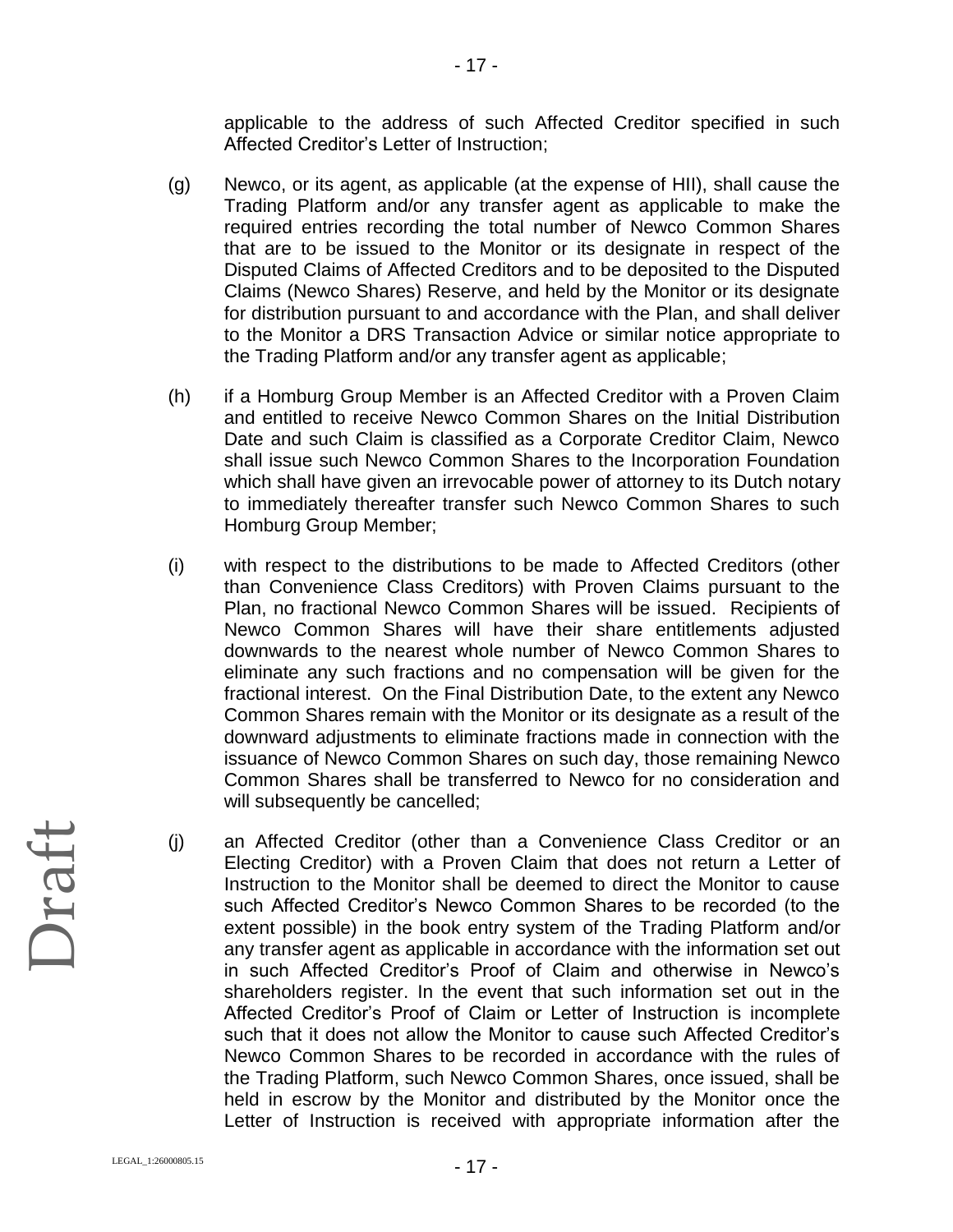Newco Common Shares Standstill Period. The Monitor shall be entitled to exercise reasonable steps in its discretion to obtain any missing Letter of Instruction or to determine any missing information contained therein; and

(k) notwithstanding the foregoing, all Newco Common Shares shall in fact be held in the manner appropriate to the Trading Platform and/or any transfer agent as applicable to give effect to the Newco Common Shares Standstill Period, such manner of holding to be agreed by HII, Stichting Homburg Bonds and Catalyst, acting reasonably, and the Monitor. Such Newco Common Shares shall be delivered to the proper recipients thereof upon the expiration of the Newco Common Shares Standstill Period in accordance with the Plan;

[58] **ORDERS** that the Monitor or its designate shall hold the Newco Common Shares issued to it on the Initial Distribution Date in respect of an Affected Creditors' Disputed Claim in the Disputed Claims (Newco Shares) Reserve until the earlier of:

- (a) a transfer of the Newco Common Shares to such Affected Creditor on a Distribution Date in respect of such Affected Creditor's Proven Claim, in the event such Affected Creditor's Disputed Claim becomes a Proven Claim, in whole or in part, in accordance with section 10.2(a) of the Plan; or
- (b) the Final Distribution Date, in the event that such Affected Creditor's Disputed Claim, in whole or in part, is finally determined to be invalid, in which case the portion of such Newco Common Shares relating to such invalid Disputed Claim shall be donated to Newco for cancellation for no consideration;

[59] **DECLARES** that the Monitor or its designate and shall have no authority to transfer or otherwise dispose of Newco Common Shares to any Person other than in accordance with the Plan and that it shall have no personal or other liability whatsoever relating to holding the Newco Common Shares in the Disputed Claims (Newco Shares) Reserve or in relation to Newco Common Shares being held in escrow pursuant to paragraph 57(j), including without limitation for any loss arising out of fluctuations in the market value of the Newco Common Shares while held in the Disputed Claims (Newco Shares) Reserve, other than its obligation to transfer shares from the Disputed Claims (Newco Shares) Reserve pursuant to and in accordance with the Plan;

[60] **ORDERS** that the Monitor or its designate shall not exercise any voting rights in respect of the Newco Common Shares;

[61] **ORDERS** that pursuant to and in accordance with the Plan, from and after the Plan Implementation Date the Monitor or its designate, as applicable, on behalf of and for the account of HII and Shareco shall be and are hereby authorized to transfer from the Disputed Claims (Newco Shares) Reserve (i) on the last Business Day of every month (or more or less frequently as the Monitor may determine in its sole and unfettered discretion) and (ii) on the Final Distribution Date, that number of Newco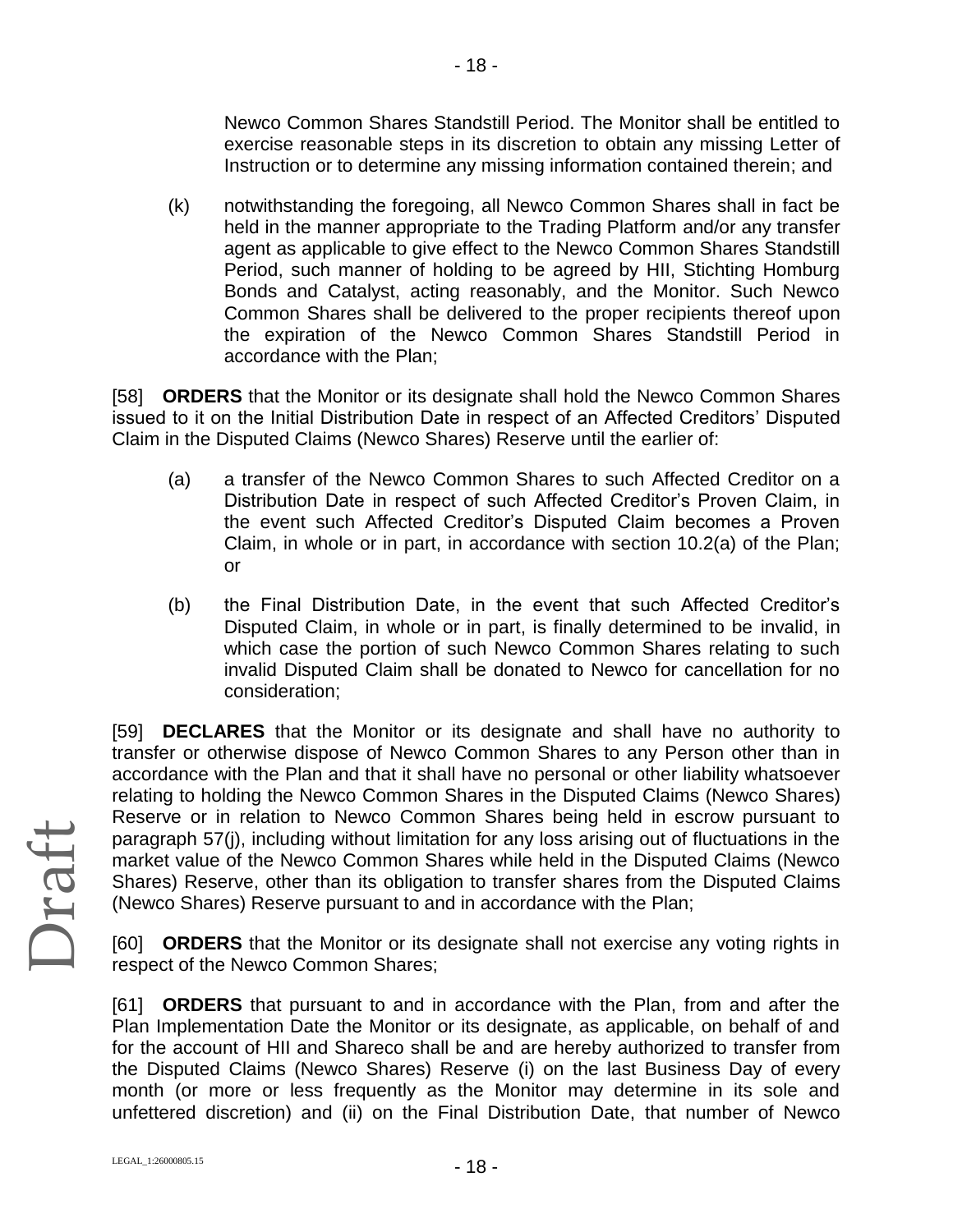Common Shares corresponding to the finally determined amount of each Disputed Claim (other than a Convenience Class Claim) that has become a Proven Claim in whole or in part on or before the third Business Day prior to a Distribution Date (or in the case of the Final Distribution Date, on or before the Final Distribution Date) to such Affected Creditor (other than a Convenience Class Creditor) or Catalyst as the case may be whose Disputed Claim has been finally resolved and has become a Proven Claim, whereby:

- (a) such Affected Creditor shall be deemed to make a share premium contribution on the Newco Common Shares it receives equal to the amount of its *pro rata* share of the Newco Assumed Portion of Disputed Claims that has been finally resolved and has become a Proven Claim, which then is satisfied in full by setting off such obligation against such *pro rata* share of the Newco Assumed Portion of Disputed Claims that has been finally resolved and has become a Proven Claim; and
- (b) after giving effect to that distribution and any prior distributions, each such Affected Creditor or Catalyst as the case may be shall have received such Affected Creditor's Pro Rata Share of the Newco Equity Pool (Interim) as at such Distribution Date;

### **Other**

[62] **DIRECTS** that the Monitor shall publish a notice to Affected Creditors, substantially in the form attached as Schedule "C" to this Order (the "**Notice of Final Distribution**"), at least thirty (30) days in advance of the Final Distribution Date in the Globe and Mail, the Calgary Herald, the Halifax Chronicle Herald and The Guardian (published in Charlottetown, Prince Edward Island) (English version) and De Volkskrant, De Telegraaf, the NRC and Het Financieele Dagblad (all published in the Netherlands) (Dutch version) notifying Affected Creditors of the Final Distribution Date;

[63] **ORDERS** that an Affected Creditor holding a Disputed Claim shall not be entitled to receive a distribution under the Plan in respect of any portion thereof unless and until such Disputed Claim becomes a Proven Claim in accordance with the Claims Process Order, the HII/Shareco Meeting Order and the Plan (as the case may be);

[64] **ORDERS AND DECLARES** that, except for the disbursements to be made by the Monitor from the Cash-Out Pool and the Disputed Claims (Cash-Out) Reserve, all distributions and payments by or at the direction of the Monitor, in each case on behalf of HII and Shareco, under the Plan to the Affected Creditors with Proven Claims are for the account of HII and Shareco and the fulfillment of their respective obligations under the Plan; provided that where reference is made to the Monitor or its designate holding Newco Common Shares, it is holding such Newco Common Shares on behalf of Affected Creditors (other than Convenience Class Creditors) with Disputed Claims that are finally determined to be Proven Claims (as the case may be);

[65] **ORDERS AND DECLARES** that the Monitor, the HII Group Entities and Newco, as necessary, are authorized to take any and all actions as may be necessary or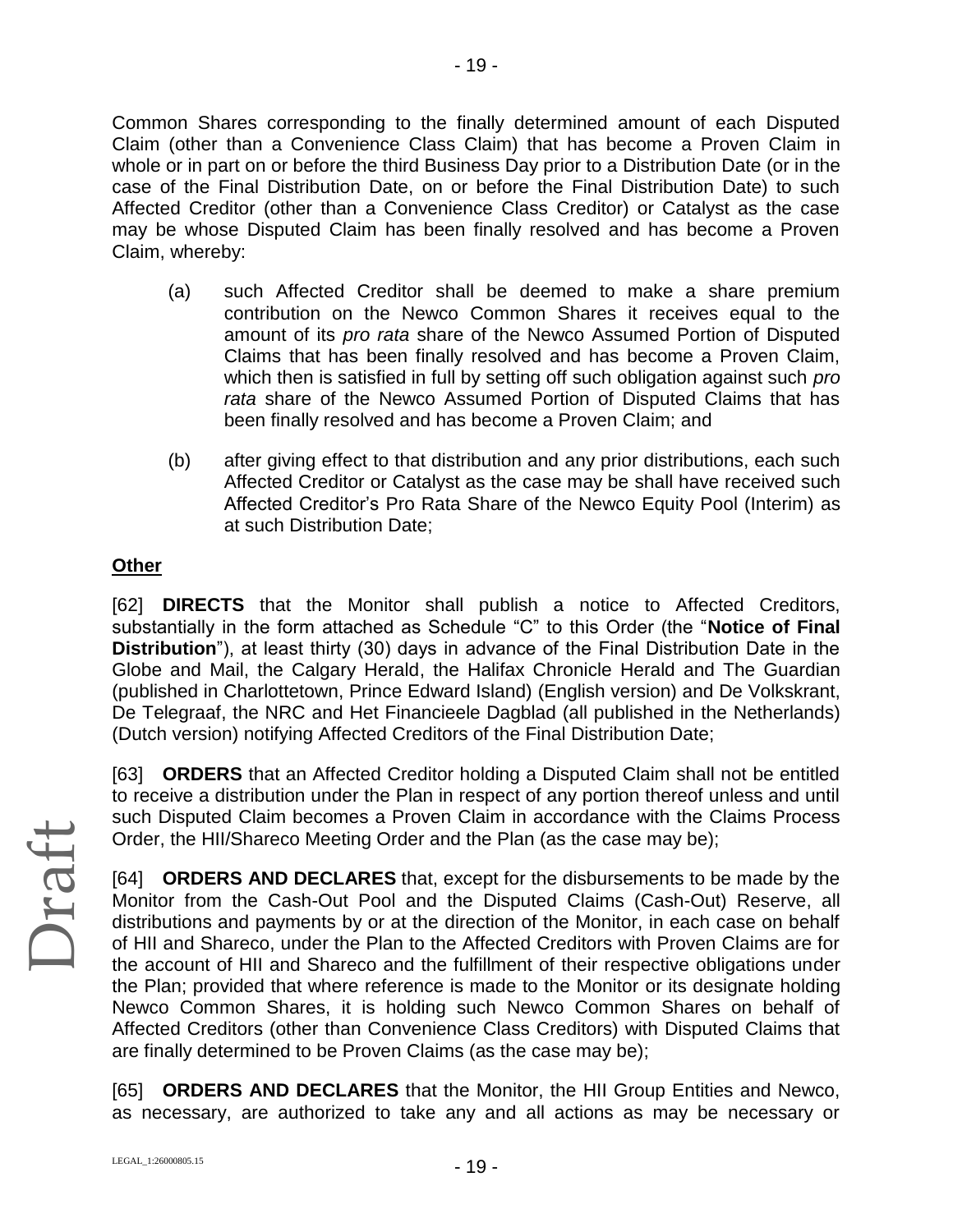appropriate to comply with applicable Tax withholding and reporting requirements. All amounts withheld on account of Taxes shall be treated for all purposes as having been paid to the Affected Creditors in respect of which such withholding was made, provided such withheld amounts be remitted to the appropriate Governmental Authority;

- 20 -

### **VESTING**

[66] **ORDERS AND DECLARES** that on the Plan Implementation Date all right, title and interest of the HII Group Entities in and to the Core Business Assets (other than the Core GP Assets) shall vest absolutely and exclusively in Newco and all right, title and interest of the HII Group Entities in and to the Core GP Assets shall vest absolutely and exclusively in the Newco Subsidiaries, in each case free and clear of and from any and all charges, mortgages, liens, pledges, claims, restrictions, security interests, security agreements, hypothecations, assignments, deposit arrangements, hypothecs, leases, rights of others including without limitation Transfer Restrictions, deeds of trust, trusts or deemed trusts, liens, financing statements, preferential arrangements of any kind or nature whatsoever, including any title retention agreements, or any other arrangements or conditions which in substance secures payment or performance of any obligations, actions, claims, demands or equity of any nature whatsoever, executions, levies, charges or other financial or monetary claims, whether or not they have attached or been perfected, registered or filed and whether secured, unsecured or otherwise, or other encumbrances, whether created or arising by agreement, statute or otherwise at law, attaching to property, interests or rights, including without limiting the generality of the foregoing: (i) the CCAA Charges; (ii) all charges, security interests or claims evidenced by registrations pursuant to the Register of Personal and Moveable Real Rights or any other personal property registry system**,** including without limitation those Encumbrances listed on Schedule "B" attached hereto; and (iii) the Plan Charges (as defined herein) (each of which an "**Encumbrance**" and collectively, the "**Encumbrances**"), other than the Core Business Creditor Claims, and **ORDERS** that Newco shall have no liability of the HII Group Entities other than those expressly assumed under the Assumption Agreement;

[67] **ORDERS** the Registrar of the Register of Personal and Moveable Real Rights, upon presentation of the required applications, a true copy of this Order, payment of the prescribed fees, if any, and presentation of the Monitor's Plan Implementation Date Certificate, to cancel, radiate and discharge the registration of all moveable Encumbrances listed on Schedule "B" hereto as against the Core Business Assets (including without limitation all of the Core GP Assets), such that all of the Core Business Assets (including without limitation all of the Core GP Assets) are no longer affected by movable encumbrances other than the Core Business Creditor Claims;

[68] **ORDERS AND DECLARES** that, notwithstanding:

- (a) the pendency of these proceedings and the declarations of insolvency made therein;
- (b) any application for a bankruptcy order now or hereafter issued pursuant to the *Bankruptcy and Insolvency Act*, R.S.C. 1985, c. B-3, as amended (the

Draft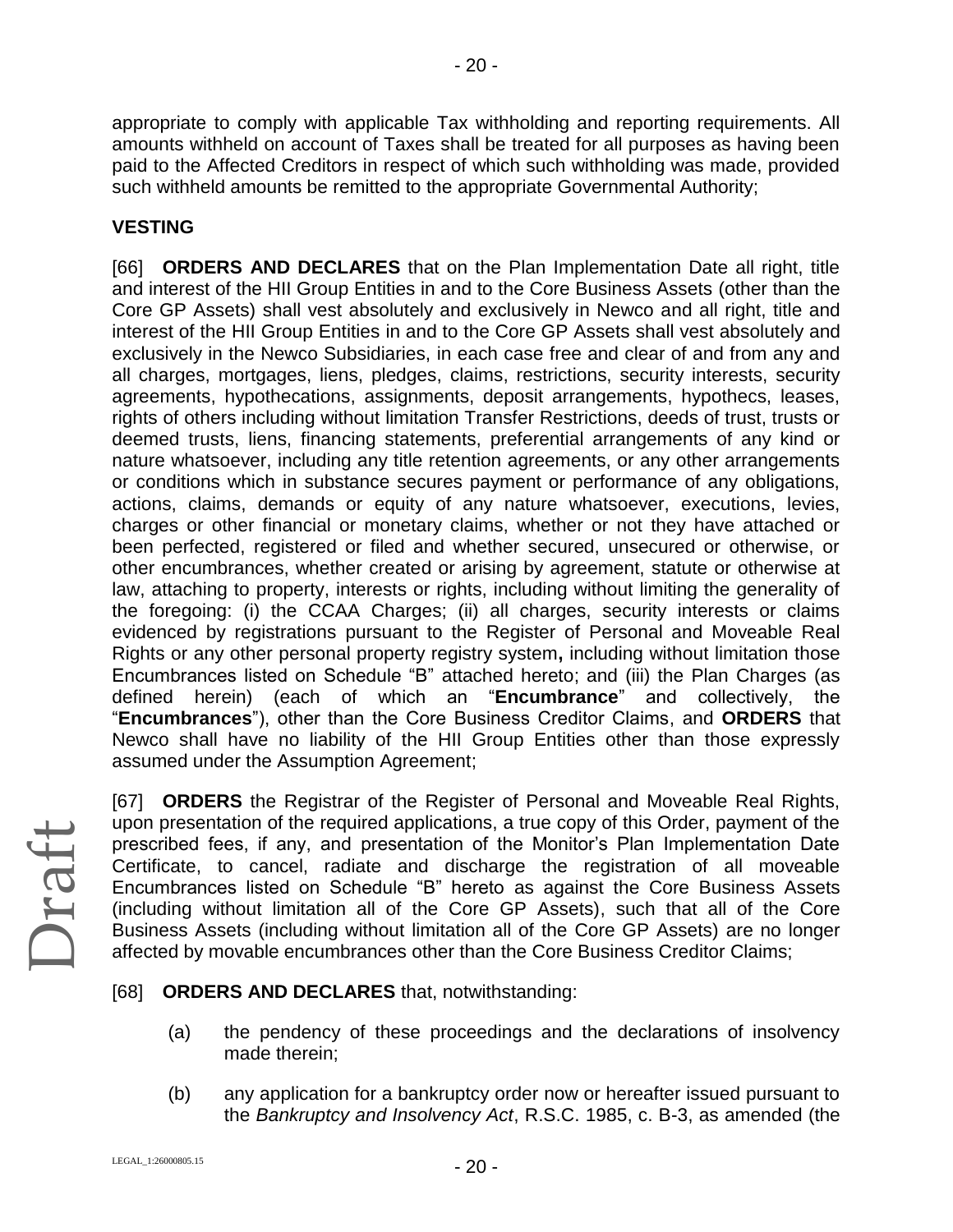"**BIA**") in respect of any of the HII Group Entities and any bankruptcy order issued pursuant to any such applications; and

(c) any assignment in bankruptcy made in respect of any of the HII Group Entities;

the transactions contemplated in the Plan, the payments or distributions made in connection with the Plan and the Reorganization Transaction contemplated thereby, whether before or after the HII Filing Date, and any action taken in connection therewith, including, without limitation, under this Order shall not be void or voidable and do not constitute nor shall they be deemed to be a settlement, fraudulent preference, assignment, fraudulent conveyance, transfer at undervalue or other challengeable transaction under the BIA, article 1631 and following of the Civil Code or any other applicable federal or provincial legislation, and the transactions contemplated in the Plan, the payments or distributions made in connection with Plan and the Reorganization Transaction contemplated thereby, whether before or after the HII Filing Date, and any action taken in connection therewith, do not constitute conduct meriting an oppression remedy under any applicable statute and shall be binding on an interim receiver, receiver, liquidator or trustee in bankruptcy appointed in respect of any of the HII Group Entities;

### **RELEASES AND DISCHARGES**

[69] **ORDERS AND DECLARES** that the compromises and releases set out in Article 13 of the Plan are approved and shall be binding and effective as of the Plan Implementation Date;

[70] **ORDERS** that from and after the Plan Implementation Date any and all Persons shall be and are hereby stayed from commencing, taking, applying for or issuing or continuing any and all steps or proceedings, including without limitation, administrative hearings and orders, declarations or assessments, commenced, taken or proceeded with or that may be commenced, taken or proceeded with against any Released Party in respect of all Claims and matters which are released pursuant to paragraph 69 of this Order and Article 13 of the Plan;

### **ACCOUNTS WITH FINANCIAL INSTITUTIONS**

[71] **ORDERS** that any and all financial institutions (the "**Financial Institutions**") with which the HII Group Entities have or will have accounts (the "**Accounts**") shall process and/or facilitate the transfer of, or change to, such Accounts in order to implement the Plan and the transactions contemplated thereby, including the Plan Transactions;

[72] **ORDERS** that James F. Miles, Jan Schöningh, or any other officer or director of the HII Group Entities, is empowered to take all required acts with any of the Financial Institutions to effect the transfer of, or changes to, the Accounts in order to facilitate the implementation of the Plan and the transactions contemplated thereby, including the Plan Transactions;

- 21 -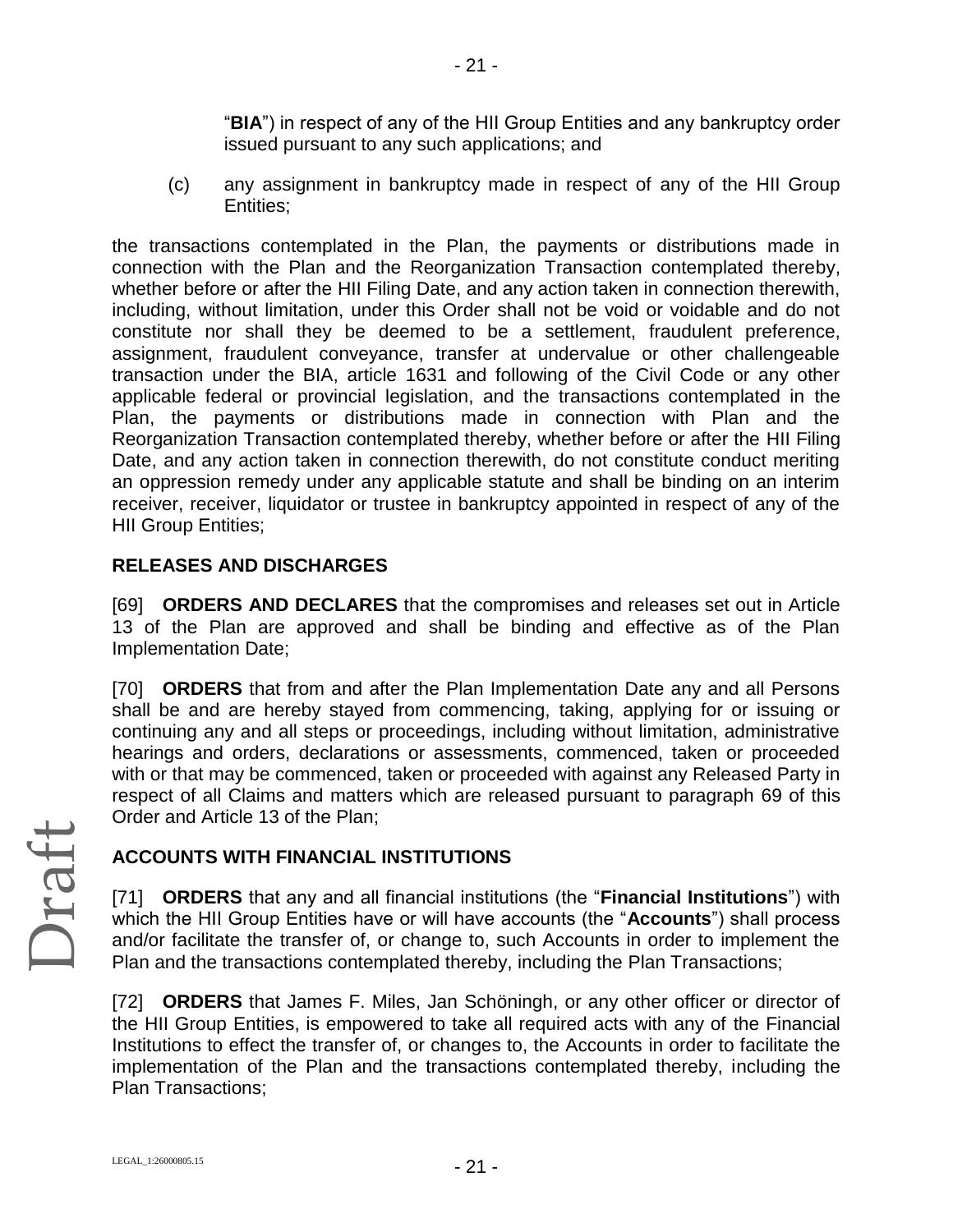### **PLAN CHARGES**

[73] **ORDERS AND DECLARES** that the Directors' Charge, as defined in and created pursuant to the Initial Order or any subsequent Orders of this Court:

- 22 -

- (a) is hereby terminated, released and discharged on the Plan Implementation Date against the Charged Property (including, as applicable, the Core Business Assets) and shall continue against and shall charge all property, assets and undertakings of amalgamated HII (but for greater certainty, shall not attach to the Core Business Assets vested in Newco and the Newco Subsidiaries); and
- (b) shall be deemed to be terminated, released and discharged immediately following the resignation of the last Continuing Director and for greater certainty the Directors' Charge shall survive the Plan Implementation Date until such last resignation, having the priority established by paragraphs 77 and 78 hereof;

[74] **ORDERS AND DECLARES** that the Administration Charge, as defined in and created pursuant to the Initial Order or any subsequent Orders of this Court, is hereby terminated, released and discharged on the Plan Implementation Date against the Charged Property (including, as applicable, the Core Business Assets) and shall continue against all Cash and shall charge the Cash Pool, the Asset Realization Cash Pool, the Cash Reserves and the Non-Core Business Assets (but for greater certainty shall not attach to the Core Business Assets vested in Newco and the Newco Subsidiaries) having the priority established by paragraphs 77 and 78 hereof, and shall, in addition to constituting security for the amounts set out in the Initial Order, constitute security for the Bankruptcy Trustee Fees;

[75] **DECLARES** that the Monitor, as security for the Liquidation Costs, shall be entitled to the benefit of and is hereby granted a charge and security in the Asset Realization Cash Pool and the Disputed Claims (Asset Realization) Reserve (but for greater certainty shall not attach to the Core Business Assets vested in Newco and the Newco Subsidiaries) to the extent of the aggregate amount of \$1,000,000 (the "**Liquidation Charge**"), having the priority established by paragraphs 77 and 78 hereof;

[76] **DECLARES** that the Affected Creditors shall be entitled to the benefit of and are hereby granted a charge and security in the Cash Pool, the Non-Core Business Assets, the Asset Realization Cash Pool and the Cash Reserves (but for greater certainty shall not attach to the Core Business Assets vested in Newco and the Newco Subsidiaries) to the extent of the aggregate amount of \$147,780,000, representing the high range of the estimated recovery of the Affected Creditors and Homco 61 Affected Creditors from the Cash Pool and Asset Realization Cash Pool under the Plans, plus 20% (the "**Affected Creditors' Charge**"), having the priority established by paragraphs 76 and 77 hereof;

[77] **DECLARES** that the priorities of the Administration Charge, the Directors' Charge, the Liquidation Charge, and the Affected Creditors' Charge (collectively, the "**Plan Charges**"), as between them, shall be as follows: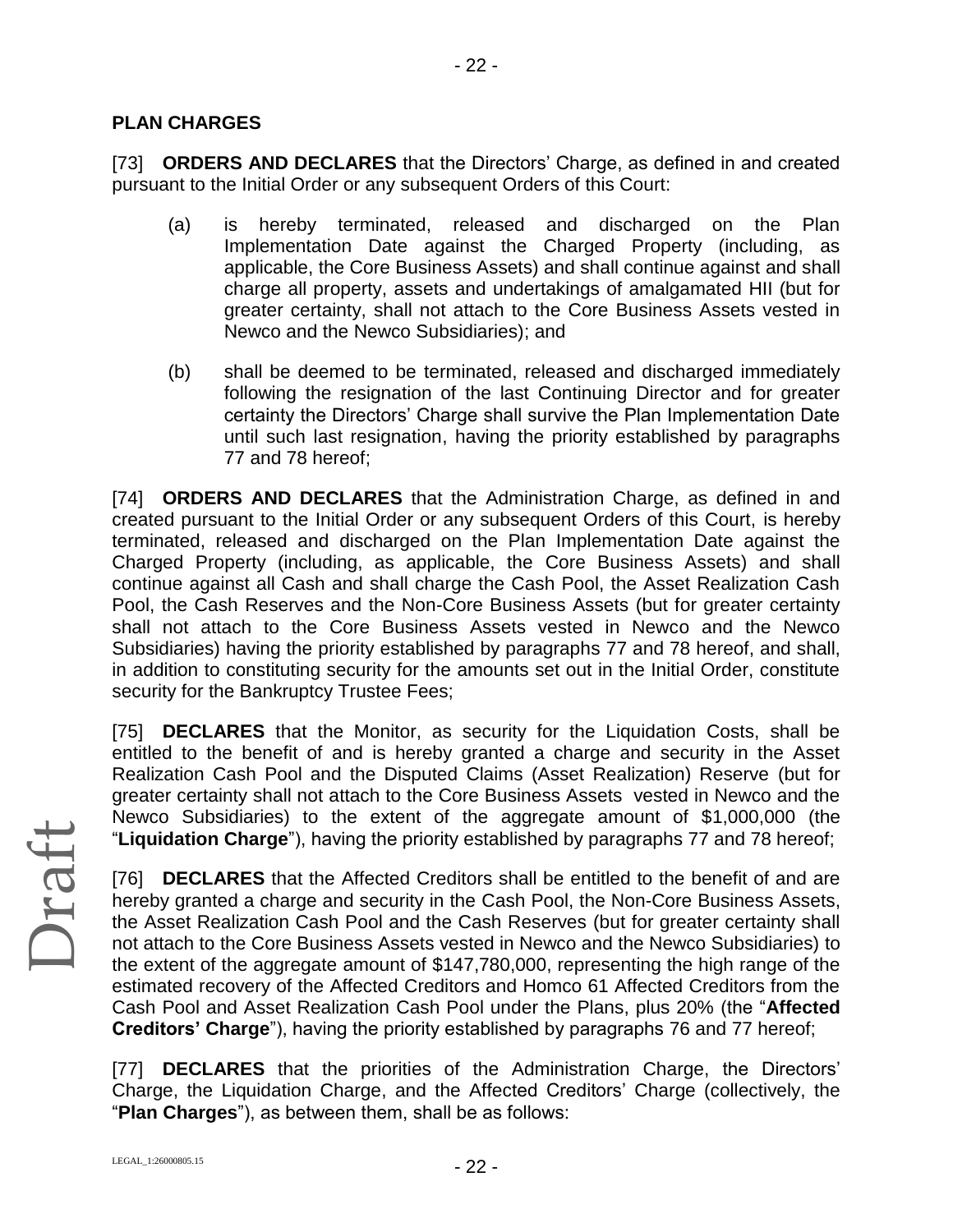- (a) first, the Administration Charge;
- (b) second, the Directors' Charge;
- (c) third, the Liquidation Charge; and
- (d) fourth, the Affected Creditors' Charge;

[78] **DECLARES** that each of the Plan Charges shall rank in priority to any and all other Encumbrances;

### **STAY OF PROCEEDINGS**

[79] **EXTENDS** the Stay Period (as defined in the Initial Order and as extended from time to time) to and including July 12, 2013;

[80] **DECLARES** that the protections afforded under paragraphs 12 and 13 of the Initial Order, as amended and extended from time to time, shall apply *mutatis mutandis* to the Released Parties;

[81] **DECLARES** that all Orders made in the CCAA Proceedings shall continue in full force and effect in accordance with their respective terms, except to the extent that such Orders are varied by, or inconsistent with, this Order, the HII/Shareco Meeting Order or any further Order of this Court;

### **THE MONITOR**

[82] **PRAYS ACT** of the Monitor's Twenty-Fourth Report;

[83] **ORDERS** that, effective upon the Plan Implementation Date, any and all claims against the Monitor in connection with the performance of its duties as Monitor up to the Plan Implementation Date shall be and are hereby stayed, extinguished and forever barred and the Monitor shall have no liability in respect thereof except for any liability arising out of gross negligence or wilful misconduct on the part of the Monitor, provided however that this paragraph shall not release the Monitor of its remaining duties pursuant to the Plan and this Order (the "**Remaining Duties**");

[84] **ORDERS** that no action or other proceeding shall be commenced against the Monitor in any way arising from or related to its capacity or conduct as Monitor except with prior leave of this Court on notice to the Monitor and upon further order securing, as security for costs, the solicitor and his own client costs of the Monitor in connection with the proposed action or proceeding;

[85] **ORDERS** that the Monitor, in addition to its prescribed rights and obligations under the CCAA, be and is hereby authorized, entitled, empowered, to the exclusion of all other Persons including the HII Group Entities, to perform its functions and fulfill its obligations under the Plan, the HII/Shareco Meeting Order and this Order to facilitate the implementation of the Plan, including without limitation: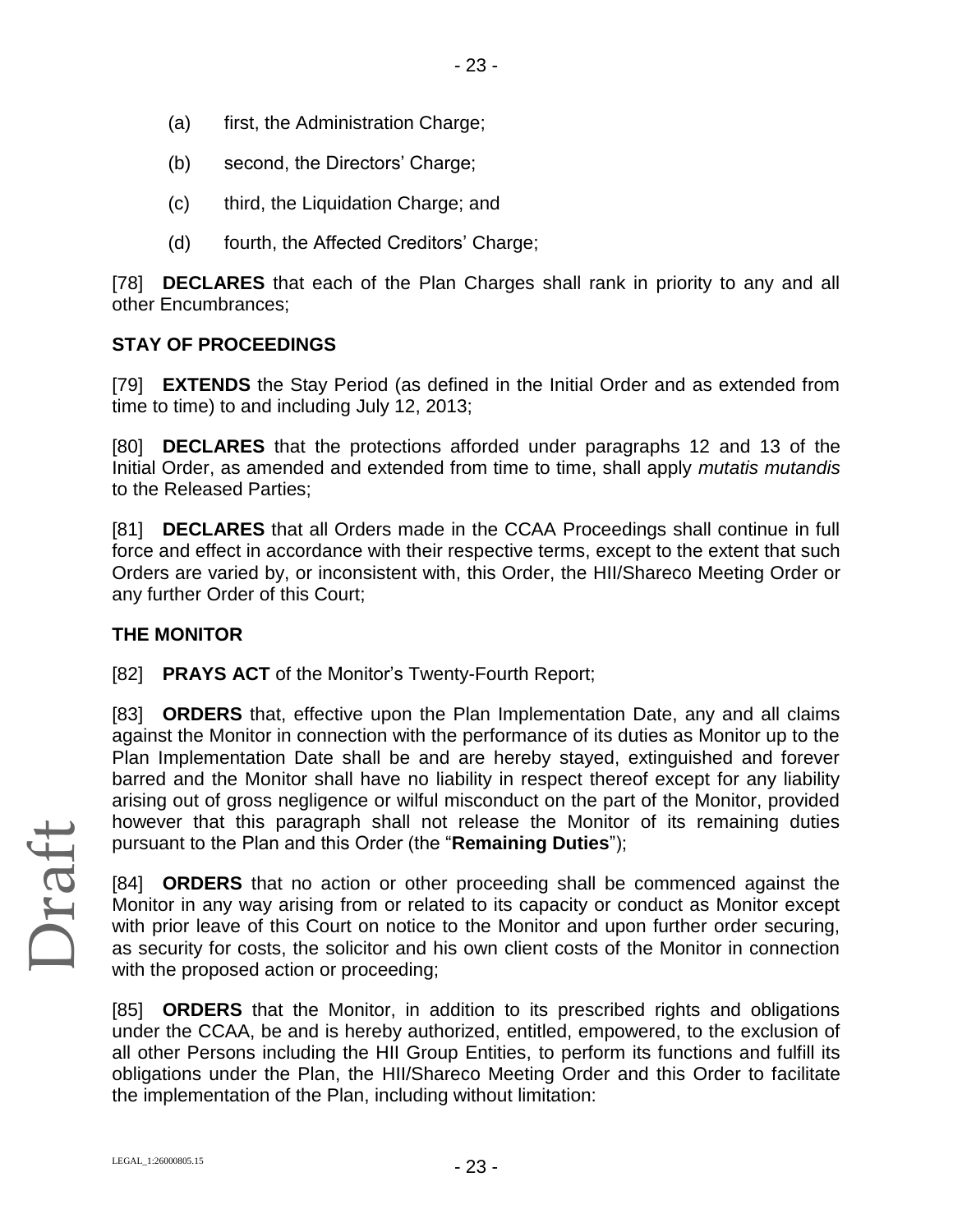- (a) to take control and manage any bank accounts of any of the Non-Core Business Entities;
- (b) to take possession of and exercise control over the Non-Core Business Assets and any and all proceeds, receipts and disbursements arising out of or from the Non-Core Business Assets;
- (c) to receive, preserve, and protect the Non-Core Business Assets, or any part or parts thereof, including, but not limited to, the changing of locks and security codes, the relocating of Non-Core Business Assets to safeguard them, the engaging of independent security personnel, the taking of physical inventories and the placement of such insurance coverage as may be necessary or desirable;
- (d) to engage consultants, appraisers, agents, experts, auditors, accountants, managers, counsel and such other persons from time to time and on whatever basis, including on a temporary basis, to assist with the exercise of the Monitor's powers and duties conferred by this Order and the Plan;
- (e) to execute, assign, issue and endorse documents of whatever nature in respect of any of the Non-Core Business Assets, whether in the Monitor's name or in the name and on behalf of any HII Group Entity, for any purpose pursuant to the Plan and this Order;
- (f) to market any or all of the Non-Core Business Assets, including advertising and soliciting offers in respect of the Non-Core Business Assets or any part or parts thereof and negotiate terms and conditions of sale, in consultation with the Liquidation Advisory Committee;
- (g) to sell, convey, transfer, lease or assign the Non-Core Business Assets or any part or parts thereof, with the prior approval of with the Liquidation Advisory Committee:
	- (i) without the approval of this Court in respect of any transaction not exceeding \$100,000, provided that the aggregate consideration for all such transactions does not exceed \$250,000; and
	- (ii) with the approval of this Court in respect of any transaction in which the purchase price or the aggregate purchase price exceeds the applicable amount set out in the preceding clause;
- (h) to pay any ongoing Administrative Reserve Costs;
- (i) to forgive on behalf of HII after the disposition of any Property owned by any Non-Core Business Entities, any of the loans from HII to any Non-Core Business Entity;
- (j) with the prior notification to the Liquidation Advisory Committee, to apply for any vesting order or other orders necessary to convey the Non-Core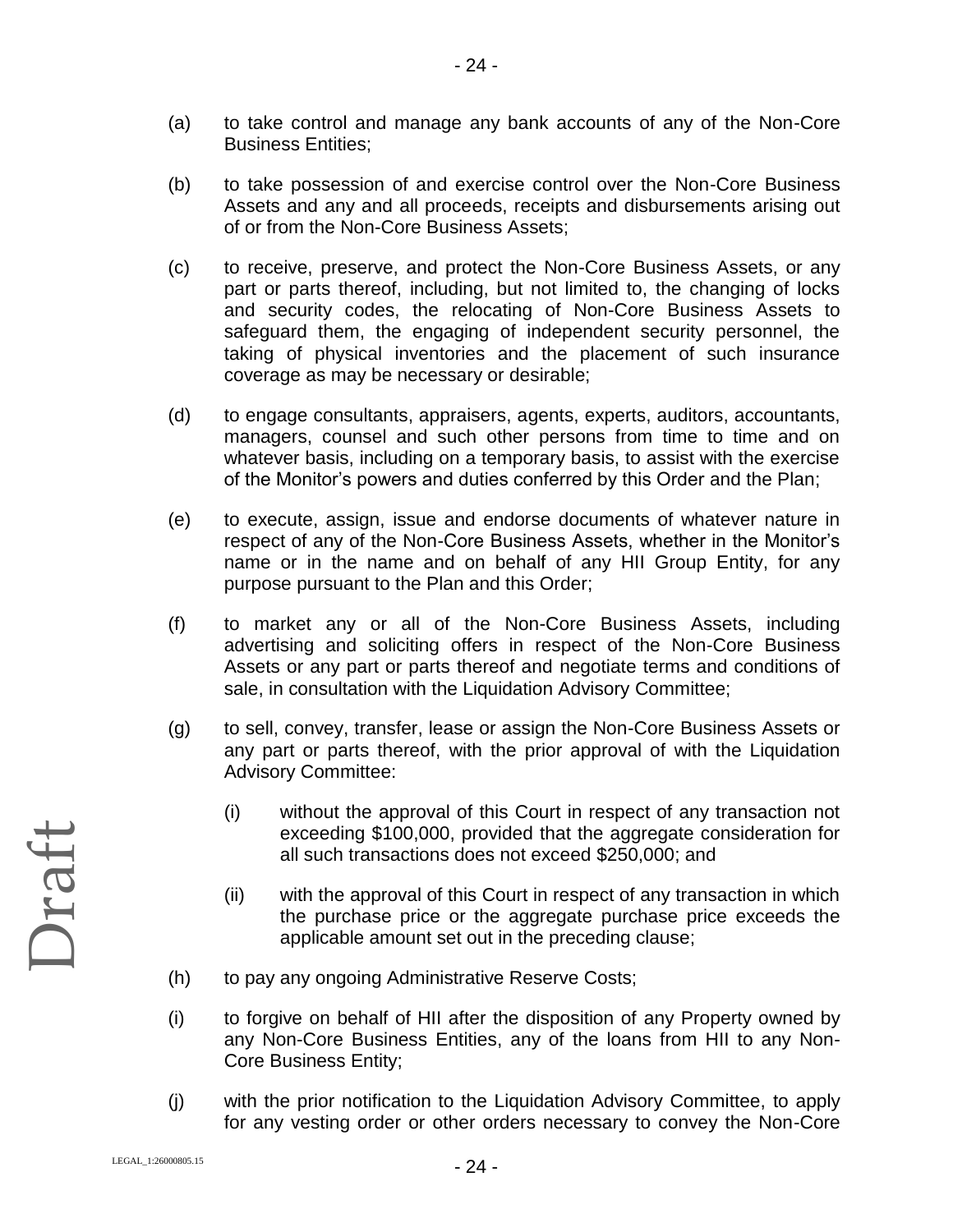Business Assets or any part or parts thereof to a purchaser or purchasers thereof, free and clear of any Encumbrances affecting such Non-Core Business Assets;

(k) to report to, meet with and discuss with the Liquidation Advisory Committee and such other affected Persons as the Monitor deems appropriate on all matters relating to the Non-Core Business Assets, and to share information, subject to such terms as to confidentiality as the Monitor, in consultation with the Liquidation Advisory Committee, deems advisable;

- 25 -

- (l) to register a copy of this Order and any other Orders in respect of the Non-Core Business Assets against title to any of the Non-Core Business Assets;
- (m) to pay the Asset Realization Costs from the Non-Core Business Asset Gross Proceeds;
- (n) to contribute any Non-Core Business Assets Net Proceeds to the Asset Realization Cash Pool for payment to Affected Creditors (other than Convenience Class Creditors) with Proven Claims and Disputed Claims (to the extent such Disputed Claims subsequently become Proven Claims) pursuant to and in accordance with the Plan;
- (o) to determine whether any one of the Non-Core Business Entities is in fact or has become an Insolvent Person and should be assigned into bankruptcy with the prior approval of the Liquidation Advisory Committee;
- (p) to assign or cause to be assigned HII, or any Non-Core Business Entity which is not yet in bankruptcy proceedings as of the Plan Implementation Date into bankruptcy, and to the extent that HII and any such Non-Core Business Entity is incorporated or formed under Canadian federal or provincial law, the Monitor shall be entitled but not obligated to act as Trustee in Bankruptcy thereof;
- (q) to be considered an "interested person" pursuant to section 206.1 of the ABCA and, in such capacity, to be entitled but not obligated to apply to the Court for a dissolution or a liquidation and dissolution of HII or any Non-Core Business Entity formed under the ABCA or any other applicable corporate law;
- (r) to prepare, file, negotiate and if necessary, litigate, any Bankruptcy Claim in any bankruptcy estate of a Non-Core Business Entity on behalf of HII or any Homburg Group Member, whether or not the Monitor is also acting as Trustee in Bankruptcy of such Non-Core Business Entity;
- (s) to receive distributions in respect of any Bankruptcy Claim and contribute such distributions to the Asset Realization Cash Pool for distribution to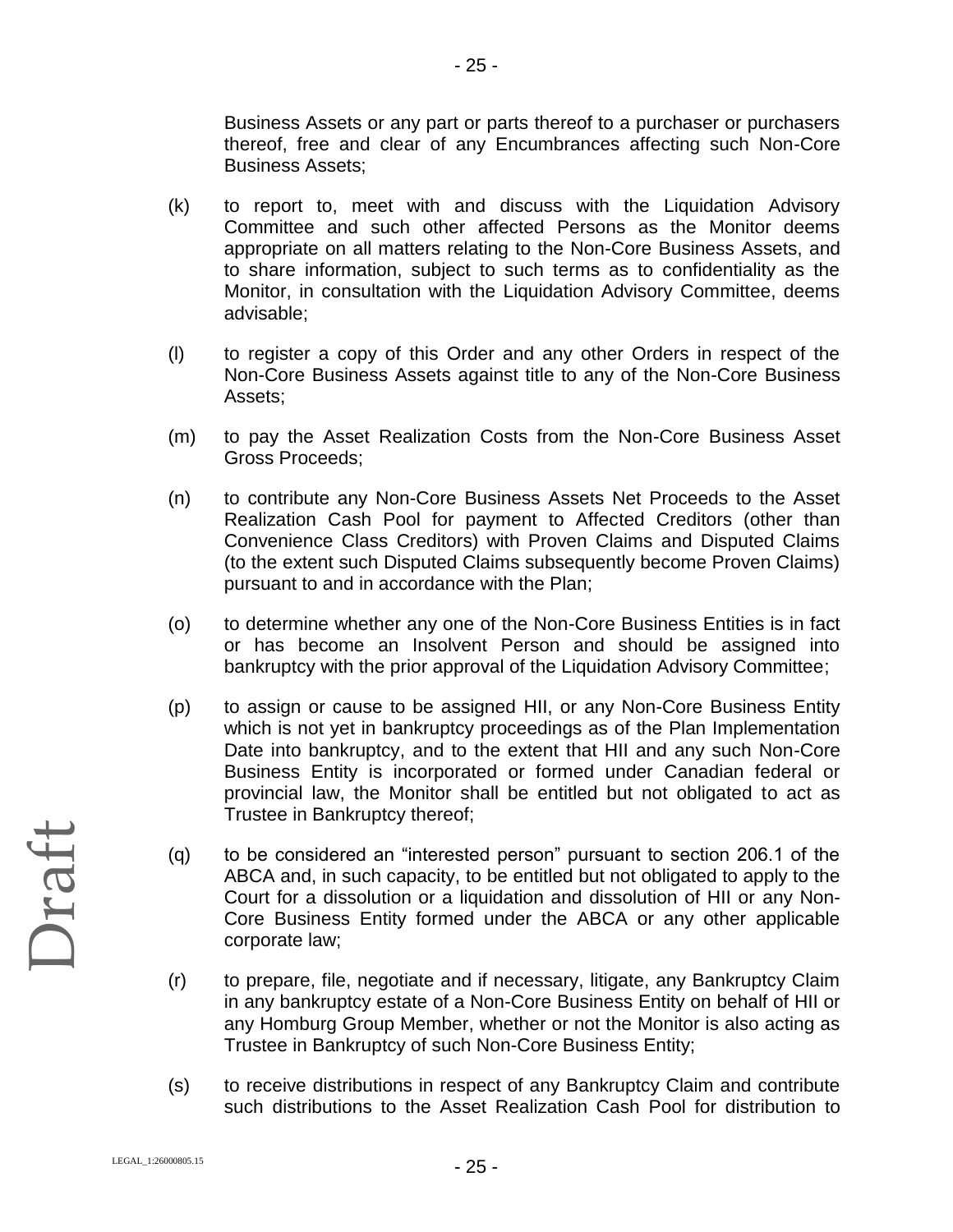Affected Creditors (other than Convenience Class Creditors) with Proven Claims and Disputed Claims (to the extent such Disputed Claims subsequently become Proven Claims) (as the case may be) pursuant to and in accordance with the Plan;

(t) to investigate and assess any Litigation Claim and investigate any Creditor Cause of Action upon the direction of the Liquidation Advisory Committee;

- 26 -

- (u) to prosecute and/or settle any Litigation Claim on prior consultation with, and with the approval of, the Liquidation Advisory Committee;
- (v) authorize the Monitor to prepare and file any tax returns in any jurisdiction on behalf of HII or any Homburg Group Member, to file any notices of objection or appeals, and to engage with any Tax Authority in connection therewith; and
- (w) to perform such other functions as the Court may order from time to time;

[86] **ORDERS** that the Monitor shall be authorized, in connection with the realization of any Non-Core Business Assets, the making of any payment or distribution or the taking of any step or transaction or performance of any function under or in connection with the Plan, to apply in its sole discretion to any Governmental Authority for any consent, authorization, certificate or approval in connection therewith;

[87] **DECLARES** that, in carrying out the terms of this Order and the Plan, the Monitor shall (i) benefit from all the protections given to it by the CCAA, the Initial Order and any other Order expanding the powers of the Monitor, and as an officer of the Court, including the Stay of Proceedings in its favour; and (ii) incur no liability or obligation as a result of acting in accordance with same;

[88] **DECLARES** that the Monitor shall be entitled to rely on the books and records of the HII Group Entities and any information provided by any of the HII Group Entities without independent investigation and shall not be liable for any claims or damages resulting from any errors or omissions in such books, records or information;

[89] **ORDERS** that the Monitor shall not incur any liability under the Tax Statutes in respect of its making any payments, ordered or permitted under this Order and is hereby forever released, remised and discharged from any Claims against it under the Tax Statutes or otherwise at law, arising in respect of payments made under the Plan and this Order and any Claims of such nature are hereby forever barred;

[90] **DECLARES** that the Monitor shall not, under any circumstances, be liable for any of the HII Group Entities' tax liabilities regardless of how or when such liability may have arisen;

[91] **DECLARES** that the Monitor shall incur no liability as a result of acting in accordance with the Plan and the Orders, including without limitation, this Order, other than any liability arising out of or in connection with the negligence or wilful misconduct of the Monitor;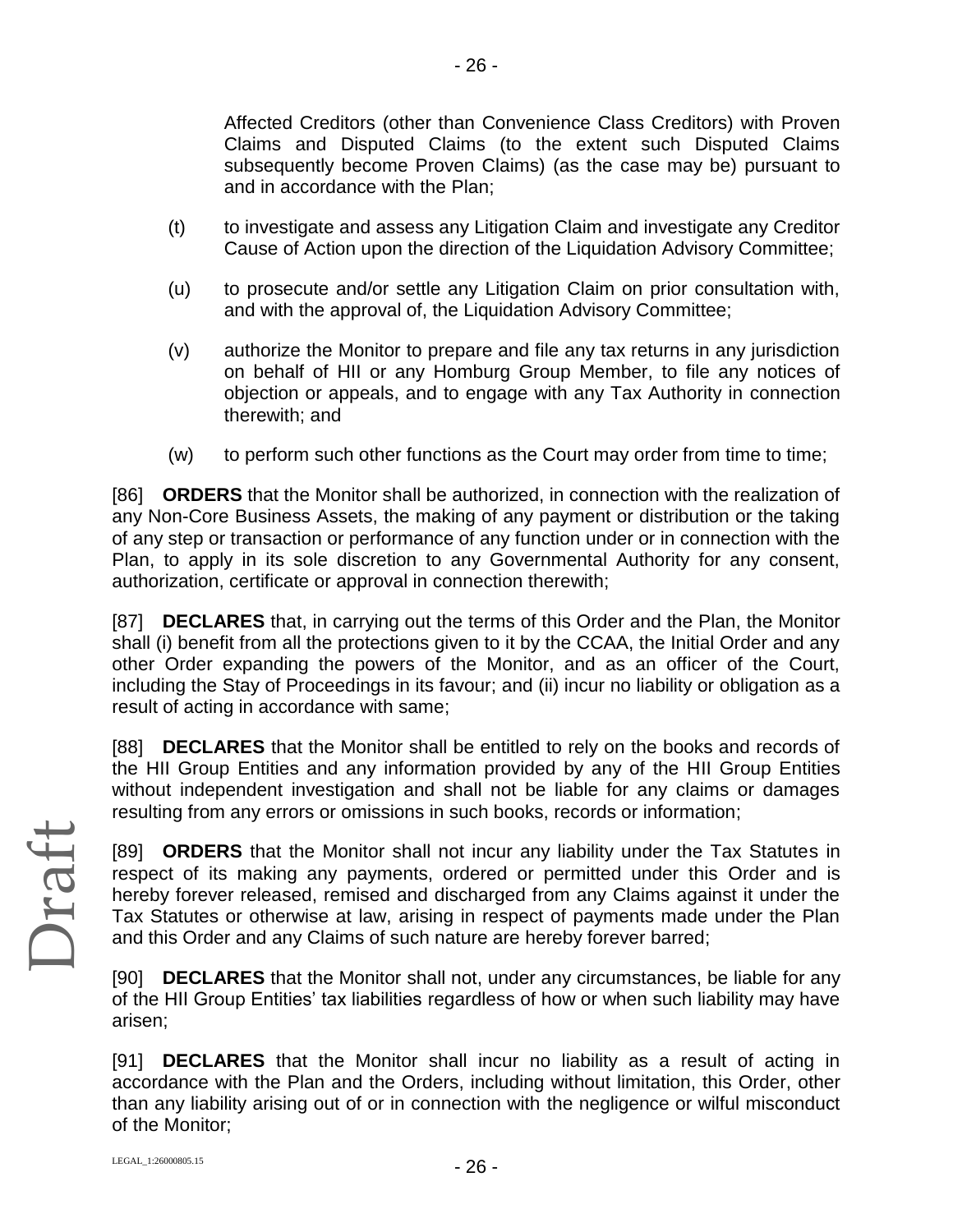[92] **ORDERS** that upon the completion by the Monitor of its Remaining Duties, including, without limitation, distributions made by or at the direction of the Monitor in accordance with the Plan, the Monitor shall file with the Court the Monitor's Plan Completion Certificate, substantially in the form attached as Schedule "D" to this Order (the "**Monitor's Plan Completion Certificate**") stating that all of the Monitor's Remaining Duties have been completed and that the Monitor is unaware of any claims with respect to its performance of such Remaining Duties, and upon the filing of the Monitor's Plan Completion Certificate, Samson Bélair/Deloitte & Touche Inc. shall be deemed to be discharged from its duties as Monitor of the HII Group Entities (other than Homco 61 LP) in the CCAA Proceedings and released from any and all claims relating to its activities as Monitor in the CCAA Proceedings, the Committee Members (as defined herein) and the Liquidation Advisory Committee shall be deemed to be discharged from their duties under the Plan and this Order and the Plan Charges shall be deemed to be terminated, released and discharged;

### **LIQUIDATION ADVISORY COMMITTEE**

[93] **ORDERS** that James F. Miles**,** Marian Hogeslag and Gabriel De Alba (collectively, the "**Committee Members**") are hereby appointed to the Liquidation Advisory Committee;

[94] **ORDERS** the Monitor is authorized and directed to consult with and seek the approval of the Liquidation Advisory Committee from time to time as the Monitor may deem necessary or desirable with respect to the liquidation or realization of Non-Core Business Assets and the investigation, assessment, prosecution and/or settlement of Litigation Claims, as more particularly provided for in the Plan;

[95] **DECLARES** that the Committee Members may apply to this Court for any advice, directions or determinations required to resolve any matter or dispute relating to the liquidation or realization of Non-Core Business Assets and the investigation, assessment, prosecution and/or settlement of Litigation Claims;

Draft

[96] **ORDERS** that the Committee Members shall not be liable for any act or omission in respect of their appointment or the fulfillment of their duties in carrying out the provisions of the Plan and this Order, save and except for any gross negligence or wilful misconduct, and that no action or other proceedings shall be commenced against the Committee Members relating to their acting as such, except with prior leave of this Court, on at least seven (7) days notice to the Committee Members and the Monitor, and upon further order in respect of security for costs, to be given by the plaintiff for the costs in an amount that this Court deems advisable, of the Committee Members in connection with any such action or proceeding;

### **GENERAL**

[97] **ORDERS AND DECLARES** that unless a Director confirms in writing to HII and the Monitor its intention to remain in office as a Director of a particular HII Group Entity, all Directors of the HII Group Entities, including the Petitioners, the Homco GPs, Homburg Baltic, Homburg US and Homburg Holdings (US) Inc., shall be and are hereby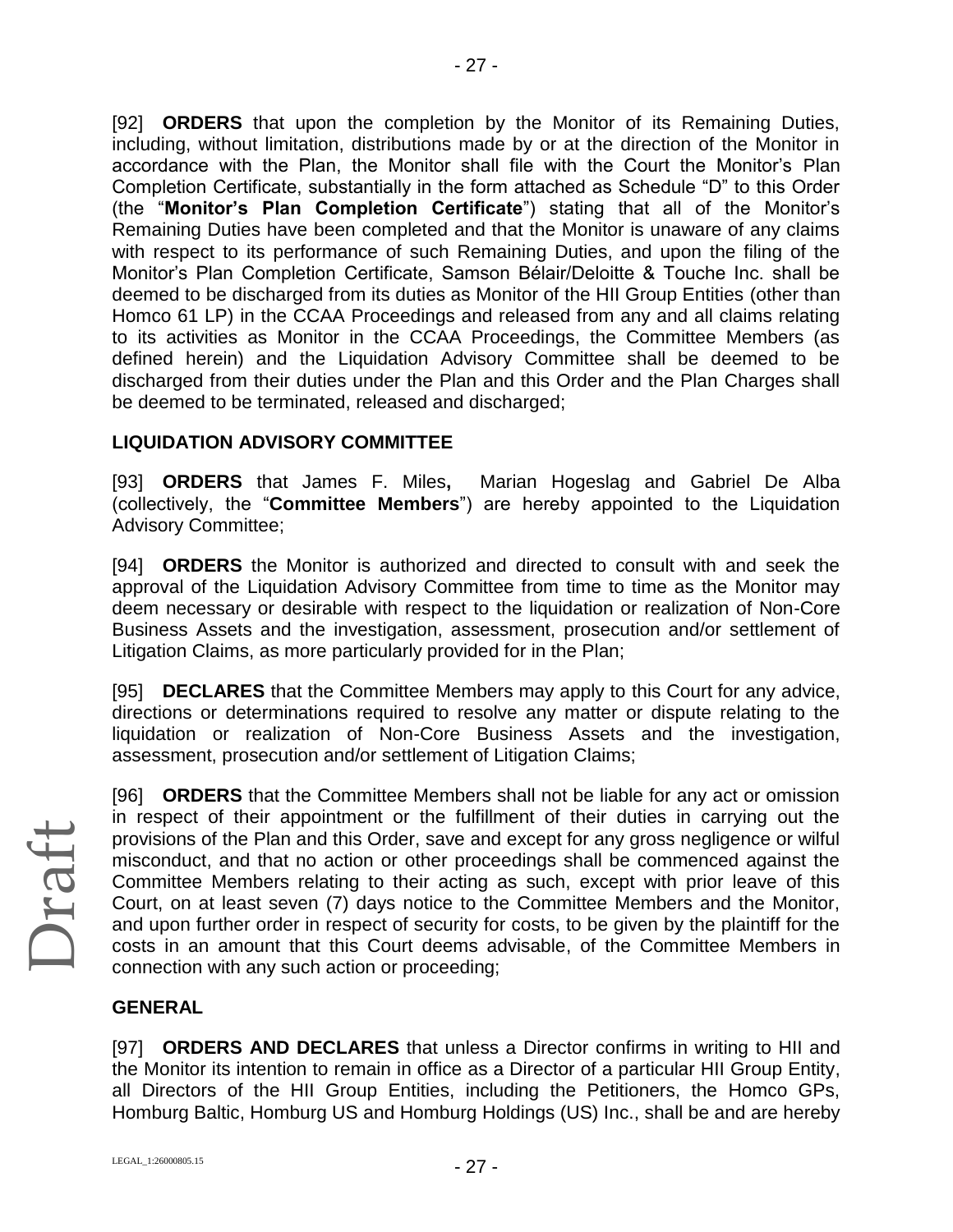deemed to resign without replacement without any requirement of further action on the part of such Directors at the Effective Time on the Plan Implementation Date, other than the Continuing Directors who shall continue as Directors of amalgamated HII and who shall continue to receive the benefit of the Directors' Charge until the date of their resignation or deemed resignation;

- 28 -

[98] **DECLARES** that the HII Group Entities and the Monitor may apply to this Court for any directions or determinations required to resolve any matter or dispute relating to, or to the subject matter of or rights and benefits under, the Plan or this Order, including, without limitation, regarding the Plan Transactions, distribution mechanics under the Plan, the liquidation or realization of Non-Core Business Assets and the investigation, assessment, prosecution and/or settlement of Litigation Claims;

[99] **DECLARES** that any other directly affected party that wishes to apply to this Court, including with respect to a dispute relating to the Plan, its implementation or its effects, must proceed by motion presentable before this Court after a 7-day prior notice of the presentation thereof given to the HII Group Entities and the Monitor;

[100] **ORDERS** that the Monitor shall be and is hereby authorized (at its sole election) to seek an order of any court of competent jurisdiction in any province or territory of Canada, the United States of America or any state or other subdivision thereof and any other nation or state, recognizing the Plan and this Order and confirming that the Plan and this Order are binding and effective in such jurisdiction;

[101] **ORDERS** the aid and recognition of any court of any judicial, regulatory or administrative body in any province or territory of Canada (including the assistance of any court in Canada pursuant to section 17 of the CCAA), and the Federal Court of Canada and any judicial, regulatory or administrative tribunal or other court constituted pursuant to the Parliament of Canada, the legislature of any province or otherwise and any court or any judicial, regulatory or administrative body of the United States of America and the states or other subdivisions of the United States of America, any court or any judicial, regulatory or administrative body of the Netherlands or any other nation or state to act in aid of and to be complementary to this court in carrying out the terms of this Order where required;

[102] **ORDERS** the provisional execution of this Order notwithstanding any appeal and without the necessity for furnishing any security; and

# [103] **THE WHOLE WITHOUT COSTS.**

### **LOUIS J. GOUIN, J.S.C.**

\_\_\_\_\_\_\_\_\_\_\_\_\_\_\_\_\_\_\_\_\_\_\_\_\_\_\_\_\_\_\_\_\_\_

Hearing date : June 5, 2013

Draft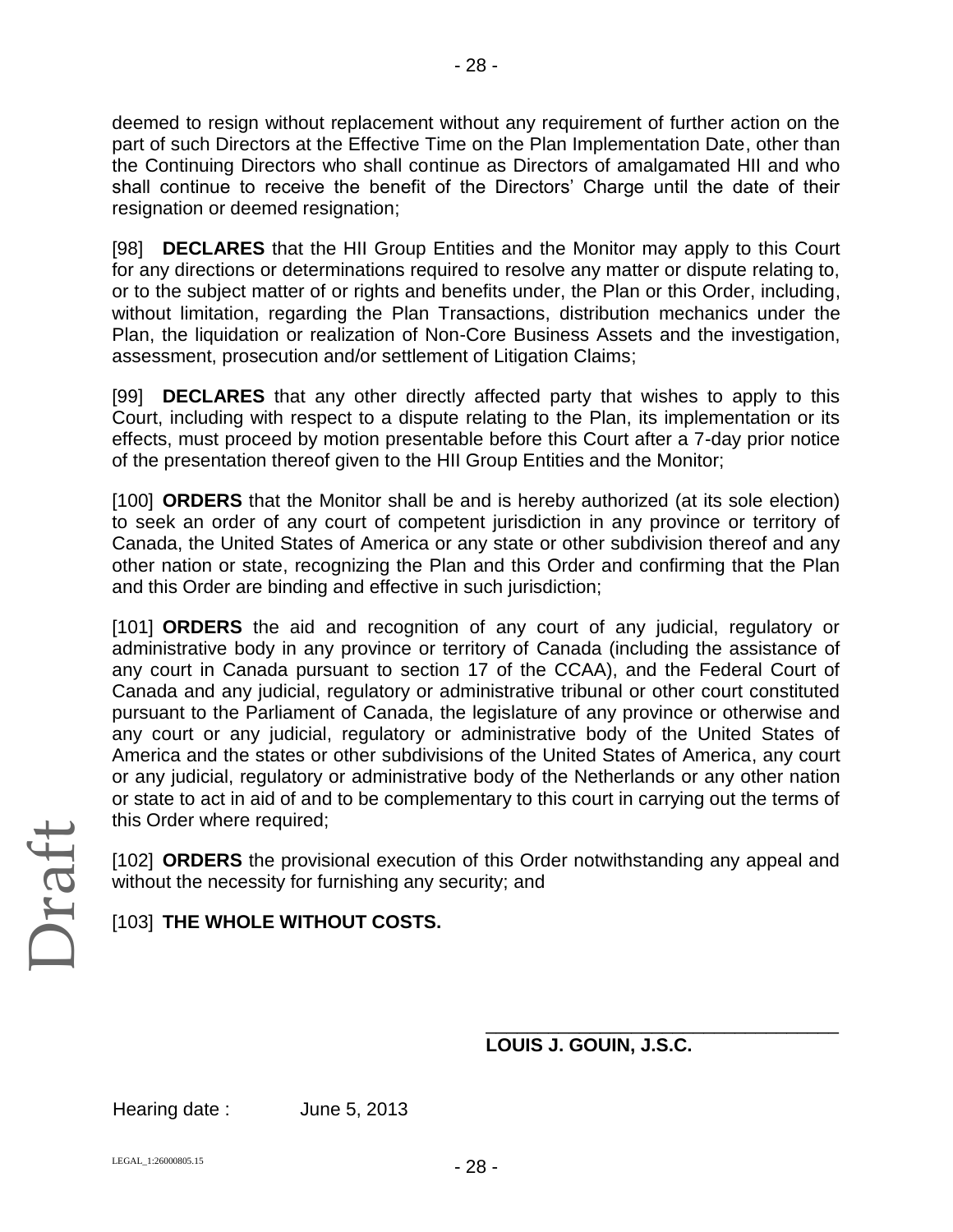**Me Martin Desrosiers Me Sandra Abitan Me Julien Morissette** Osler, Hoskin & Harcourt LLP Counsel to Petitioners

- 29 -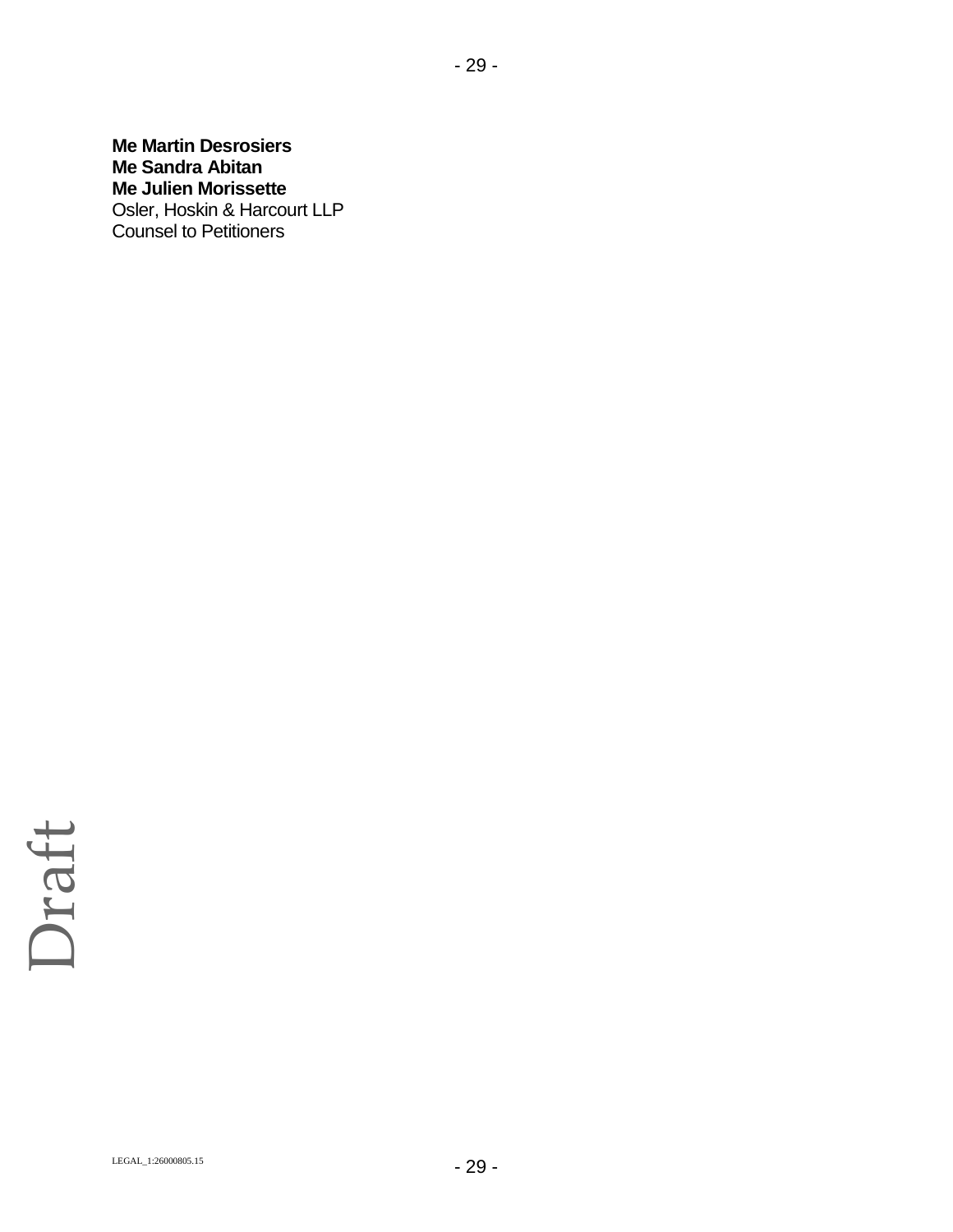### SCHEDULE "A"

- 30 -

### MONITOR'S PLAN IMPLEMENTATION DATE CERTIFICATE

# **CANADA SUPERIOR COURT PROVINCE OF QUÉBEC DISTRICT OF MONTRÉAL**

(Commercial Division) (sitting as a Court designated pursuant to the *Companies' Creditors Arrangement Act*, R.S.C. 1985, c. C-36, as amended)

### No.: 500-11-041305-117 **IN THE MATTER OF THE PLAN OF COMPROMISE OR ARRANGEMENT OF:**

**Homburg Invest Inc. Homburg Shareco Inc. Churchill Estates Development Ltd. Inverness Estates Development Ltd. CP Development Ltd. North Calgary Land Ltd. Homburg Management (Canada) Inc. Debtors / Petitioners**

### -and-

**Homco Realty Fund (52) Limited Partnership Homco Realty Fund (61) Limited Partnership Homco Realty Fund (83) Limited Partnership Homco Realty Fund (88) Limited Partnership Homco Realty Fund (89) Limited Partnership Homco Realty Fund (92) Limited Partnership Homco Realty Fund (94) Limited Partnership Homco Realty Fund (96) Limited Partnership Homco Realty Fund (105) Limited Partnership Homco Realty Fund (121) Limited Partnership Homco Realty Fund (122) Limited Partnership Homco Realty Fund (142) Limited Partnership Homco Realty Fund (190) Limited Partnership Homco Realty Fund (191) Limited Partnership Homco Realty Fund (199) Limited Partnership Castello Development Ltd.**

**Mises-en-cause** 

-and-

**Samson Bélair/Deloitte & Touche Inc.** 

**Monitor**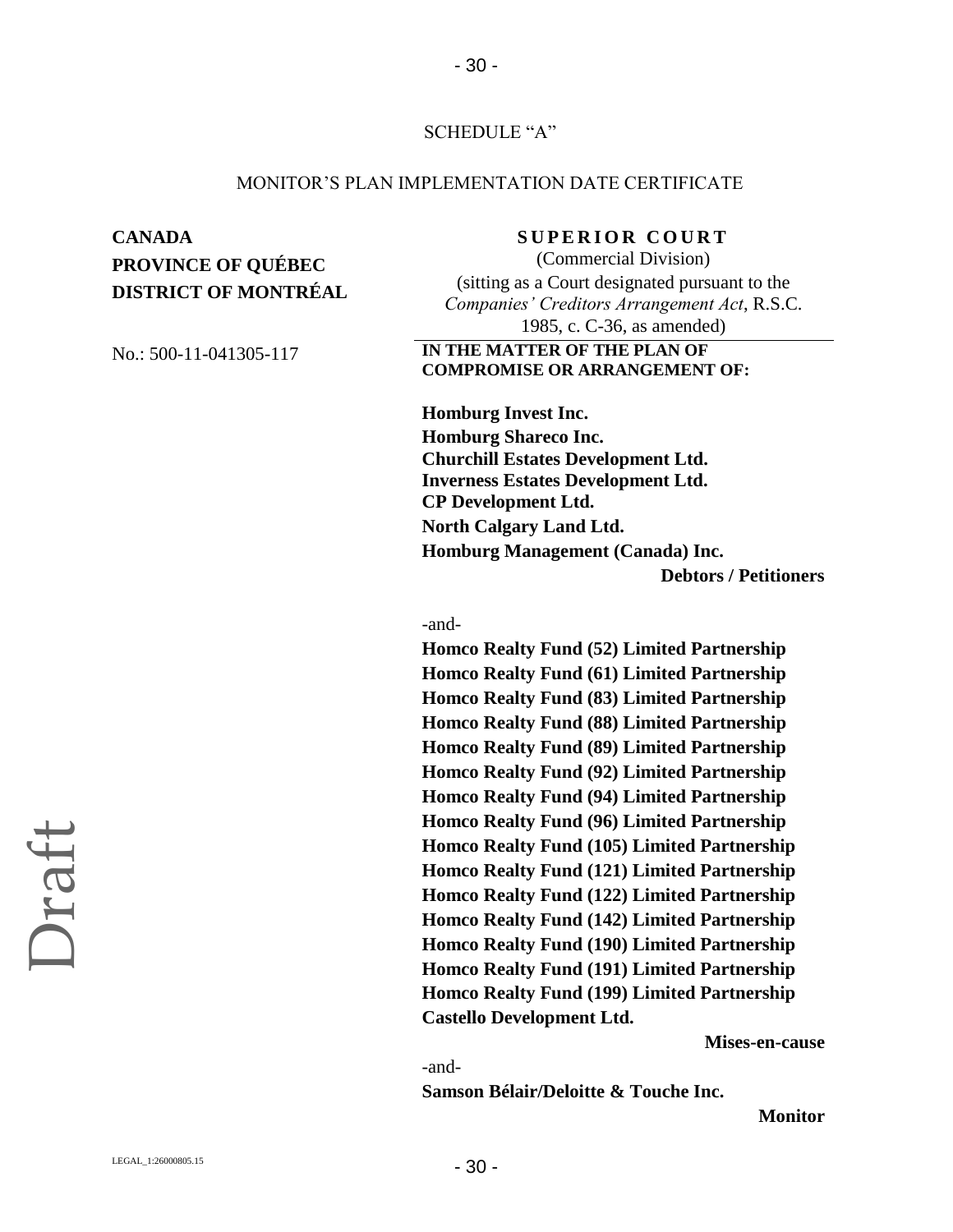### **CERTIFICATE OF SAMSON BÉLAIR/DELOITTE & TOUCHE INC. AS THE COURT-APPOINTED MONITOR OF HOMBURG INVEST INC. AND HOMBURG SHARECO INC.**

- 31 -

All capitalized terms not otherwise defined herein have the meanings ascribed thereto in the Third Joint Amended and Restated Plan of Compromise and Reorganization of Homburg Invest Inc. ("**HII**") and Homburg Shareco Inc. ("**Shareco**") pursuant to the *Companies' Creditors Arrangement Act*, R.S.C. 1985, c. C-36, as amended, and the *Business Corporations Act* (Alberta), R.S.A. 2000, c. B-9, as amended, dated June 3, 2013 (as further amended, restated, supplemented and/or modified in accordance with its terms, the "**Plan**").

Pursuant to section 14.5 of the Plan, Samson Bélair/Deloitte & Touche Inc. (the "**Monitor**") in its capacity as Court-appointed Monitor of HII and Shareco, delivers this certificate to HII and hereby certifies that it has been informed in writing by HII that all of the conditions precedent to implementation of the Plan as set out in section 14.4 of the Plan have been satisfied or waived. Pursuant to the Plan, the Plan Implementation Date has occurred on this day. This Certificate will be filed with the Court and posted on the Website.

DATED at the City of Montréal, in the Province of Québec, this \_\_\_\_\_\_ day of \_\_\_\_\_\_\_, 2013 at \_\_\_\_\_\_\_ **[a.m./p.m.]**.

### **SAMSON BÉLAIR/DOITTE & TOUCHE**

**INC.**, in its capacity as Court-appointed Monitor of Homburg Invest Inc. and Homburg Shareco Inc.

By:

Name: Title: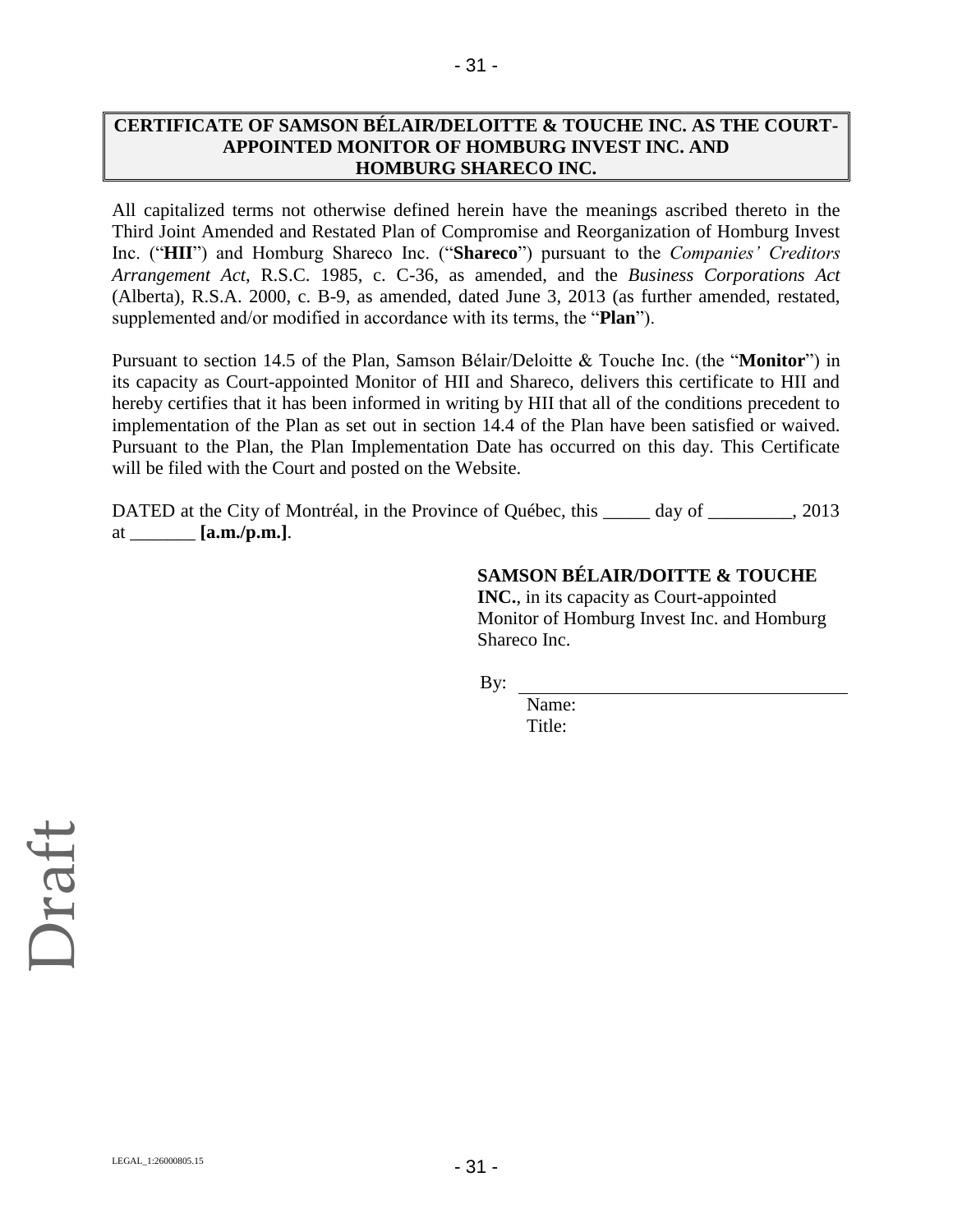# SCHEDULE "B"

### ENCUMBRANCES

### **Alberta**

| <b>Registration Number</b> | <b>Registration Date</b> | <b>Secured Party</b>                                           |
|----------------------------|--------------------------|----------------------------------------------------------------|
| 05083028950                | August 30, 2005          | <b>Stichting Homburg Mortgage Bond</b>                         |
| 05083030410                | August 30, 2005          | <b>Stichting Homburg Mortgage Bond</b>                         |
| 05091631902                | September 16, 2005       | Homburg Shareco Inc.<br><b>Stichting Homburg Mortgage Bond</b> |
| 07100309595                | October 3, 2007          | Homburg Shareco Inc.<br><b>Stichting Homburg Mortgage Bond</b> |
| 07113015817                | November 30, 2007        | <b>Stichting Homburg Mortgage Bond</b>                         |
| 08011717897                | January 17, 2008         | <b>Stichting Homburg Mortgage Bond</b>                         |
| 10122007126                | December 20, 2010        | <b>HSBC Bank Canada</b>                                        |
| 11062230707                | June 22, 2011            | <b>HSBC Bank Canada</b>                                        |
| 12020816997                | February 8, 2012         | <b>Shaw GMC Chevrolet Buick Ltd</b>                            |
| 12022810186                | February 28, 2012        | <b>HSBC Bank Canada</b>                                        |

# **Ontario**

| File Number | <b>Registration Number</b> | Registration Date | <b>Secured Party</b>      |
|-------------|----------------------------|-------------------|---------------------------|
| 660098052   | 20100326 1454 1530 7059    | March 26, 2010    | Laurentian Bank of Canada |
| 660098088   | 20100326 1454 1530 7062    | March 26, 2010    | Laurentian Bank of Canada |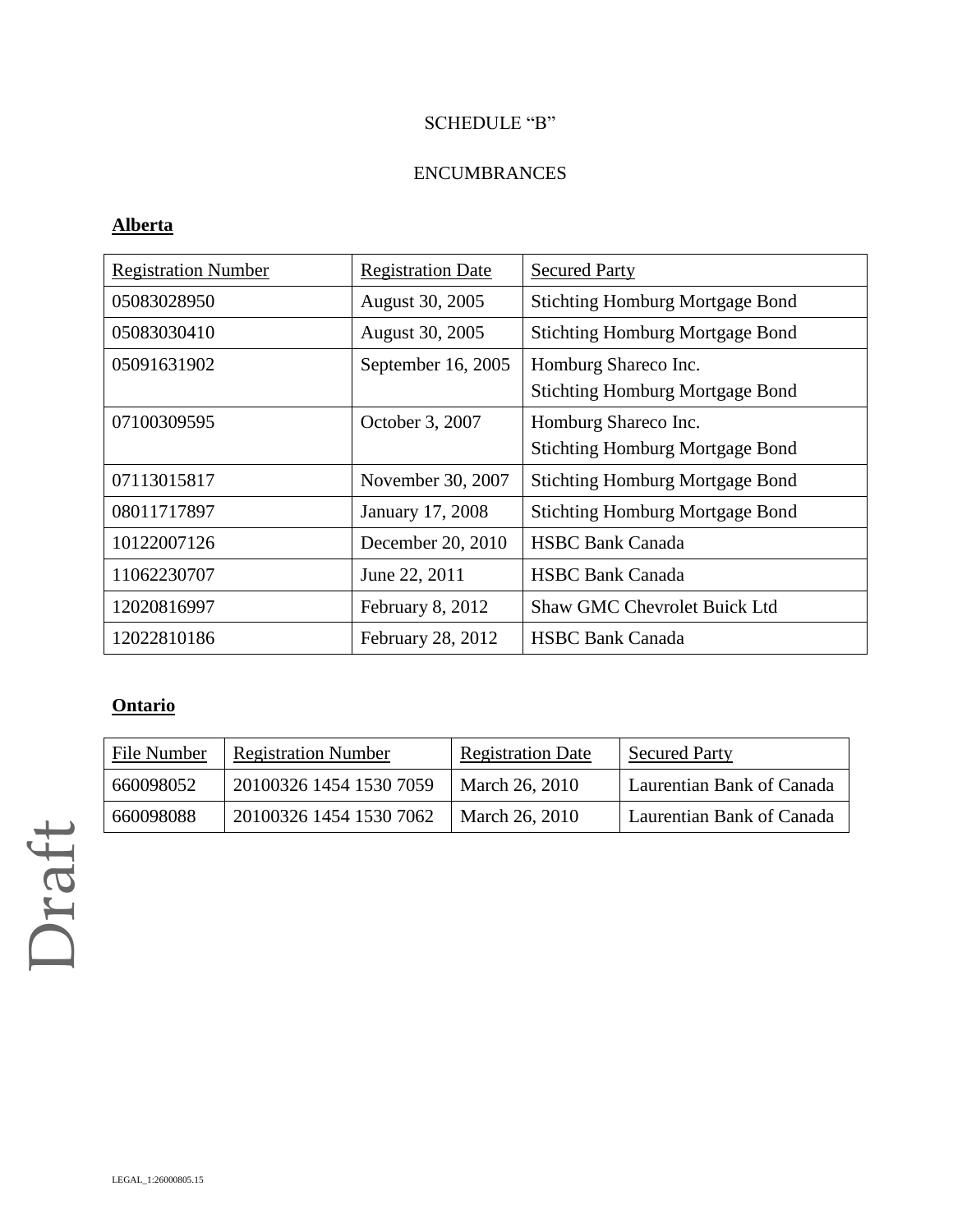# **Nova Scotia**

| <b>File Number</b> | <b>Registration Number</b> | <b>Registration Date</b> | <b>Secured Party</b>                      |
|--------------------|----------------------------|--------------------------|-------------------------------------------|
| LF-1741            | 4294855                    | July 6, 2001             | <b>HSBC Bank Canada</b>                   |
|                    | 11276672                   | July 12, 2006            |                                           |
|                    | 11278462                   | July 13, 2006            |                                           |
|                    | 18276287                   | July 4, 2011             |                                           |
| LF-1741            | 4294873                    | July 6, 2001             | <b>HSBC Bank Canada</b>                   |
|                    | 4307459                    | July 10, 2001            |                                           |
|                    | 11279999                   | July 13, 2006            |                                           |
|                    | 11282456                   | July 13, 2006            |                                           |
|                    | 18276295                   | July 4, 2011             |                                           |
| LF-2419            | 9130870                    | January 11, 2005         | <b>Stichting Homburg</b>                  |
|                    | 9132654                    | January 11, 2005         | Mortgage Bond                             |
|                    | 9156860                    | January 20, 2005         |                                           |
|                    | 9661715                    | May 31, 2005             |                                           |
|                    | 20797635                   | February 4, 2013         |                                           |
|                    | 20797643                   | February 4, 2013         |                                           |
| LF-2501            | 9848668                    | July 13, 2005            | <b>Stichting Homburg</b>                  |
|                    | 9919706                    | July 28, 2005            | Mortgage Bond                             |
| LF-2501            | 9848695                    | July 13, 2005            | <b>Stichting Homburg</b>                  |
|                    | 9918501                    | July 28, 2005            | Mortgage Bond                             |
| LF-2501            | 10046399                   | August 26, 2005          | <b>Stichting Homburg</b>                  |
|                    | 10130888                   | September 16, 2005       | Mortgage Bond                             |
| LF-2501            | 10046365                   | August 26, 2005          | <b>Stichting Homburg</b>                  |
|                    | 10130896                   | September 16, 2005       | Mortgage Bond                             |
| 21833-             | 13256532                   | November 29, 2007        |                                           |
| 12GDFM             |                            |                          |                                           |
| 714652-HK2         | 10475127                   | December 14, 2005        | <b>HSBC Bank Canada</b>                   |
|                    | 11820099                   | November 30, 2006        |                                           |
|                    | 18897991                   | December 1, 2011         |                                           |
| 769911-HK2         | 11231990                   | June 30, 2006            | <b>HSBC Bank Canada</b>                   |
|                    | 12513743                   | June 1, 2007             |                                           |
|                    | 19589860                   | May 24, 2012             |                                           |
| 21833-11           | 13399027                   | January 15, 2008         | <b>Stichting Homburg</b><br>Mortgage Bond |

Draft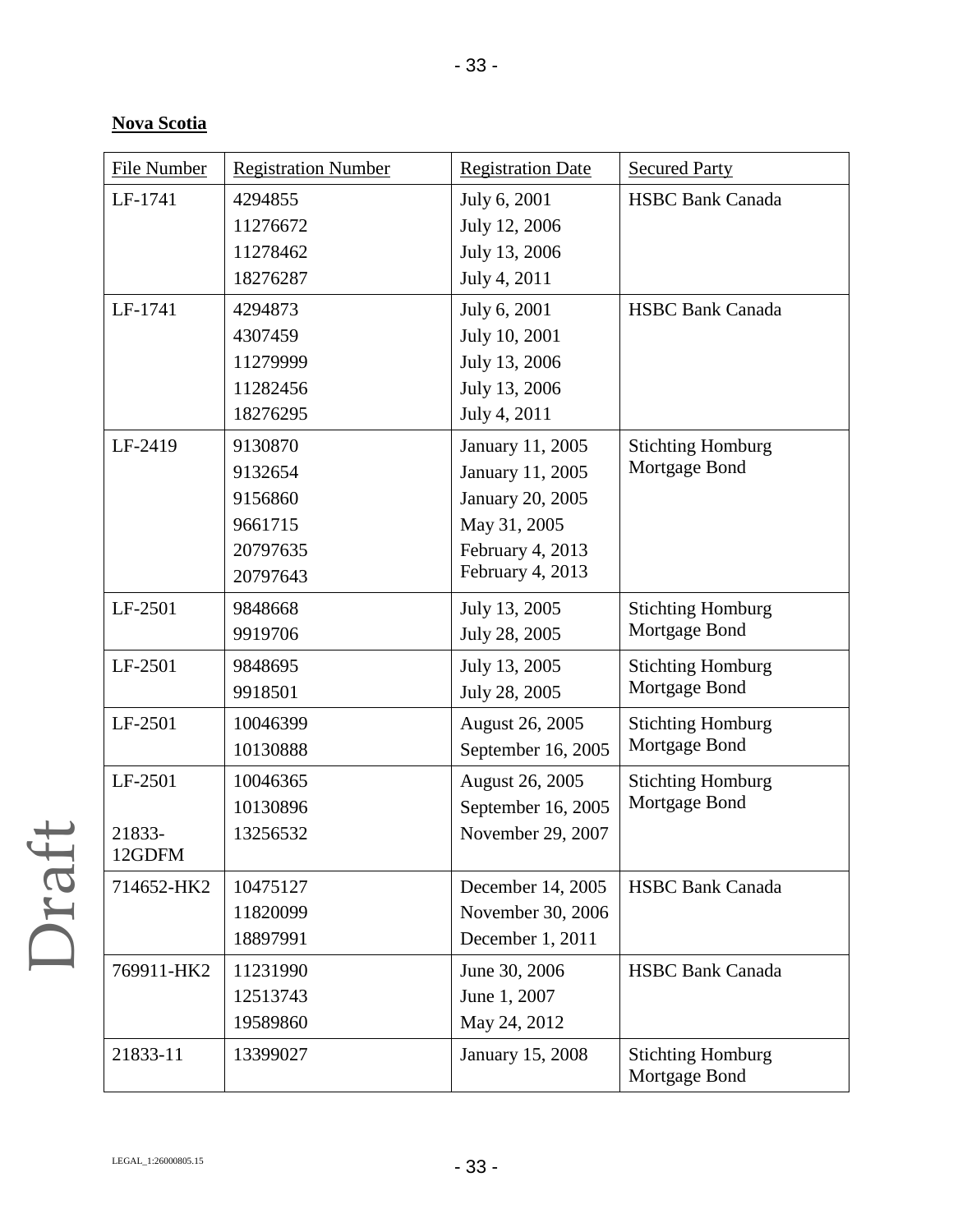| File Number      | <b>Registration Number</b> | <b>Registration Date</b> | <b>Secured Party</b>                                          |
|------------------|----------------------------|--------------------------|---------------------------------------------------------------|
| LF-3776          | 18227710                   | June 22, 2011            | <b>Stichting Homburg</b><br>Mortgage Bond                     |
| LF-3776          | 18227728                   | June 22, 2011            | <b>Stichting Homburg</b><br>Mortgage Bond                     |
| 11-09130-<br>029 | 18766519                   | November 1, 2011         | <b>Nova Scotia Securities</b><br>Commission                   |
|                  | 19196153                   | February 23, 2012        | <b>Shaw GMC Chevrolet</b><br><b>Buick Limited Partnership</b> |
| 24092-5          | 20803417                   | February 5, 2013         | <b>Stichting Homburg</b><br>Mortgage Bond                     |
| LF-2099          | 7289132                    | September 10, 2003       | Computershare Trust<br>Company of Canada                      |

### **Prince Edward Island**

| File Number | <b>Registration Number</b> | <b>Registration Date</b> | <b>Secured Party</b> |
|-------------|----------------------------|--------------------------|----------------------|
| 419547      | 2872760                    | March 30, 2012           | Simmons Canada Inc.  |

### **Québec**

| <b>Registration Number</b> | <b>Registration Date</b> | <b>Secured Party</b>                 |
|----------------------------|--------------------------|--------------------------------------|
| 10-0888143-0001            |                          | December 17, 2010   HSBC Bank Canada |
| 10-0888143-0002            |                          | December 17, 2010   HSBC Bank Canada |

# Draft

### **Legal descriptions:**

A conventional hypothec with delivery granted by Homburg Invest Inc. and Homburg Invest Inc., acting under its business name: Investissement Homburg Inc. in favour of HSBC Bank Canada and registered at the Register of Personal and Movable Real Rights at 1:05 p.m. on December 17, 2010 under number 10-0888143-0002.

A conventional hypothec without delivery granted by Homburg Invest Inc. and Homburg Invest Inc., acting under its business name: Investissement Homburg Inc. in favour of HSBC Bank Canada and registered at the Register of Personal and Movable Real Rights at 1:05 p.m. on December 17, 2010 under number 10-0888143-0001.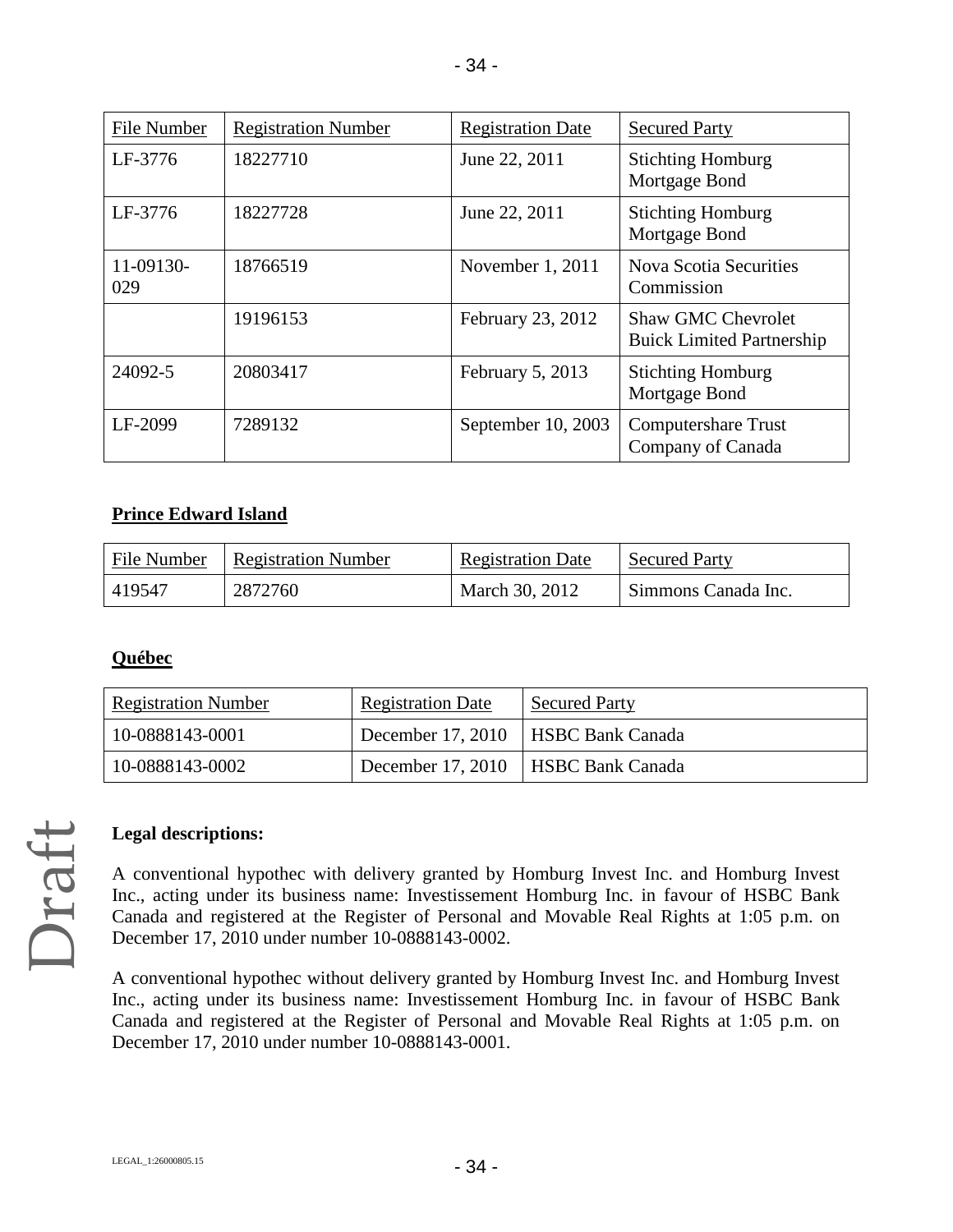### SCHEDULE "C"

### NOTICE OF FINAL DISTRIBUTION

# **CANADA SUPERIOR COURT PROVINCE OF QUÉBEC DISTRICT OF MONTRÉAL**

(Commercial Division) (sitting as a Court designated pursuant to the *Companies' Creditors Arrangement Act*, R.S.C. 1985, c. C-36, as amended)

### No.: 500-11-041305-117 **IN THE MATTER OF THE PLAN OF COMPROMISE OR ARRANGEMENT OF:**

**Homburg Invest Inc. Homburg Shareco Inc. Churchill Estates Development Ltd. Inverness Estates Development Ltd. CP Development Ltd. North Calgary Land Ltd. Homburg Management (Canada) Inc. Debtors / Petitioners**

### -and-

**Homco Realty Fund (52) Limited Partnership Homco Realty Fund (61) Limited Partnership Homco Realty Fund (83) Limited Partnership Homco Realty Fund (88) Limited Partnership Homco Realty Fund (89) Limited Partnership Homco Realty Fund (92) Limited Partnership Homco Realty Fund (94) Limited Partnership Homco Realty Fund (96) Limited Partnership Homco Realty Fund (105) Limited Partnership Homco Realty Fund (121) Limited Partnership Homco Realty Fund (122) Limited Partnership Homco Realty Fund (142) Limited Partnership Homco Realty Fund (190) Limited Partnership Homco Realty Fund (191) Limited Partnership Homco Realty Fund (199) Limited Partnership Castello Development Ltd.**

**Mises-en-cause** 

-and-

**Samson Bélair/Deloitte & Touche Inc.** 

**Monitor**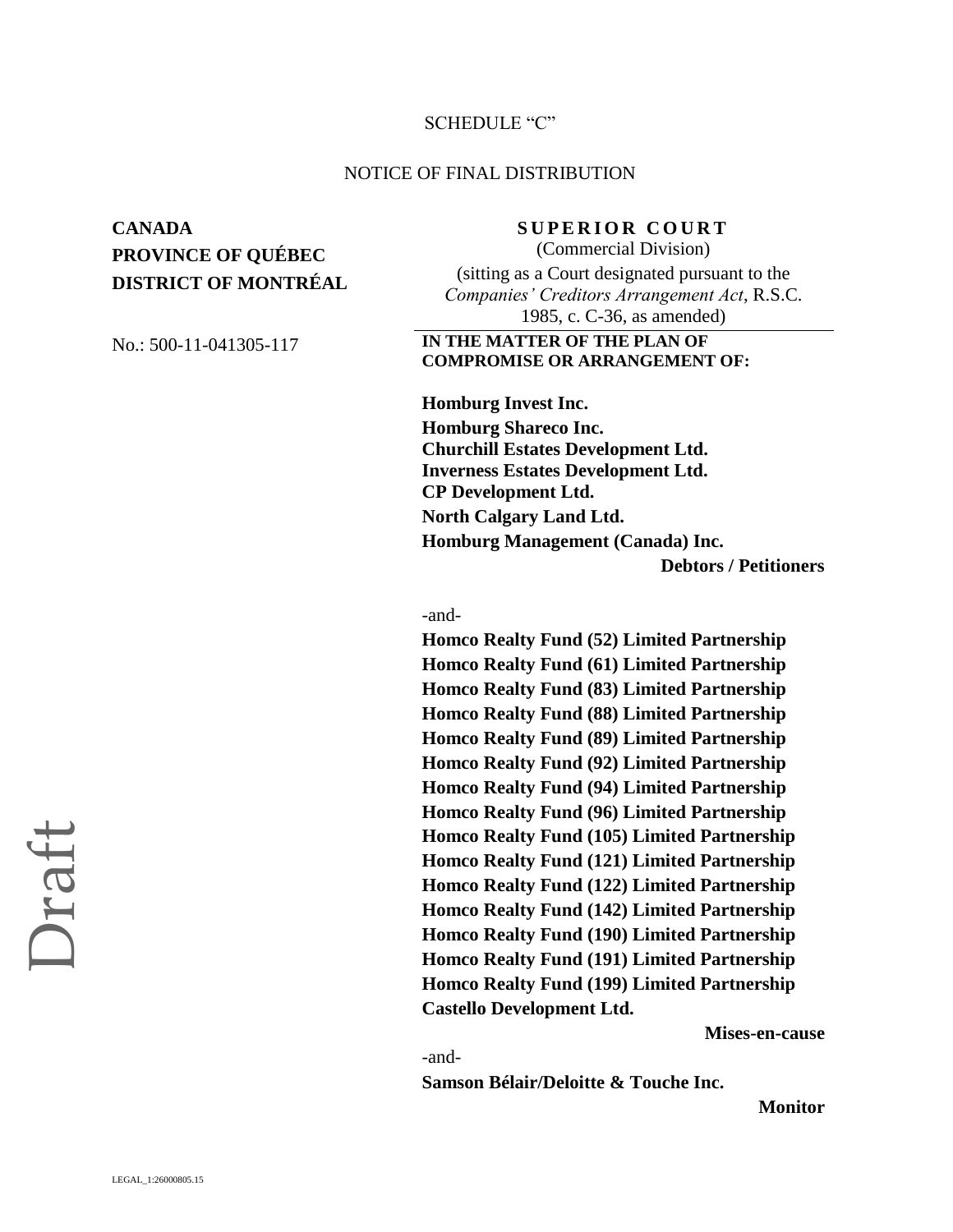### **NOTICE OF FINAL DISTRIBUTION**

All capitalized terms not otherwise defined in this Notice shall have the meanings ascribed thereto in the Third Joint Amended and Restated Plan of Compromise and Reorganization of Homburg Invest Inc. ("**HII**") and Homburg Shareco Inc. ("**Shareco**") pursuant to the *Companies' Creditors Arrangement Act*, R.S.C. 1985, c. C-36, as amended, and the *Business Corporations Act* (Alberta), R.S.A. 2000, c. B-9, as amended, dated June 3, 2013 (as further amended, restated, supplemented and/or modified in accordance with its terms, the "**Plan**"), a copy of which is available at http://www.deloitte.com/ca/homburg-invest.

**TAKE NOTICE THAT** Samson Bélair/Deloitte & Touche Inc., in its capacity as the Monitor of HII and Shareco, shall effect a final distribution under the Plan on **[]** (the "**Final Distribution Date**") pursuant to and in accordance with the terms of the Plan and the HII/Shareco Sanction and Vesting Order issued by the Québec Superior Court (Commercial Division) on June 5, 2013.

**AND TAKE NOTICE THAT** the Plan provides that if the Monitor makes any distribution to an Affected Creditor by way of cheque or wire transfer pursuant to and in accordance with the Plan and such distribution is returned as undeliverable or is not cashed, the Monitor shall not make any further distributions to such Affected Creditor unless and until such Affected Creditor notifies the Monitor of such Affected Creditor's current address or wire transfer particulars, at which time all such distributions shall be made to such Affected Creditor without interest.

**AND TAKE NOTICE THAT** all Affected Creditors who have not received a distribution from the Monitor in respect of their Proven Claims, or who hold one or more uncashed cheques from the Monitor in respect of distributions on account of such Proven Claims, must contact the Monitor at 1 Place Ville Marie, Suite 3000, Montréal, Québec, Canada, H3B 4T9 (Attention: Mr. Pierre Laporte and Mr. Benoît Clouâtre), facsimile number: (514) 393-5344, or e-mail: pilaporte@deloitte.ca and bclouatre@deloitte.ca on or before 5:00 p.m. (Montréal time) on **[]** (the "**Distribution Deadline**").

Draft

**AND TAKE NOTICE THAT**, after the Distribution Deadline, the Proven Claims of any Affected Creditor or successor of such Affected Creditor with respect to such unclaimed or uncashed distributions shall be forever discharged and forever barred, without any compensation therefor, notwithstanding any Applicable Laws to the contrary, and at such time the Cash amount held by the Monitor in relation to such Proven Claims shall be returned to the Cash Pool or the Asset Realization Cash Pool, as the case may be, pursuant to and in accordance with the Plan.

**DATED** at the City of Montreal in the Province of Quebec this \_\_\_ day of \_\_\_\_\_\_\_, \_\_\_\_\_.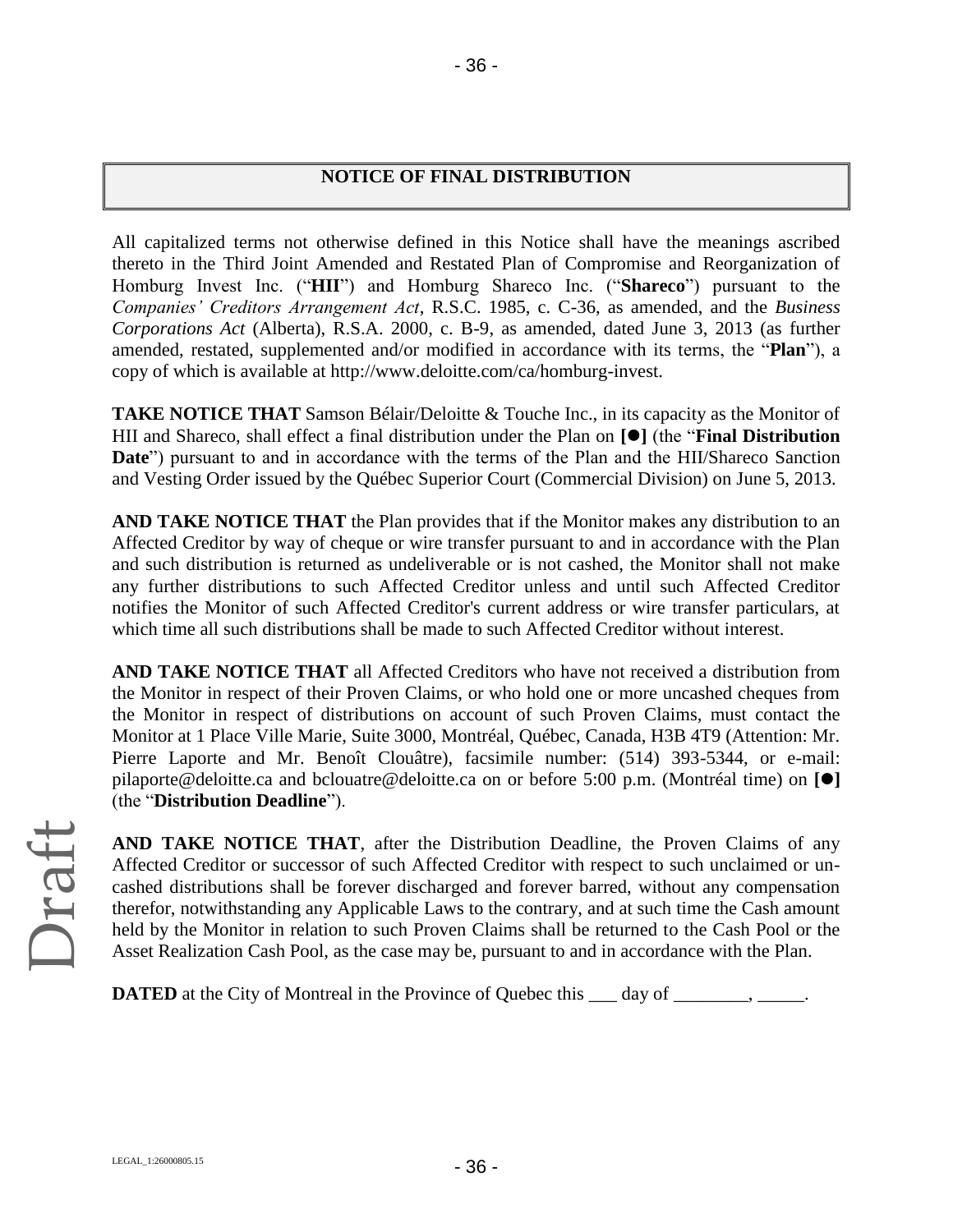### SCHEDULE "D"

### MONITOR'S PLAN COMPLETION CERTIFICATE

# **CANADA SUPERIOR COURT PROVINCE OF QUÉBEC DISTRICT OF MONTRÉAL**

(Commercial Division) (sitting as a Court designated pursuant to the *Companies' Creditors Arrangement Act*, R.S.C. 1985, c. C-36, as amended)

No.: 500-11-041305-117 **IN THE MATTER OF THE PLAN OF COMPROMISE OR ARRANGEMENT OF:**

> **Homburg Invest Inc. Homburg Shareco Inc. Churchill Estates Development Ltd. Inverness Estates Development Ltd. CP Development Ltd. North Calgary Land Ltd. Homburg Management (Canada) Inc. Debtors / Petitioners**

### -and-

**Homco Realty Fund (52) Limited Partnership Homco Realty Fund (61) Limited Partnership Homco Realty Fund (83) Limited Partnership Homco Realty Fund (88) Limited Partnership Homco Realty Fund (89) Limited Partnership Homco Realty Fund (92) Limited Partnership Homco Realty Fund (94) Limited Partnership Homco Realty Fund (96) Limited Partnership Homco Realty Fund (105) Limited Partnership Homco Realty Fund (121) Limited Partnership Homco Realty Fund (122) Limited Partnership Homco Realty Fund (142) Limited Partnership Homco Realty Fund (190) Limited Partnership Homco Realty Fund (191) Limited Partnership Homco Realty Fund (199) Limited Partnership Castello Development Ltd.**

**Mises-en-cause** 

-and-

**Samson Bélair/Deloitte & Touche Inc.** 

**Monitor**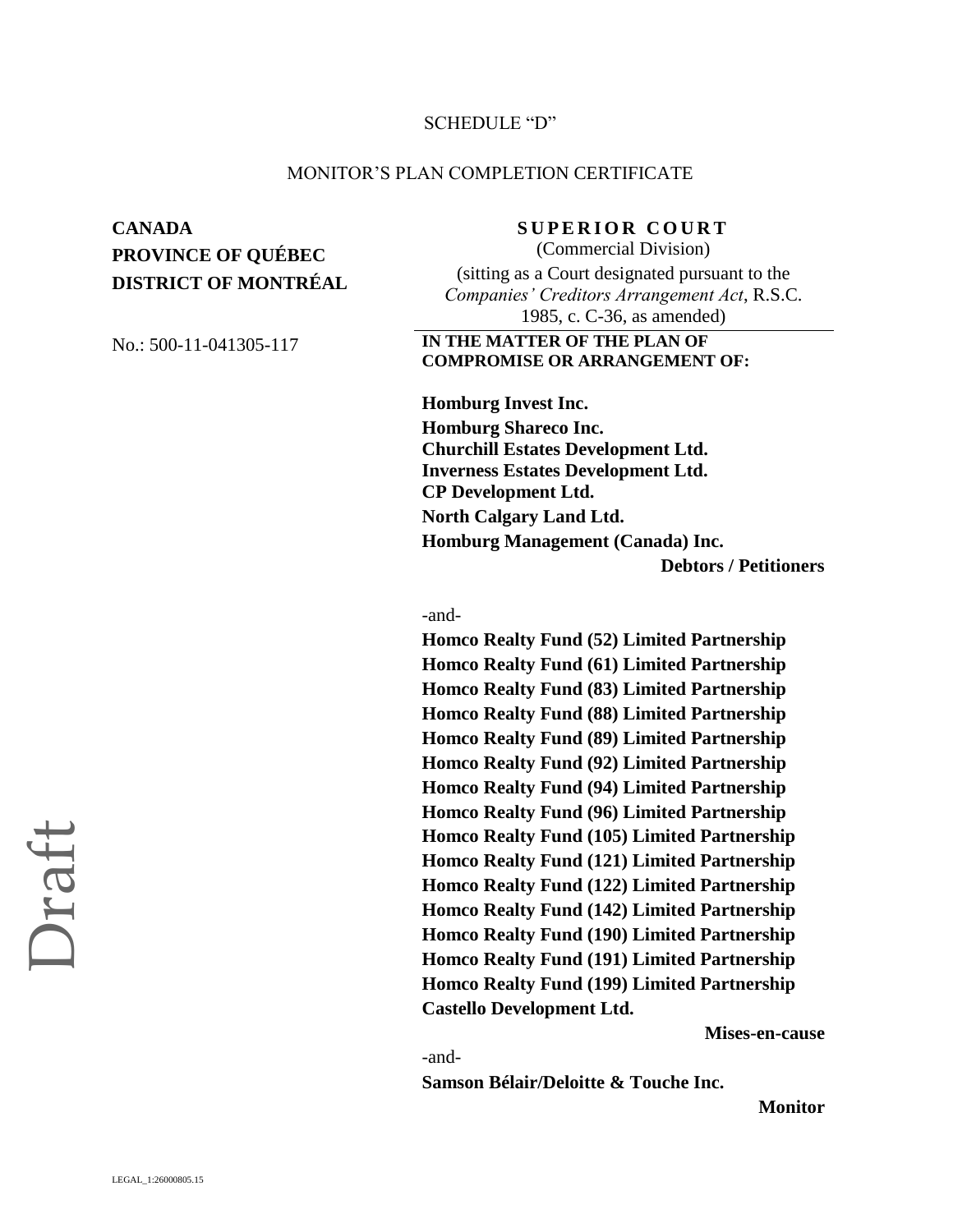### **CERTIFICATE OF SAMSON BÉLAIR/DELOITTE & TOUCHE INC. AS THE COURT-APPOINTED MONITOR OF HOMBURG INVEST INC. AND HOMBURG SHARECO INC.**

### **RECITALS:**

- A. Pursuant to an Order of the Honourable Justice Louis J. Gouin of the Québec Superior Court (Commercial Division) (the "**Court**") dated September 9, 2011, as amended, Samson Bélair/Deloitte & Touche Inc. was appointed as the Monitor of the HII Group Entities (the "**Monitor**").
- B. Pursuant to an Order of the Honourable Justice Louis J. Gouin of the Court dated June 5, 2013 (the "**HII/Sharco Sanction and Vesting Order**"), the Court sanctioned and approved the Third Joint Amended and Restated Plan of Compromise and Reorganization of Homburg Invest Inc. ("**HII**") and Homburg Shareco Inc. ("**Shareco**") pursuant to the *Companies' Creditors Arrangement Act*, R.S.C. 1985, c. C-36, as amended, and the *Business Corporations Act* (Alberta), R.S.A. 2000, c. B-9, as amended, dated June 3, 2013 (as amended, restated, supplemented and/or modified in accordance with its terms, the "**Plan**").
- C. Pursuant to the HII/Shareco Sanction and Vesting Order, the Court ordered that upon the completion by the Monitor of its Remaining Duties, including, without limitation, distributions to be made by or at the direction of the Monitor in accordance with the Plan, the Monitor shall file with the Court a certificate stating that all of the Remaining Duties have been completed and that the Monitor is unaware of any claims with respect to its performance of such Remaining Duties, and upon the filing of such certificate, Samson Bélair/Deloitte & Touche Inc. shall be deemed to be discharged from its duties as Monitor of the HII Group Entities in the CCAA Proceedings and released from any and all claims relating to its activities as Monitor in the CCAA Proceedings, the Committee Members and the Liquidation Advisory Committee shall be deemed to be discharged from their duties under the Plan and the HII/Shareco Sanction and Vesting Order and the Plan Charges shall be deemed to be terminated, released and discharged.
- D. All capitalized terms not otherwise defined herein shall have the meaning set out in the HII/Shareco Sanction and Vesting Order.

### *[THE REMAINDER OF THIS PAGE LEFT INTENTIONALLY BLANK]*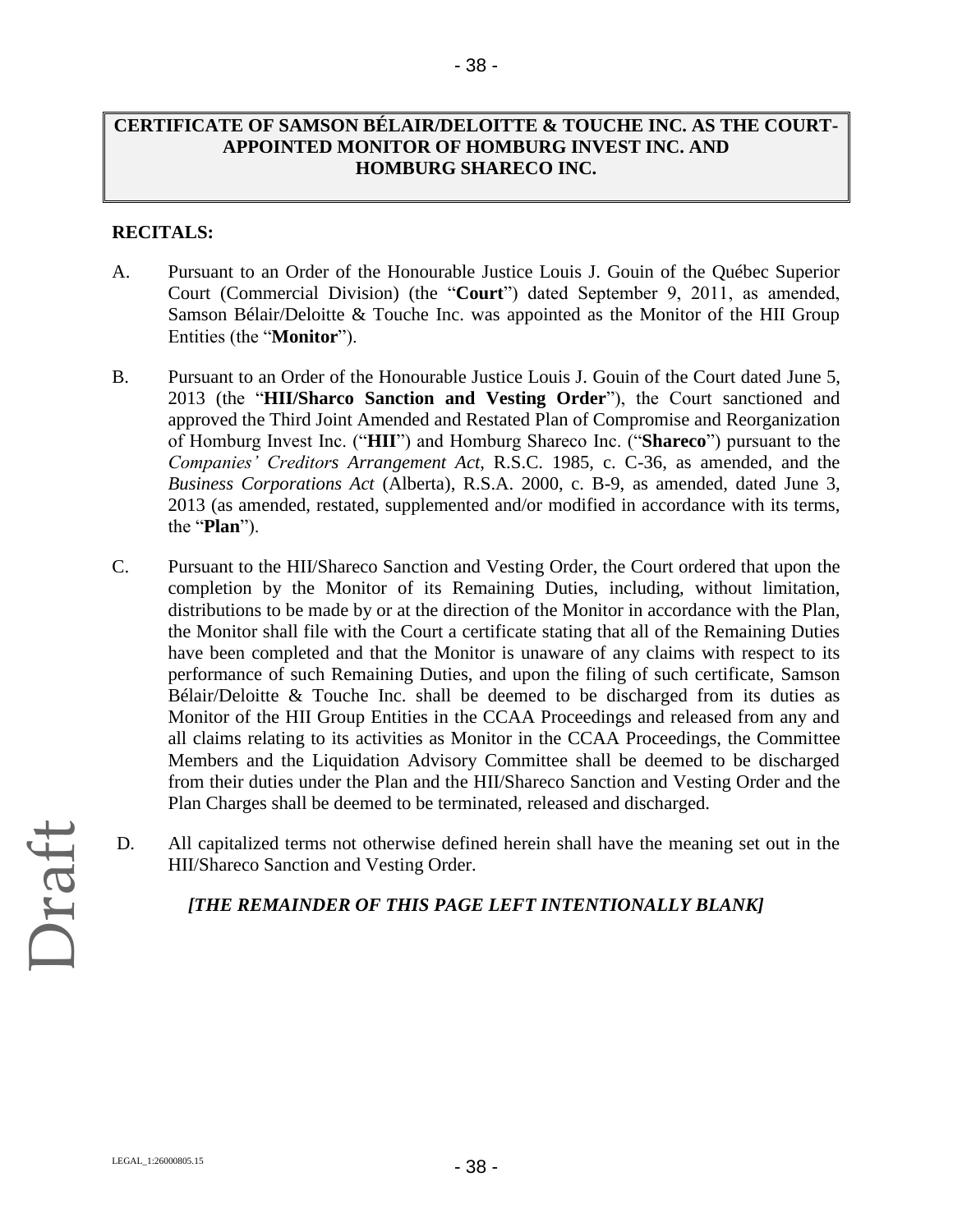Pursuant to paragraph 92 of the HII/Shareco Sanction and Vesting Order, Samson Bélair/Deloitte & Touche Inc. in its capacity as Court-appointed Monitor of the HII Group Entities (the "Monitor") hereby certifies that the Monitor has completed its Remaining Duties, including, without limitation, distributions to be made by or at the direction of the Monitor in accordance with the Plan and that the Monitor is unaware of any claims with respect to its performance of such Remaining Duties.

- 39 -

DATED at the City of Montréal, in the Province of Québec, this \_\_\_\_\_ day of \_\_\_\_\_\_\_\_\_\_, \_\_\_\_\_\_ at \_\_\_\_\_\_\_\_ **[a.m./p.m.]**.

# **SAMSON BÉLAIR/DOITTE & TOUCHE**

**INC.**, in its capacity as Court-appointed Monitor of Homburg Invest Inc. and Homburg Shareco Inc.

By:

Name: Title: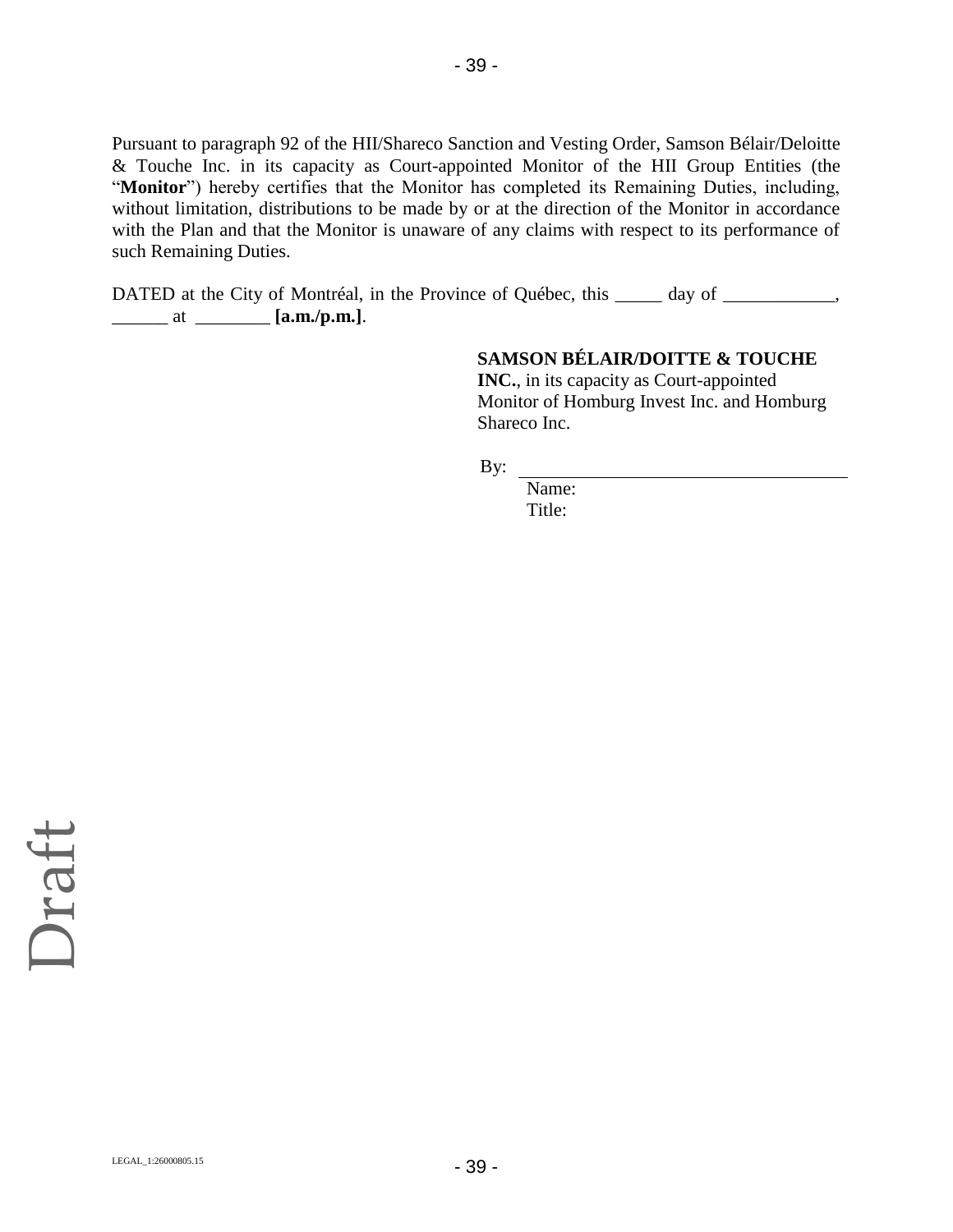### SCHEDULE "E"

### THIRD JOINT AMENDED AND RESTATED PLAN OF COMPROMISE AND REORGANIZATION OF HII AND SHARECO DATED JUNE 3, 2013

(See attached.)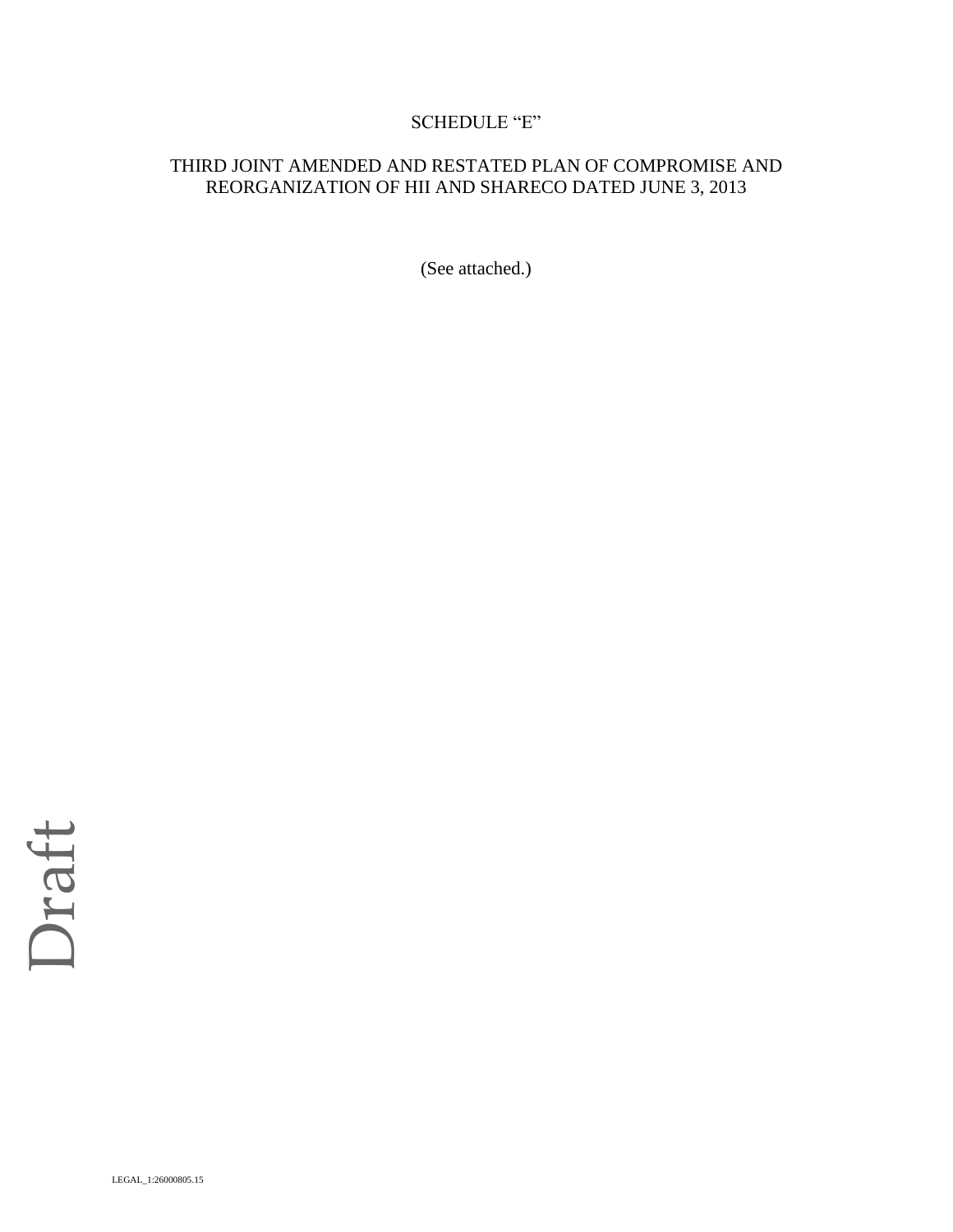# SCHEDULE "F"

### ARTICLES OF AMALGAMATION

(See attached.)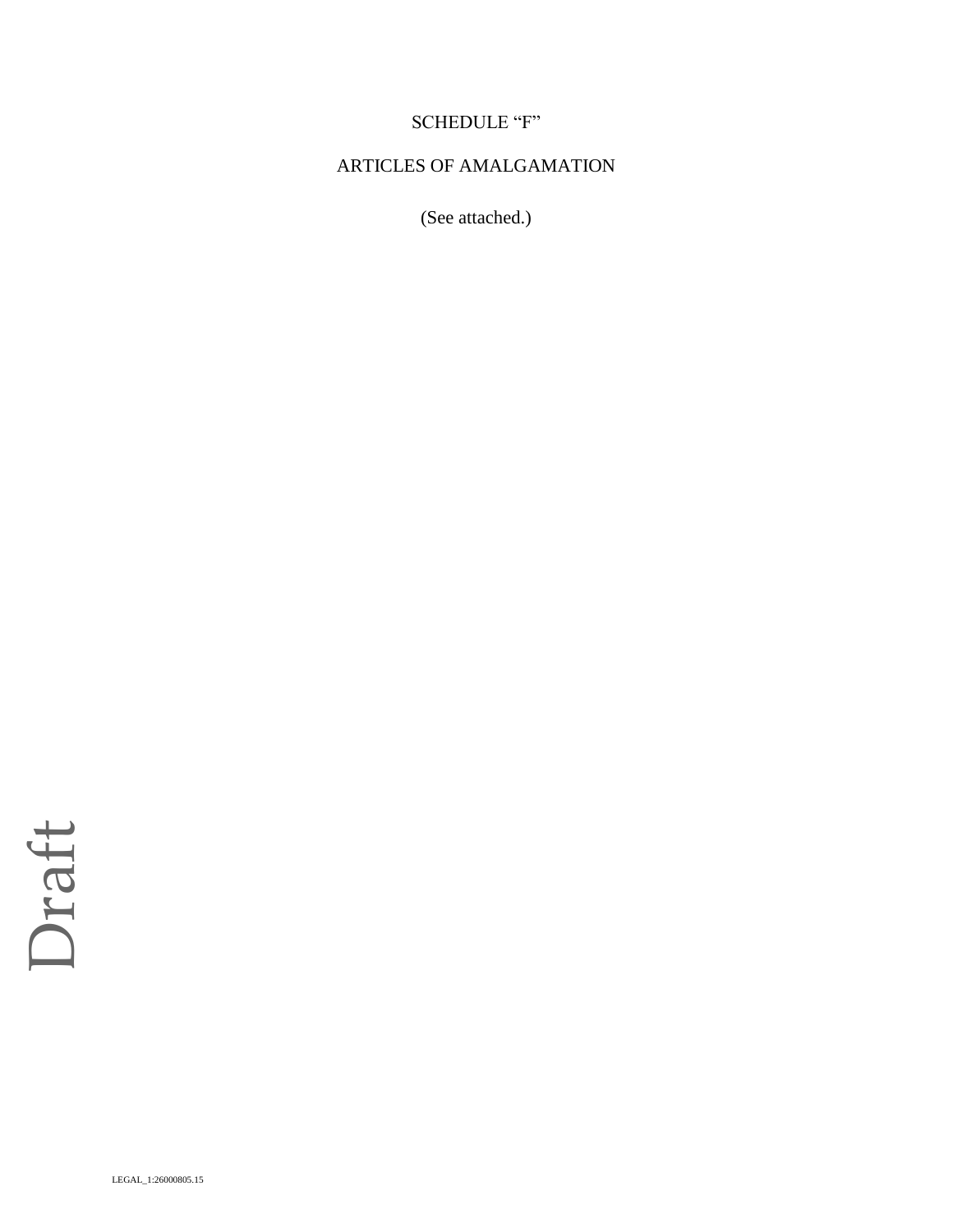### **Articles of Amalgamation**

**Business Corporations Act** Section 185

### 1. Name of Amalgamated Corporation

ALBERTA LTD.

- 2. The classes of shares, and any maximum number of shares that the corporation is authorized to issue: THE ATTACHED SCHEDULE IS INCORPORATED INTO AND FORMS PART OF THE ARTICLES OF THE CORPORATION.
- 3. Restrictions on share transfers (if any): **NONE**
- 4. Number, or minimum and maximum number of directors: MINIMUM THREE (3); MAXIMUM FIFTEEN (15)
- 5. If the corporation is restricted FROM carrying on a certain business or restricted TO carrying on a certain business, specify the restriction(s): **NONE**
- 6. Other provisions (if any):

THE ATTACHED SCHEDULE IS INCORPORATED INTO AND FORMS PART OF THE ARTICLES OF THE CORPORATION.

# **Corporate Access Number** 7. Name of Amalgamating Corporations SEE ATTACHED SCHEDULE

Hentification Signature Name of Person Authorizing (please print) Date Title (please print)

> This information is being collected for the purposes of corporate registry records in accordance with the Business Corporations Act. Questions about the collection of this information can be directed to the Freedom of Information and Protection of Privacy Coordinator for the Alberta Government, Box 3140, Edmonton, Alberta T5J 2G7, (780) 427-7013.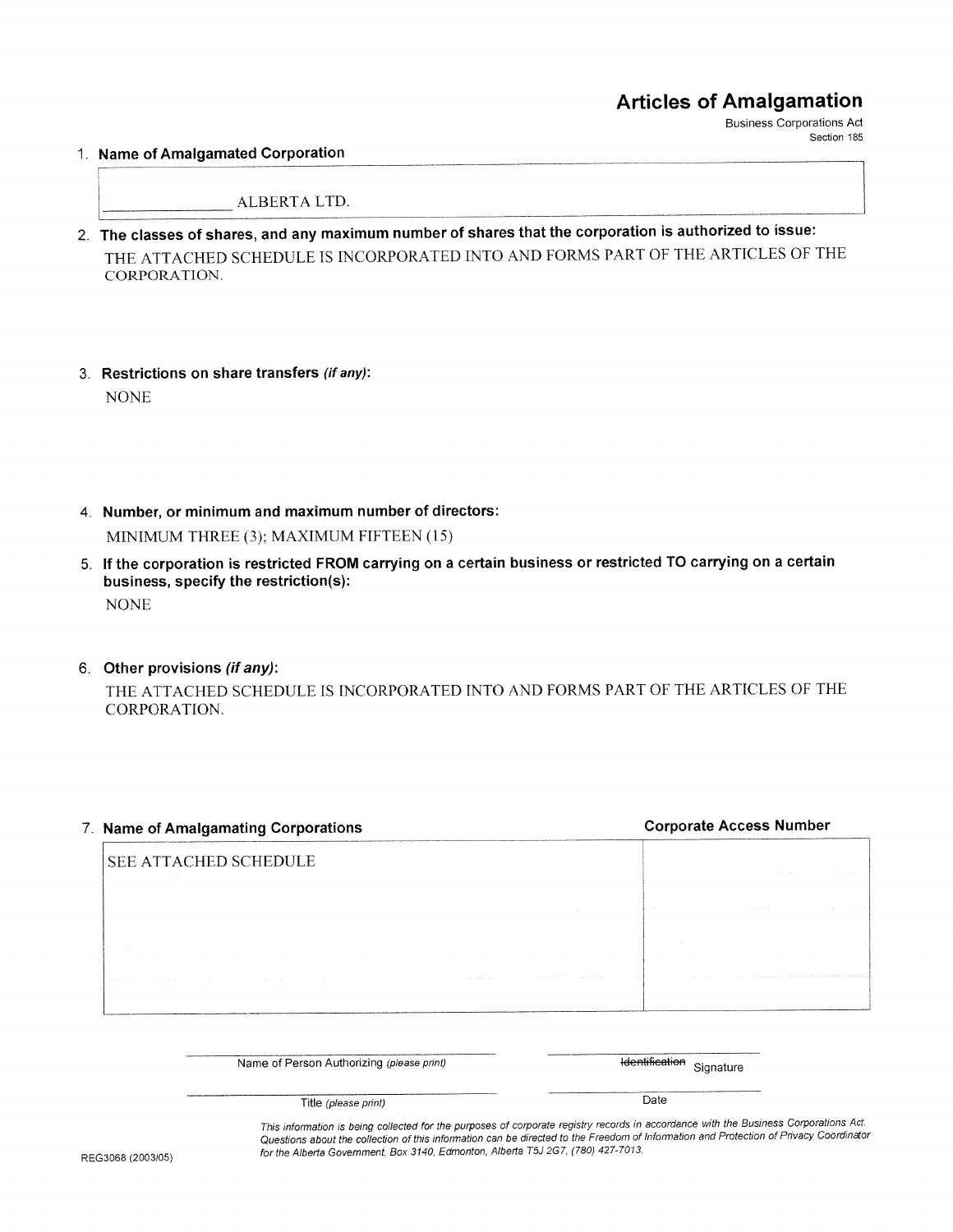### Schedule to the Articles of Amalgamation

ALBERTA LTD.

### **Name of Amalgamating Corporations**  $7.$

**Corporate Access Number** 

| Homburg Shareco Inc.            |            |
|---------------------------------|------------|
| Holland Garden Development Ltd. | 2010363964 |
| Homburg Invest (USA) Limited    |            |
| Swiss Bondco Inc.               |            |
| Homburg Invest Inc.             | 2015621135 |
| Castello Development Ltd.       | 2011909823 |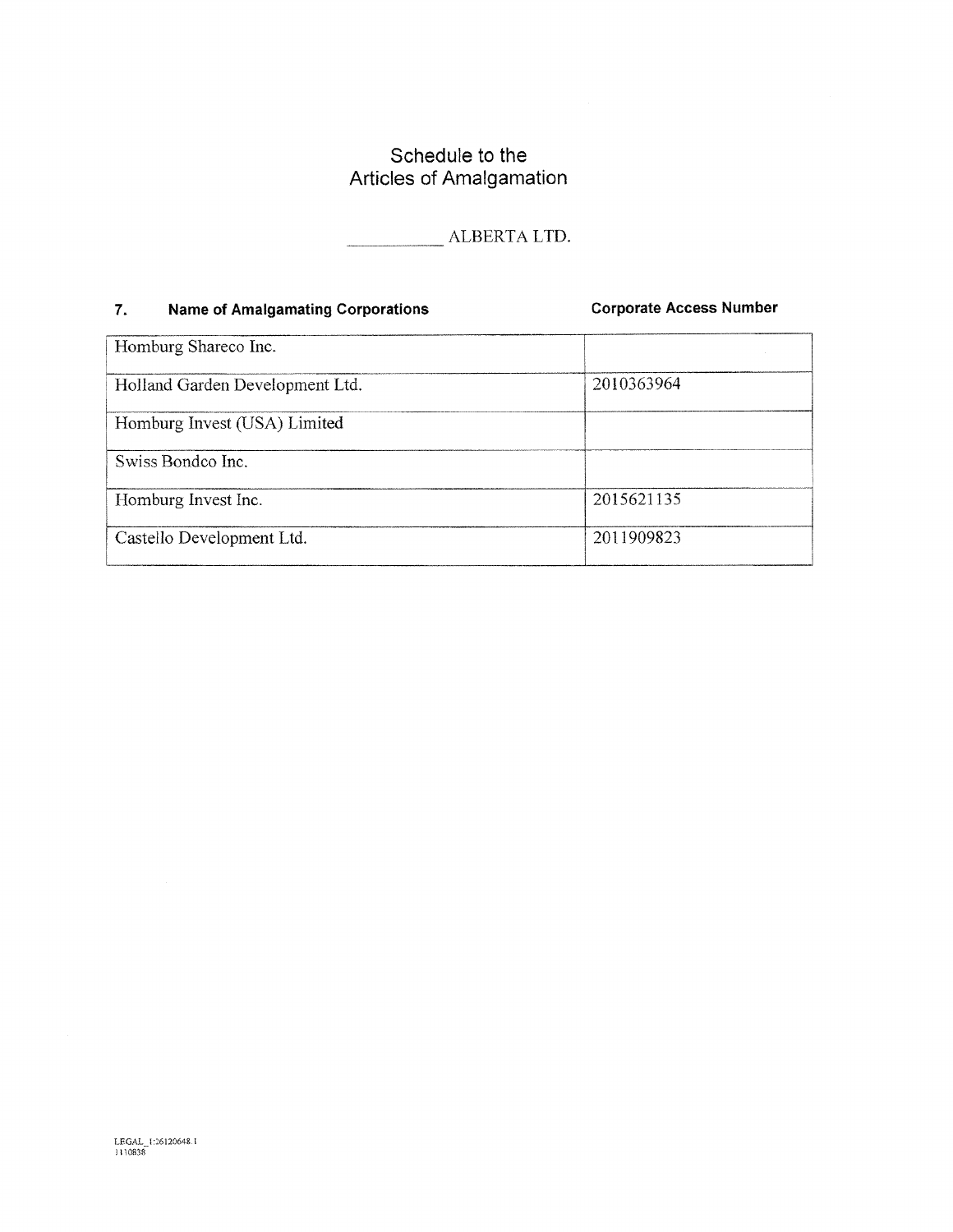### THIS SCHEDULE IS INCORPORATED INTO

Subject to the Business Corporations Act (Alberta), the Board of Directors may, between annual meetings of shareholders, appoint one or more additional directors of the Corporation to serve until the next annual meeting of shareholders.

The number of directors within the range set forth above is to be set from time to time by ordinary resolution of the shareholders or, in the absence of such resolution, by resolution of the directors.

Meetings of the shareholders of the Corporation may be held at Calgary, Alberta; Halifax, Nova Scotia; Toronto, Ontario; Vancouver, British Columbia, or such other city located within Canada that the directors may determine.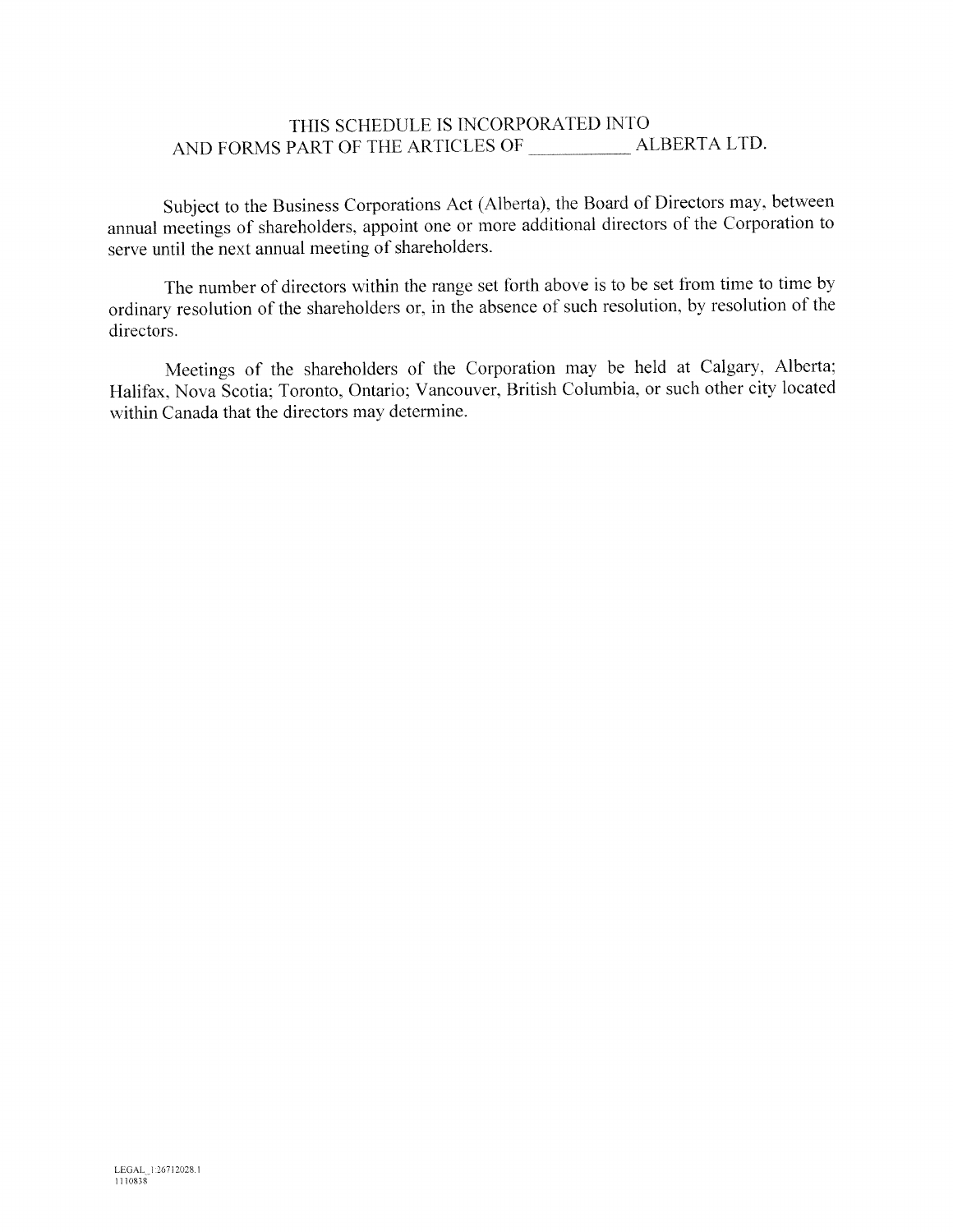### THIS SCHEDULE IS INCORPORATED INTO AND FORMS PART OF THE ARTICLES OF ALBERTA LTD.

The Corporation is authorized to issue an unlimited number of Class A Subordinate Voting Shares, an unlimited number of Class B Multiple Voting Shares, an unlimited number of Class A Preferred Shares, issuable in series, and an unlimited number of Class B Preferred Shares, issuable in series.

### CLASS A SUBORDINATE VOTING SHARES AND CLASS B MULTIPLE VOTING  $A<sub>1</sub>$ **SHARES**

The rights, privileges, restrictions and conditions attaching to the Class A Subordinate Voting Shares and the Class B Multiple Voting Shares are as follows:

- Definitions  $\overline{1}$ .
- For the purposes of these provisions, unless there is something in the subject matter or  $1.1$ context inconsistent therewith:
	- "Affiliate" has the meaning ascribed to it by the Securities Act (Ontario) as  $(a)$ amended from time to time:
	- $(b)$ "Associate" has the meaning ascribed to it by the Securities Act (Ontario) as amended from time to time:
	- "Converted Shares" means the Class B Multiple Voting Shares resulting from the  $(c)$ conversion of Class A Subordinate Voting Shares into Class B Multiple Voting Shares pursuant to Section 5.1;
	- "Expiry Date" means the last day upon which holders of Class B Multiple Voting  $(d)$ Shares may accept an offer;
	- "Offer" means an offer to acquire Class B Multiple Voting Shares which:  $(e)$ 
		- must, by reason of applicable securities legislation or the requirements of a  $(i)$ stock exchange on which the Class B Multiple Voting Shares are listed, be made to all or substantially all holders of Class B Multiple Voting Shares who are on the books of the Corporation in a province of Canada to which the requirement applies; and
		- $(ii)$ is not made concurrently with an offer to acquire Class A Subordinate Voting Shares made to all or substantially all holders of Class A Subordinate Voting Shares, whose last address on the books of the Corporation is in a province of Canada, that is identical to the Offer in terms of price per share and percentage of outstanding shares to be taken up exclusive of shares owned immediately prior to the Offer by the Offeror, and in all other material respects, with no condition attached other than the right not to take up and pay for Class A Subordinate Voting Shares tendered if no Class B Multiple Voting Shares are purchased pursuant to the Offer,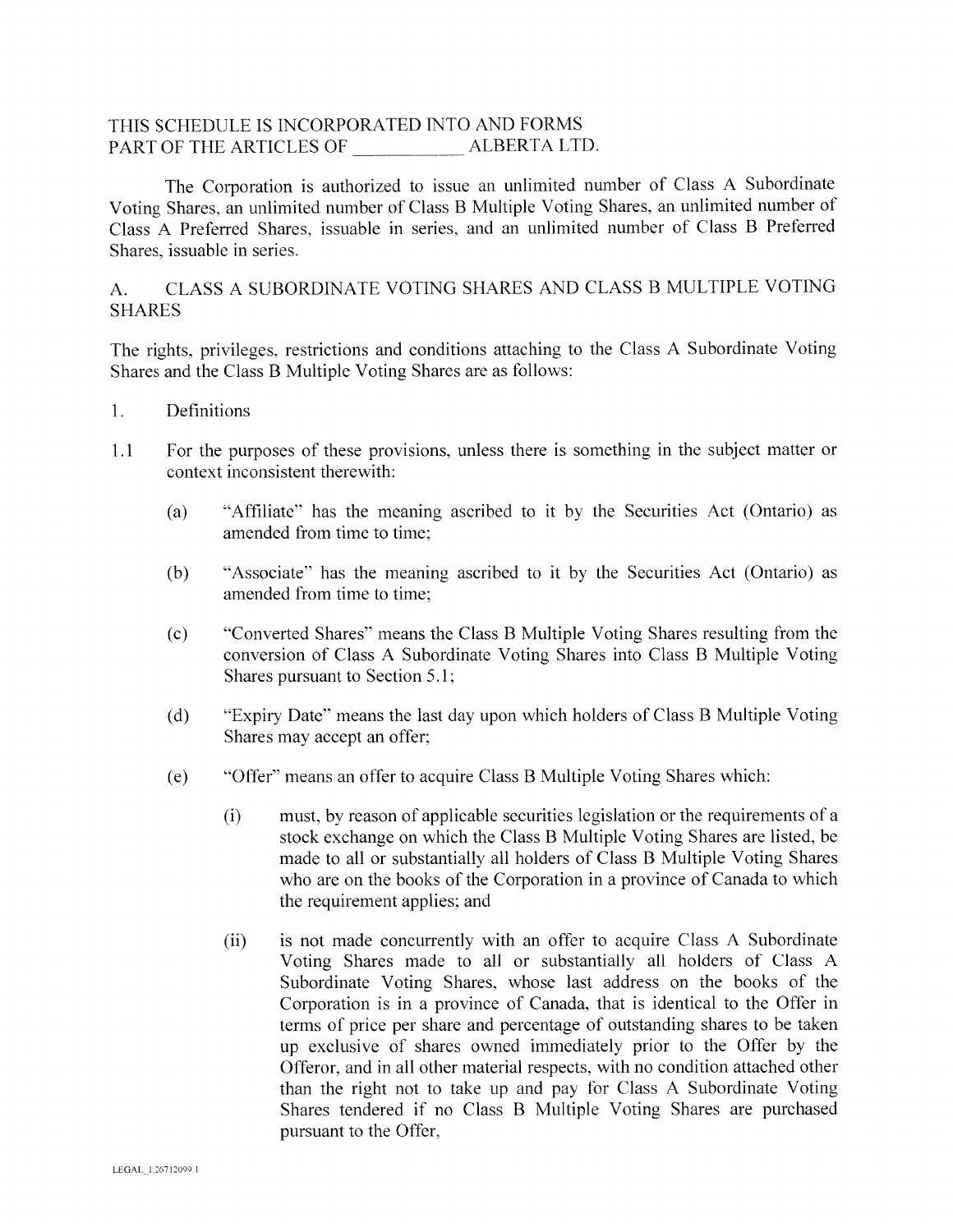and for the purposes of this definition if an offer to acquire Class B Multiple Voting Shares is not an Offer as defined above but would be an Offer if it were not for sub-clause (ii) hereof, the varying of any term of an Offer shall be deemed to constitute the making of a new offer unless an identical variation is made to the corresponding offer to purchase Class A Subordinate Voting Shares;

- "Offer Date" means the date on which an Offer is made;  $(f)$
- "Offeror" means the person, company or other entity making the Offer and shall  $(g)$ include all associates and affiliates of the Offeror and any person or persons acting jointly or in concert with the Offeror;
- "Offer Period" means the period of time commencing on the eighth day after the  $(h)$ Offer Date and ending at the latest time for deposit of Class B Multiple Voting Shares on the Expiry Date;
- "offer to acquire" has the meaning ascribed to such phrase by the Securities Act  $(i)$ (Ontario), as amended from time to time; and
- "Transfer Agent" means the transfer agent for the Class A Subordinate Voting  $(i)$ Shares and the Class B Multiple Voting Shares from time to time.
- $2.$ Voting Rights – Class A Subordinate Voting Shares and Class B Multiple Voting Shares
- Holders of the Class A Subordinate Voting Shares shall be entitled to receive notice of, to 2.1 attend and to vote at all meetings of the shareholders of the Corporation, voting together with the holders of the Class B Multiple Voting Shares, except for meetings at which only holders of a specified class or series are entitled to vote. Holders of Class A Subordinate Voting Shares shall be entitled to one vote for each Class A Subordinate Voting Share held.
- 2.2 Holders of Class B Multiple Voting Shares shall be entitled to receive notice of, to attend and to vote at all meetings of the shareholders of the Corporation, voting together with the holders of the Class A Subordinate Voting Shares, except for meetings at which only holders of a specified class or series are entitled to vote. Holders of Class B Multiple Voting Shares shall be entitled to 25 votes for each Class B Multiple Voting Share held.
- Dividends Class A Subordinate Voting Shares and Class B Multiple Voting Shares 3.
- Subject to the prior rights of the holders of shares of any other class ranking senior to the  $3.1$ Class A Subordinate Voting Shares and the Class B Multiple Voting Shares in respect of dividends, the holders of Class A Subordinate Voting Shares and Class B Multiple Voting Shares shall be entitled to receive, on a share for share basis, such dividends as may be declared by the board of directors of the Corporation, and all dividends so declared shall be declared contemporaneously and paid at the same time and in the same amount per share on all the Class A Subordinate Voting Shares and Class B Multiple Voting Shares at the time outstanding, without preference or priority of one share over another.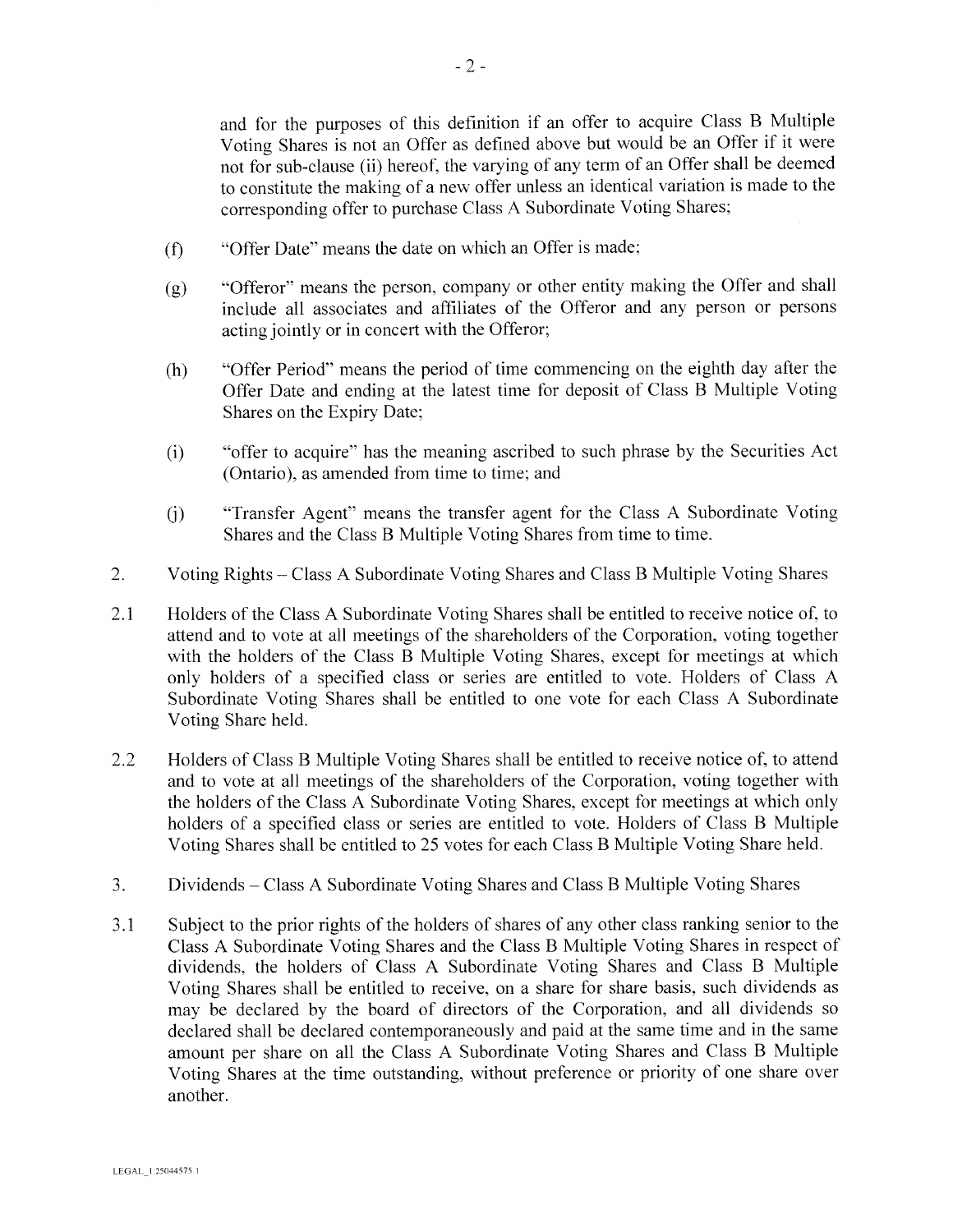- Dissolution Class A Subordinate Voting Shares and Class B Multiple Voting Shares  $\overline{4}$ .
- Subject to the rights of the holders of shares of any other class ranking senior to or  $4.1$ equally with the Class A Subordinate Voting Shares and the Class B Multiple Voting Shares in the event of the liquidation, dissolution or winding-up of the Corporation, whether voluntary or involuntary, or any other distribution of the assets of the Corporation among its shareholders for the purpose of winding-up its affairs, the holders of Class A Subordinate Voting Shares and Class B Multiple Voting Shares shall be entitled to receive, equally on a share for share basis, the remaining property of the Corporation in the event of the liquidation, dissolution or winding-up of the Corporation, whether voluntary or involuntary, or any other distribution of the assets of the Corporation among its shareholders for the purpose of winding-up its affairs, without preference or priority of one share over another.
- Take-over Bid Protection Class A Subordinate Voting Shares 5.
- $5.1$ Subject to Section 5.5, in the event that an Offer is made, holders of Class A Subordinate Voting Shares shall have the right, at their option, at any time during the Offer Period, to convert all or any number of their Class A Subordinate Voting Shares into Class B Multiple Voting Shares on the basis of one Class B Multiple Voting Share for each Class A Subordinate Voting Share so converted.
- 5.2 Holders of Class A Subordinate Voting Shares desiring to exercise their option to convert their Class A Subordinate Voting Shares or any of them into Class B Multiple Voting Shares shall deliver to the Transfer Agent, no later than 1:00 p.m. (Halifax time) on the Expiry Date or, if the Offer Period ends on or prior to 4:00 p.m. (Halifax time) on the Expiry Date, then no later than three hours prior to the end of the Offer Period:
	- a notice (the "Election Notice") in writing executed by the holder of Class A  $(a)$ Subordinate Voting Shares or by his attorney duly authorized in writing specifying the number of Class A Subordinate Voting Shares to be converted;
	- $(b)$ the share certificate or certificates representing the Class A Subordinate Voting Shares, duly endorsed, which the holder of Class A Subordinate Voting Shares wishes to have converted:
	- any letter of transmittal (the "Letter of Transmittal") in such form as may be  $(c)$ required under the Offer or in such form as may be required by the Transfer Agent to facilitate the acceptance of the Offer in accordance with Section 5.5, including the execution and delivery of any documents required from the holder of Class A Subordinate Voting Shares in order to accept the Offer; and
	- a power of attorney (the "Power of Attorney") in such form as may be required by  $(d)$ the Transfer Agent to facilitate the acceptance of the Offer in accordance with Section 5.5, including the execution and delivery of any documents required from the holder of Class A Subordinate Voting Shares in order to accept the Offer.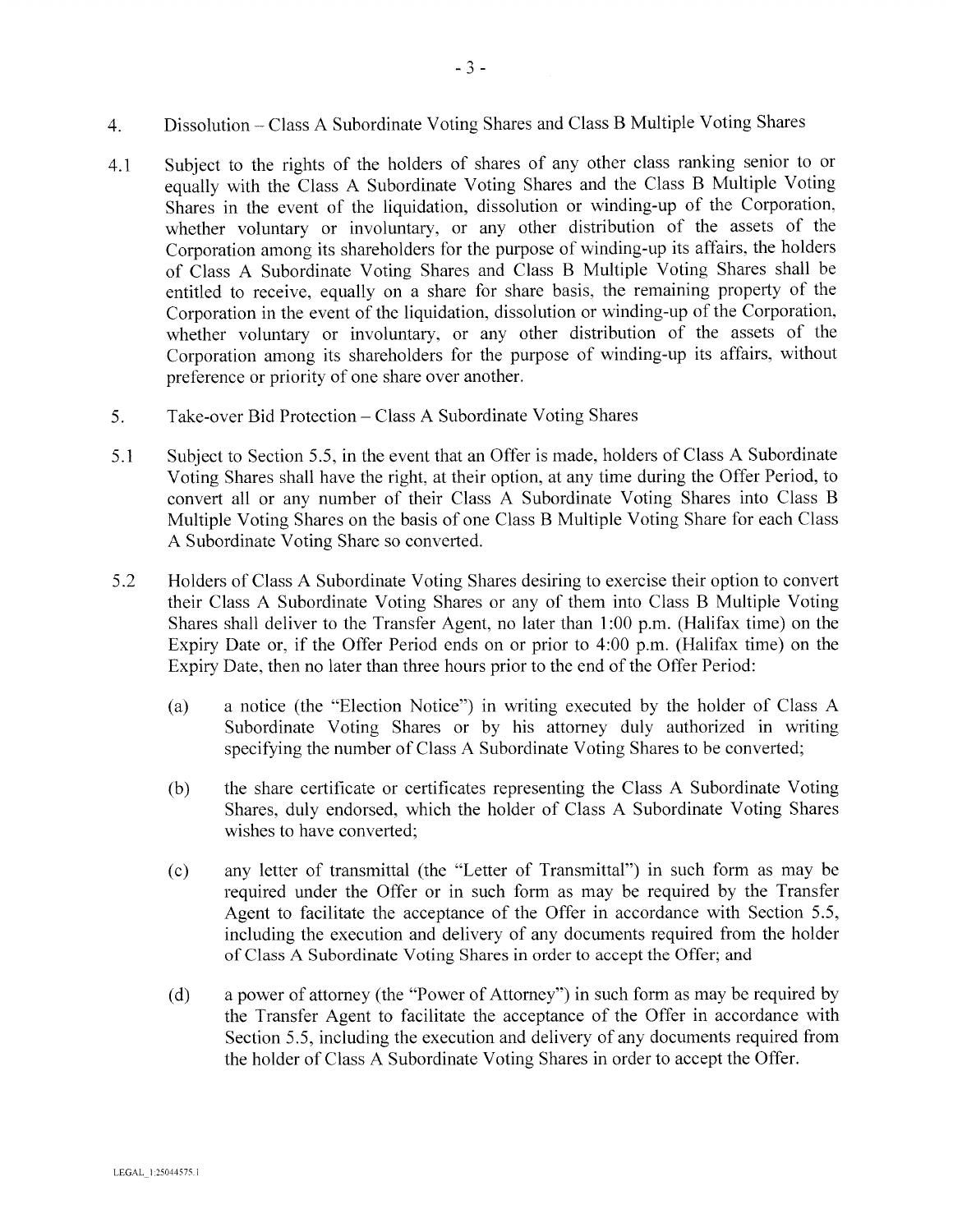- certificates accompanying the Election Notice are to be converted, the holder shall be entitled to receive, at the expense of the Corporation, a new share certificate representing the Class A Subordinate Voting Shares represented by the certificate or certificates surrendered as aforesaid which are not to be converted. The holder shall pay any governmental tax or other charge imposed on or in respect of such conversion.
- 5.4 An election by a holder of Class A Subordinate Voting Shares to exercise the conversion right provided for in Section 5.1 shall be deemed to also constitute an irrevocable election by such holder:
	- to deposit the Converted Shares under the Offer (subject to the holder's rights to  $(a)$ subsequently withdraw the shares from the Offer in accordance with the terms thereof and applicable law);
	- $(b)$ to exercise the right to convert the Converted Shares, in the event that less than 50% of the Class B Multiple Voting Shares outstanding immediately prior to the Offer (other than Class B Multiple Voting Shares owned by the Offeror or Associates or Affiliates of the Offeror) are deposited pursuant to the Offer, to Class A Subordinate Voting Shares on a one-for-one basis, in which case the said conversion of such shares into Class A Subordinate Voting Shares shall be effective immediately prior to the time the Offeror takes up and pays for any share to be acquired by the Offeror under the Offer;
	- to exercise the right to convert the Converted Shares, in respect of which the  $(c)$ holder exercises his right of withdrawal from the Offer in accordance with the terms thereof and applicable law, to Class A Subordinate Voting Shares on a onefor-one basis, in which case the said conversion of such shares into Class A Subordinate Voting Shares shall be effective at the time such withdrawal is exercised:
	- $(d)$ in respect of an Offer which is completed in accordance with its terms, to exercise the right to convert the Converted Shares of the holder which are not ultimately taken up and paid for under the Offer to Class A Subordinate Voting Shares on a one-for-one basis, in which case the said conversion of such shares into Class A Subordinate Voting Shares shall be effective immediately following the time by which the Offeror is required by applicable securities legislation to take up and pay for all shares to be acquired by the Offeror under the Offer; and
	- in respect of an Offer which is abandoned, withdrawn or expires and is not  $(e)$ completed in accordance with its terms, to exercise the right to convert the Converted Shares of the holder to Class A Subordinate Voting Shares on a one-toone basis, in which case the said conversion of such shares into Class A Subordinate Voting Shares shall be effective at the time the Offer is abandoned, withdrawn or expires.

5.3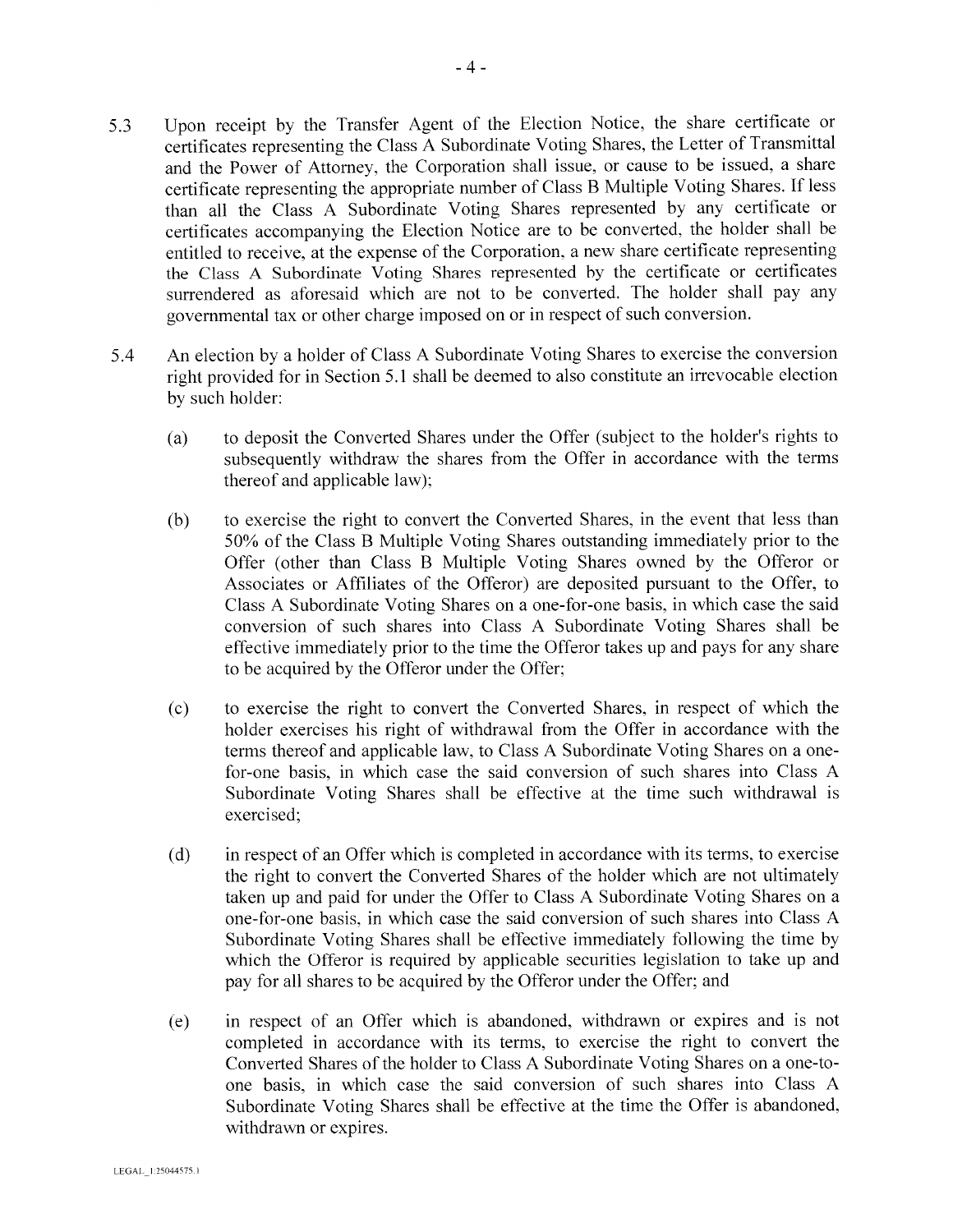- No share certificates representing Converted Shares shall be delivered to or to the order 5.5 of the holders thereof and such shares shall be deposited under the Offer by the Transfer Agent in accordance with its terms. The Transfer Agent shall designate any such Converted Shares to be deposited under the Offer in a manner which makes them distinguishable from other Class B Multiple Voting Shares which may be deposited under the Offer. Upon completion of the Offer, the Transfer Agent shall deliver or cause to be delivered to the holders entitled thereto all consideration received by the Transfer Agent from the Offeror pursuant to the Offer in respect of the Converted Shares. If Converted Shares are converted into Class A Subordinate Voting Shares pursuant to the deemed election under Section 5.4(b), 5.4(c), 5.4(d) or 5.4(e), the Transfer Agent shall deliver to the holder entitled thereto a share certificate representing the Class A Subordinate Voting Shares resulting from the conversion, unless certificates representing Converted Shares to be converted into Class A Subordinate Voting Shares pursuant to the deemed election under Sections 5.4(b), 5.4(c), 5.4(d) or 5.4(e) have already been forwarded to each such holder by or on behalf of the Offeror, in which case the depositing holder shall forthwith deliver such certificates to the Transfer Agent for conversion to Class A Subordinate Voting Shares. The Corporation shall make all arrangements with the Transfer Agent necessary or desirable to give effect to this Section 5.5.
- Notwithstanding the foregoing provisions, the conversion right provided for in Section 5.6 5.1 shall not come into effect if, within seven days after the Offer Date, there has been delivered to the Transfer Agent and to the Secretary of the Corporation a certificate or certificates signed by or on behalf of one or more shareholders of the Corporation owning in the aggregate more than 50 percent of the Class B Multiple Voting Shares then outstanding, exclusive of shares then owned by the Offeror, which certificate or certificates shall, in the case of each such shareholder, confirm:
	- the number of Class B Multiple Voting Shares owned by the shareholder;  $(a)$
	- that such shareholder is not making the Offer and is not an Associate or Affiliate  $(b)$ of, or acting jointly or in concert with, the person or company making the Offer;
	- $(c)$ that such shareholder will not tender any shares in acceptance of the Offer, including any varied form of the Offer, without giving the Transfer Agent and the Secretary of the Corporation written notice of such acceptance or intended acceptance at least seven days prior to the Expiry Date; and
	- $(d)$ that such shareholder shall not transfer any Class B Multiple Voting Shares, directly or indirectly, prior to the Expiry Date without giving the Transfer Agent and the Secretary of the Corporation written notice of such transfer or intended transfer at least seven days prior to the Expiry Date, which notice shall state, if known to the transferor, the name of the transferees and the number of Class B Multiple Voting Shares transferred or to be transferred to each transferee.
- 5.7 If a notice referred to in Section 5.6(c) or 5.6(d) is given and the conversion right provided for in Section 5.1 has not come into effect by reason of Section 5.6, the Transfer Agent shall either forthwith upon receipt of the notice or forthwith after the seventh day following the Offer Date, whichever is later, determine the number of Class B Multiple Voting Shares in respect of which there are subsisting certificates that comply with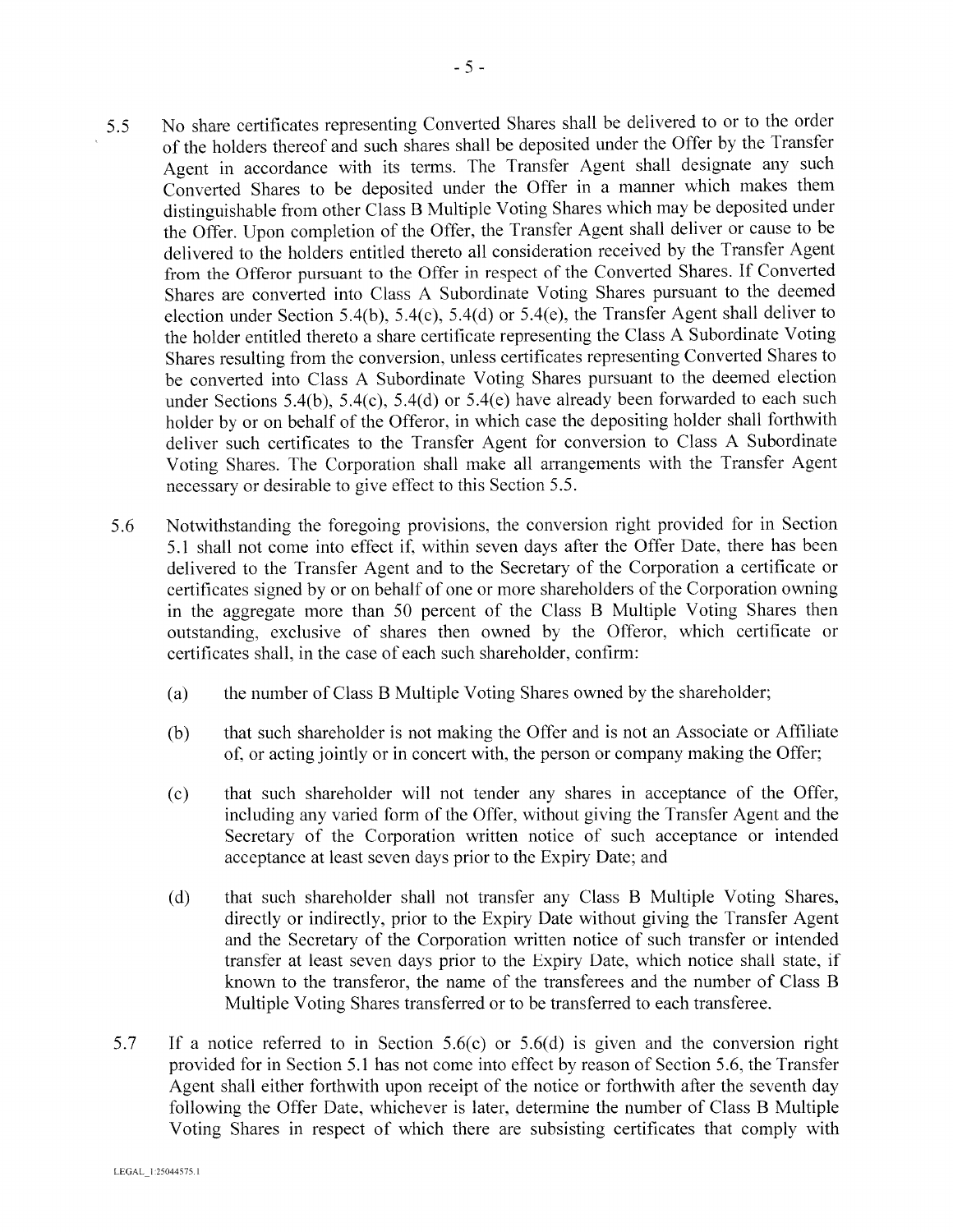Section 5.6. For the purpose of this determination, certificates in respect of which such a notice has been filed shall not be regarded as subsisting, the transfer that is the subject of any notice referred to in Section 5.6(d) shall be deemed to have already taken place at the time of the determination, and the transferee in the case of any notice referred to in Section 5.6(d) shall be deemed to be a person or company from whom the Transfer Agent does not have a subsisting certificate unless the Transfer Agent is otherwise advised by the transferee in writing. If the number of Class B Multiple Voting Shares so determined does not exceed 50% of the number of then outstanding Class B Multiple Voting Shares, exclusive of shares then owned by the Offeror, Section 5.6 shall cease to apply and the conversion right provided for in Section 5.1 shall be in effect for the remainder of the Offer Period.

- As soon as reasonably practicable after the seventh day after the Offer Date, the 5.8 Corporation shall send to each holder of Class A Subordinate Voting Shares a notice advising such holders as to whether they are entitled to convert their Class A Subordinate Voting Shares into Class B Multiple Voting Shares pursuant to Section 5.1 and the reasons therefor. If such notice discloses that the holders of Class A Subordinate Voting Shares are not so entitled but it is subsequently determined that they are so entitled by virtue of Section 5.6, or otherwise, the Corporation shall forthwith send another notice to such holders advising them of that fact and the reasons therefor.
- 5.9 If a notice referred to in Section 5.8 discloses that the conversion right provided for in Section 5.1 has come into effect, the notice shall:
	- include a description of the procedure to be followed to effect the conversion and  $(a)$ to have the Converted Shares tendered under the Offer;
	- include the information set out in Section 5.4; and  $(b)$
	- be accompanied by a copy of the Offer and all other material sent to holders of  $(c)$ Class B Multiple Voting Shares in respect of the Offer, unless the Offer and such other materials have already been forwarded to each such holder by or on behalf of the Offeror, and as soon as is reasonably practicable after any additional material, including a notice of variation, is sent to the holders of Class B Multiple Voting Shares in respect of the Offer, the Corporation shall send a copy of such additional material to each such holder of Class A Subordinate Voting Shares, unless such additional material has already been forwarded to each such holder by or on behalf of the Offeror.
- 5.10 Prior to or forthwith after sending any notice referred to in Section 5.9, the Corporation shall cause a press release to be issued through a Canadian news wire service describing the contents of the notice.
- Issuance of Class B Multiple Voting Shares 6.
- The Corporation will not issue any Class B Multiple Voting Shares other than in respect 6.1 of the conversion rights of holders of Class A Subordinate Voting Shares pursuant to paragraph 5 and other than in respect of the issuance of Class B Multiple Voting Shares pursuant to any stock options which are granted and outstanding under the Corporation's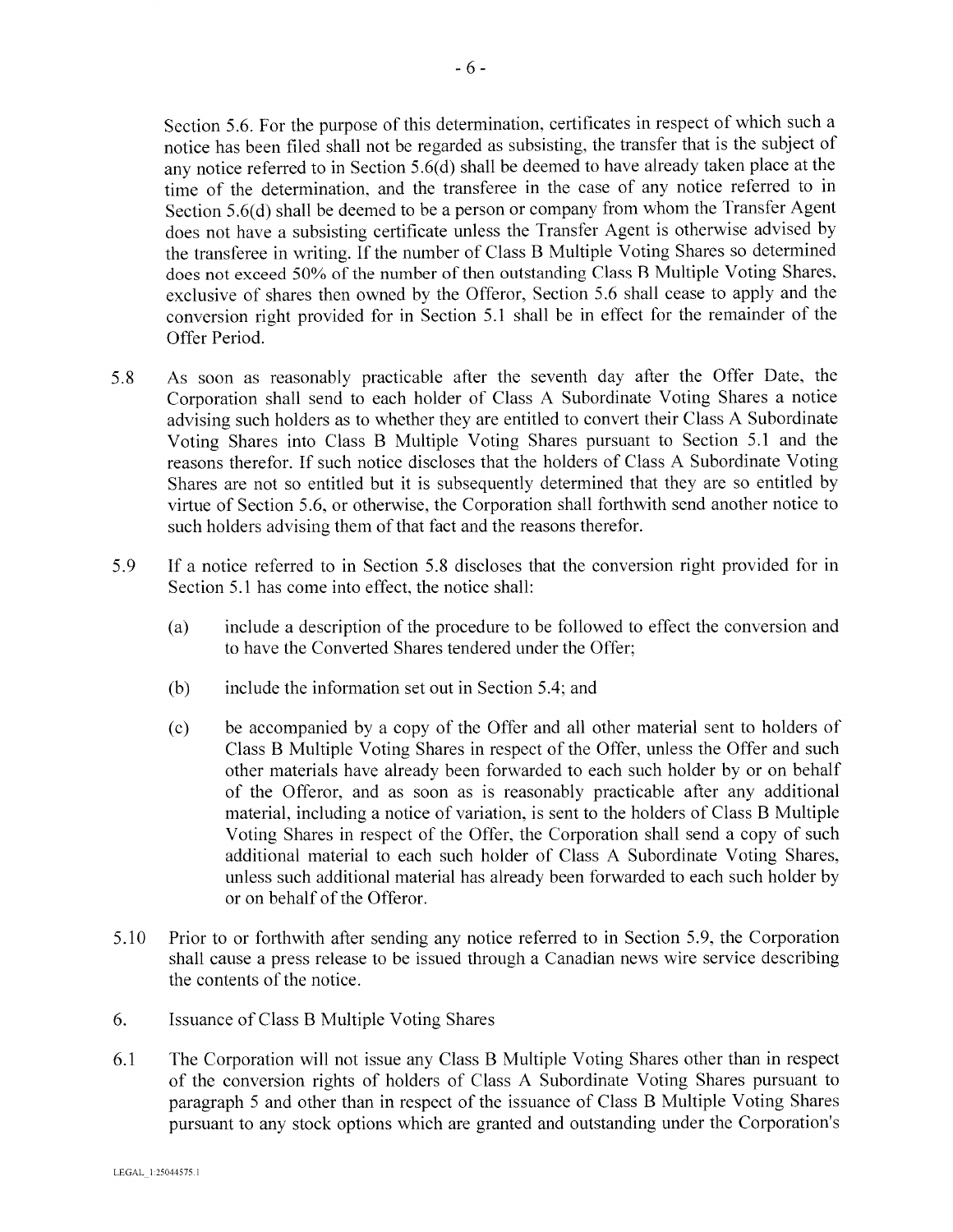employee stock option plan on the date that these rights, privileges, restrictions and conditions are created.

- Adjustments Class A Subordinate Voting Shares and Class B Multiple Voting Shares  $7<sub>1</sub>$
- In the event of the subdivision, consolidation, reclassification or other change to the Class  $7.1$ B Multiple Voting Shares or the Class A Subordinate Voting Shares, the shares of the other class will be similarly subdivided, consolidated, reclassified or changed, as the case may be, and the provisions theretofore attaching to each class shall otherwise remain unaffected.
- $7.2$ Neither the Class A Subordinate Voting Shares or the Class B Multiple Voting Shares shall be decreased in authorized number by way of an amendment to the Articles of the Corporation, unless contemporaneously therewith, the number of shares of the other class is changed in the same manner and in the same proportion.

### **B. CLASS A PREFERRED SHARES**

The rights, privileges, restrictions and conditions attaching to the Class A Preferred Shares, as a class, shall be as follows:

- $1.$ Issuance in Series
- $1.1$ Subject to the filing of Articles of Amendment in accordance with the Business Corporations Act (Alberta) (the "Act"), the Board of Directors may at any time and from time to time issue the Class A Preferred Shares in one or more series, each series to consist of such number of shares as may, before the issuance thereof, be determined by the Board of Directors.
- 1.2 Subject to the filing of Articles of Amendment in accordance with the Act, the Board of Directors may from time to time fix, before issuance, the designation, rights, privileges, restrictions and conditions attaching to each series of Class A Preferred Shares including, without limiting the generality of the foregoing, the amount, if any, specified as being payable preferentially to such series on a Distribution; the extent, if any, of further participation on a Distribution; voting rights, if any; and dividend rights (including whether such dividends be preferential, or cumulative or non-cumulative), if any.
- $2.$ Liquidation
- $2.1$ In the event of the voluntary or involuntary liquidation, dissolution or winding-up of the Corporation, or any other distribution of its assets among its shareholders for the purpose of winding-up its affairs (such event referred to herein as a "Distribution"), holders of each series of Class A Preferred Shares shall be entitled, in priority to holders of Class A Subordinate Voting Shares, Class B Multiple Voting Shares, Class B Preferred Shares and any other shares of the Corporation ranking junior to the Class A Preferred Shares from time to time with respect to payment on a Distribution, to be paid rateably with holders of each other series of Class A Preferred Shares the amount, if any, specified as being payable preferentially to the holders of such series on a Distribution.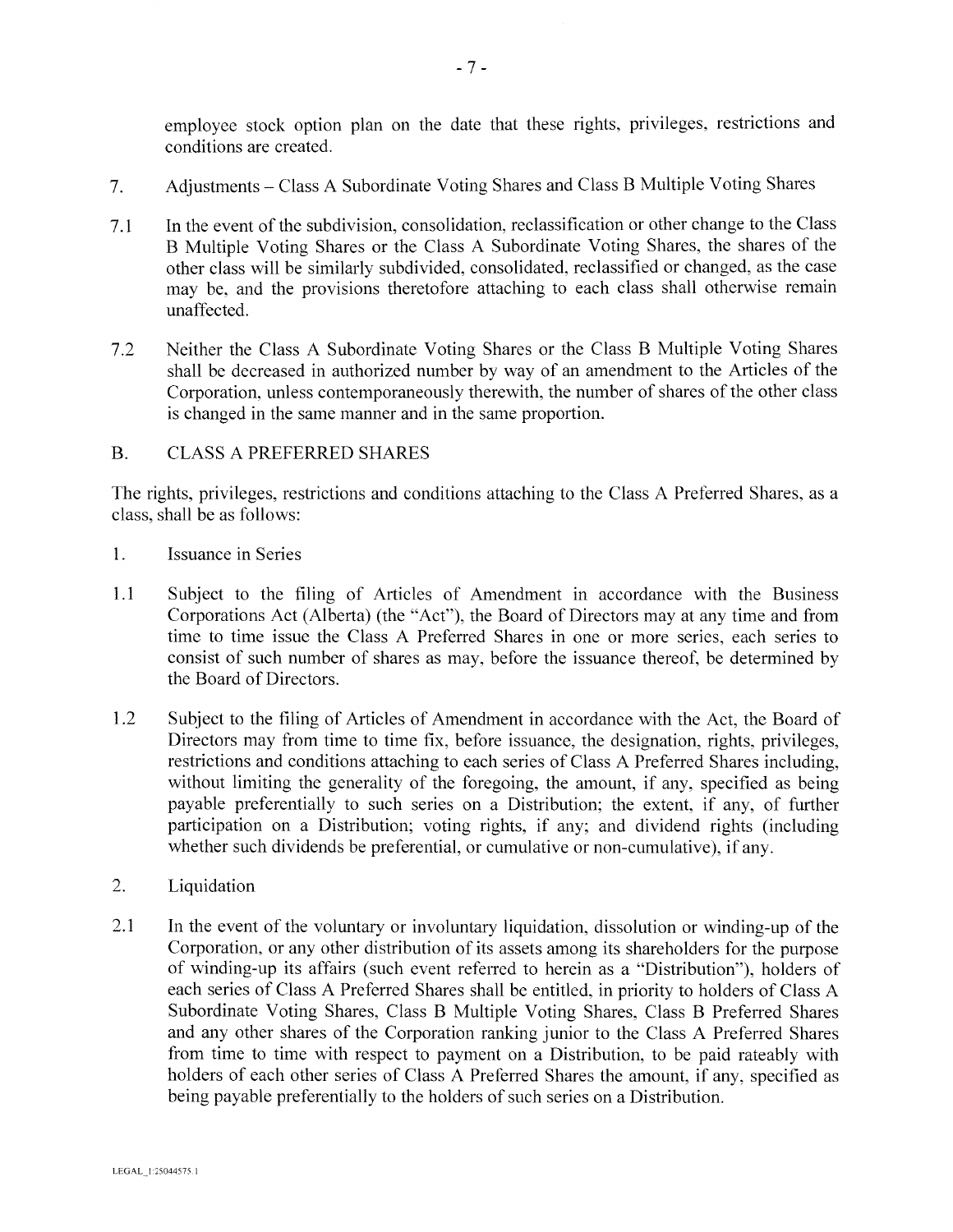- **Dividends**  $3.$
- The holders of each series of Class A Preferred Shares shall be entitled in priority to  $3.1$ holders of Class A Subordinate Voting Shares, Class B Multiple Voting Shares, Class B Preferred Shares and any other shares of the Corporation ranking junior to the Class A Preferred Shares from time to time with respect to the payment of dividends, to be paid rateably with holders of each other series of Class A Preferred Shares, the amount of accumulated dividends, if any, specified as being payable preferentially to the holders of such series.

### $C$ . **CLASS B PREFERRED SHARES**

The rights, privileges, restrictions and conditions attaching to the Class B Preferred Shares, as a class, shall be as follows:

- $1.$ **Issuance in Series**
- Subject to the filing of Articles of Amendment in accordance with the Business  $1.1$ Corporations Act (Alberta) (the "Act"), the Board of Directors may at any time and from time to time issue the Class B Preferred Shares in one or more series, each series to consist of such number of shares as may, before the issuance thereof, be determined by the Board of Directors
- $1.2$ Subject to the filing of Articles of Amendment in accordance with the Act, the Board of Directors may from time to time fix, before issuance, the designation, rights, privileges, restrictions and conditions attaching to each series of Class B Preferred Shares including, without limiting the generality of the foregoing, the amount, if any, specified as being payable preferentially to such series on a Distribution; the extent, if any, of further participation on a Distribution; voting rights, if any; and dividend rights (including whether such dividends be preferential, or cumulative or noncumulative), if any.
- $2.$ Liquidation
- 2.1 In the event of the voluntary or involuntary liquidation, dissolution or winding-up of the Corporation, or any other distribution of its assets among its shareholders for the purpose of winding-up its affairs (such event referred to herein as a "Distribution"), holders of each series of Class B Preferred Shares shall be entitled, subject to the preference accorded to holders of Class A Preferred Shares but in priority to holders of Class A Subordinate Voting Shares, Class B Multiple Voting Shares and any other shares of the Corporation ranking junior to the Class B Preferred Shares from time to time with respect to payment on a Distribution, to be paid rateably with holders of each other series of Class B Preferred Shares the amount, if any, specified as being payable preferentially to the holders of such series on a Distribution.